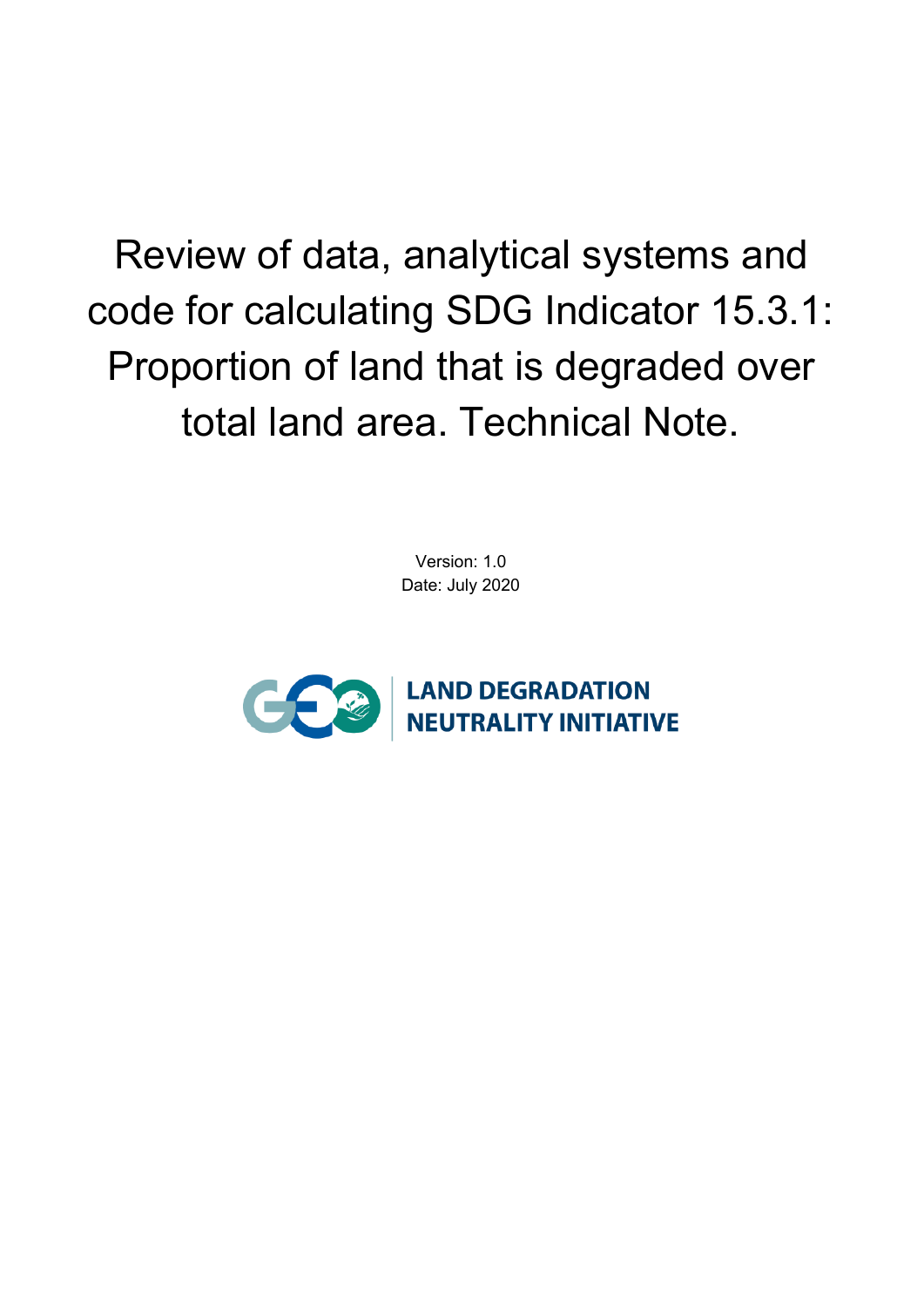#### **Acknowledgements**

The authors thank those who were able to input into the consultation process for their quick turn around.

**Lead Author** Alastair Graham (Geoger)

#### **Contributors and Reviewers**

Neil Sims (CSIRO) Alex Zvoleff (Conservation International) Sara Minelli (UNCCD) Antje Hecheltjen (GIZ)

Barron Joseph Orr (UNCCD) Douglas Cripe (GEO Secretariat)

#### **Suggested citation**

GEO-LDN Initiative (2020). Review of data, analytical systems and code for calculating SDG Indicator 15.3.1: Proportion of land that is degraded over total land area. Technical Note. Group on Earth Observation Land Degradation Neutrality (GEO-LDN) Initiative, Geneva, Switzerland.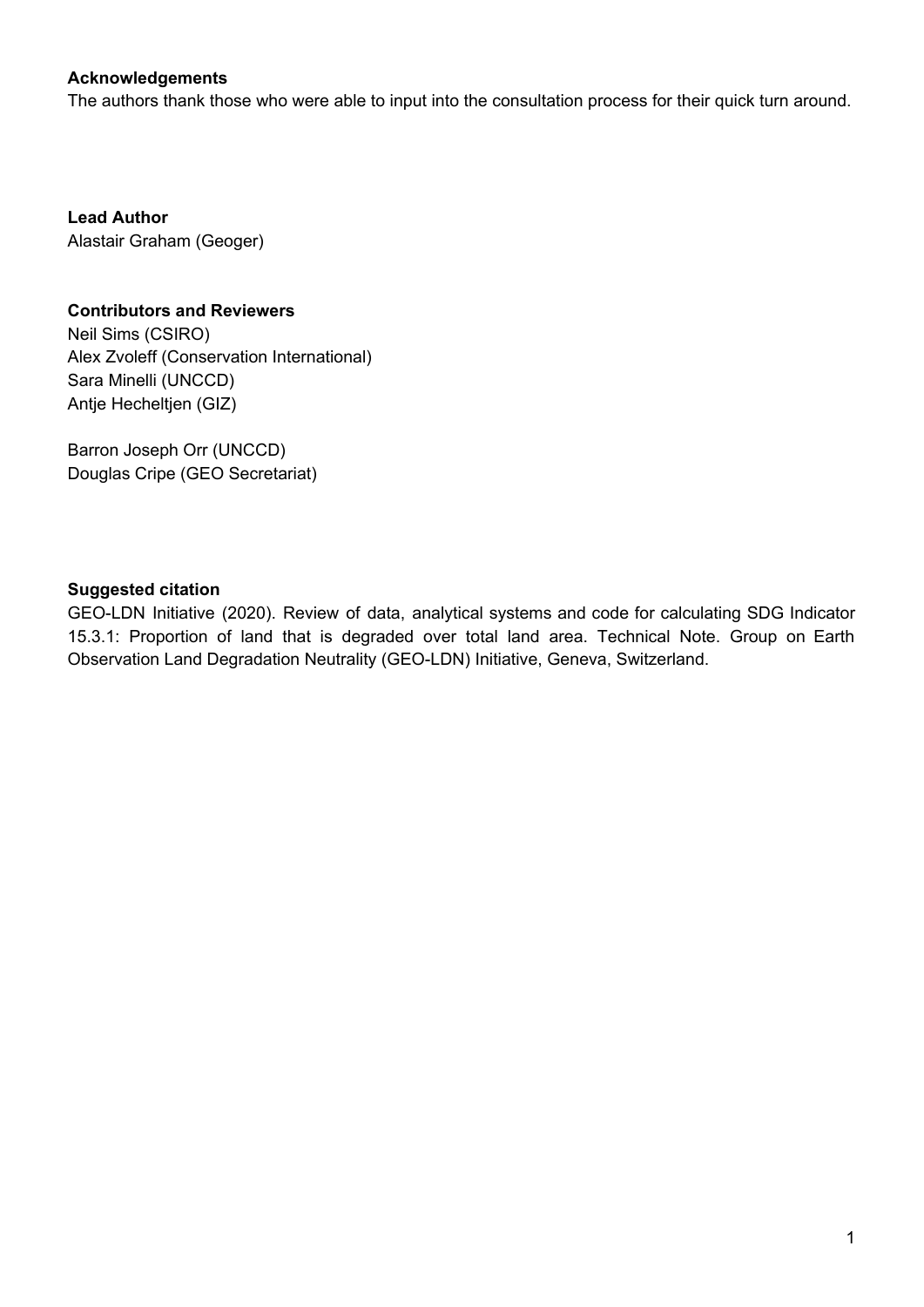# <span id="page-2-0"></span>Table of Contents

| <b>Table of Contents</b>                                                                                                                                                                                                                                                                                                                                                                                                   | $\mathbf{2}$                                                               |
|----------------------------------------------------------------------------------------------------------------------------------------------------------------------------------------------------------------------------------------------------------------------------------------------------------------------------------------------------------------------------------------------------------------------------|----------------------------------------------------------------------------|
| <b>Acronyms</b>                                                                                                                                                                                                                                                                                                                                                                                                            | 4                                                                          |
| <b>Executive Summary</b>                                                                                                                                                                                                                                                                                                                                                                                                   | $\overline{7}$                                                             |
| Introduction                                                                                                                                                                                                                                                                                                                                                                                                               | 8                                                                          |
| <b>Consultation</b><br>Methodology<br>Summary of survey findings                                                                                                                                                                                                                                                                                                                                                           | 9<br>9<br>10                                                               |
| <b>Existing analytical tools relevant to SDG 15.3.1</b>                                                                                                                                                                                                                                                                                                                                                                    | 11                                                                         |
| Systems for calculating indicators for land-related SDGs                                                                                                                                                                                                                                                                                                                                                                   | 13                                                                         |
| Guidance on the development of a Collaborative Data Analytics Platform<br>What is a Federated system?<br>Advantages of collaborative frameworks and models<br>Autonomy<br>Equality<br>Access control<br>Traceability<br>Challenges of collaborative frameworks and models<br>Possible interfaces<br>Potential existing technical solutions<br>Emerging datasets and code relevant to SDG 15.3.1<br><b>Datasets</b><br>Code | 15<br>15<br>15<br>16<br>16<br>16<br>16<br>16<br>17<br>18<br>20<br>20<br>21 |
| <b>Discussion</b><br>Provenance<br>Licencing<br><b>Trust and Approval</b><br>Developments<br>Gaps<br>Data hosting<br>Data sharing<br>Reporting                                                                                                                                                                                                                                                                             | 21<br>21<br>22<br>22<br>22<br>23<br>24<br>24<br>25                         |
| <b>Conclusions</b>                                                                                                                                                                                                                                                                                                                                                                                                         | 25                                                                         |
| <b>Appendix A: Verbatim Survey Responses</b><br>Table A1: What comments do you have regarding the possible creation of a federated analytic<br>platform for SDG 15.3.1 data analysis?<br>Table A2: What SDG specific data processing platforms are you developing or aware of?                                                                                                                                             | 27<br>27<br>30                                                             |

2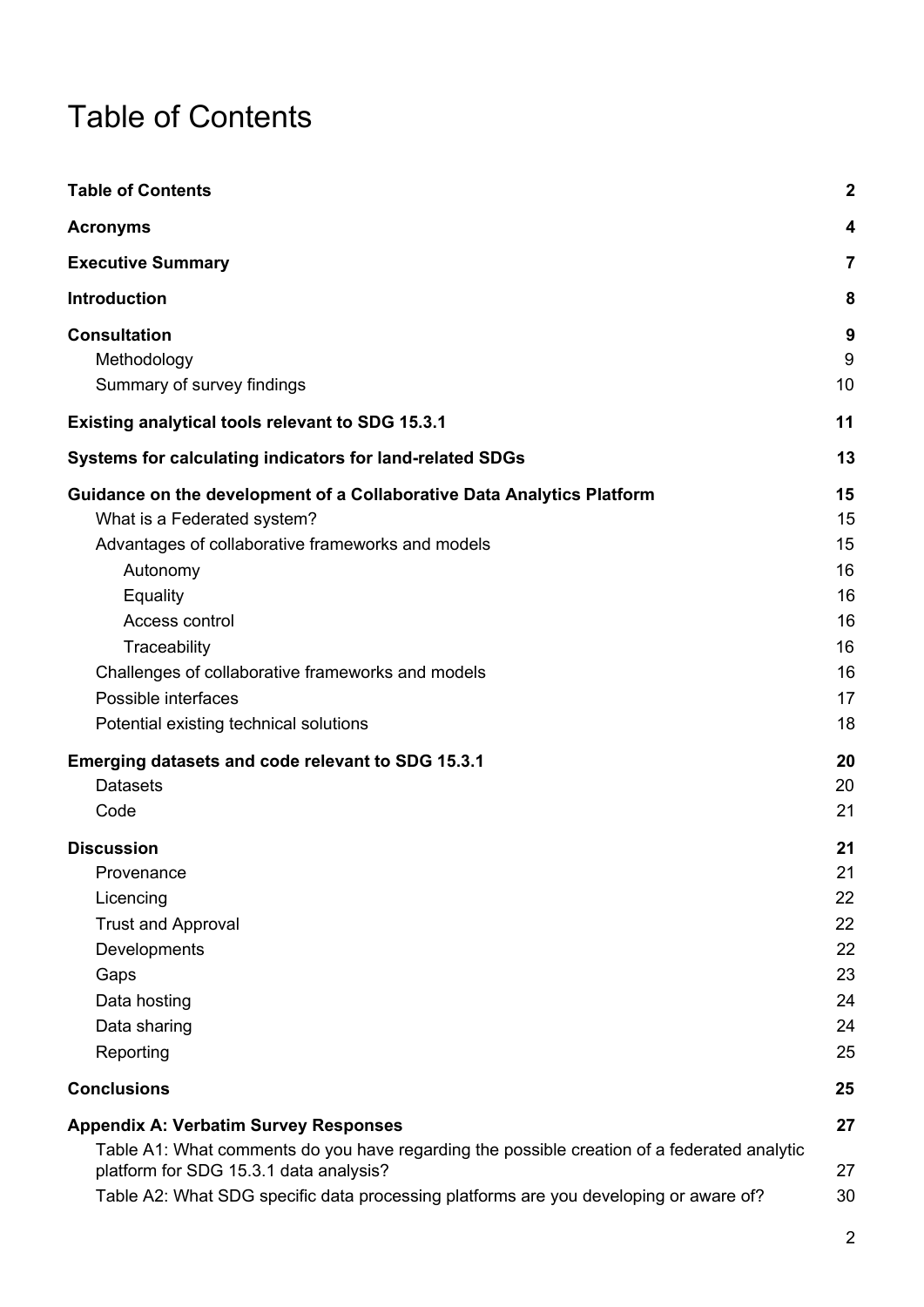| Table A3: Are you aware of any federated analytic platforms related to the other SDGs?                                                                                                                                                                 | 33       |
|--------------------------------------------------------------------------------------------------------------------------------------------------------------------------------------------------------------------------------------------------------|----------|
| Table A4: What issues around hosting, data security and processing do you foresee with such<br>systems?                                                                                                                                                | 33       |
| Table A5: What SDG 15.3.1 specific analytical tools are you developing or aware of, and how will<br>they add to the monitoring and reporting process? These might be GIS tools, Jupyter notebooks,<br>dedicated software, Earth Engine javascript etc. | 35       |
| Table A6: What new datasets and/or analytical code are you aware of specifically related to the<br>three sub-indicators?                                                                                                                               | 37       |
| Table A7: What analytical code are you aware of that might be being developed for other SDGs that<br>could be forked and altered to be made suitable for SDG 15.3.1 monitoring and reporting?<br>Table A8: What other comments do you have?            | 38<br>39 |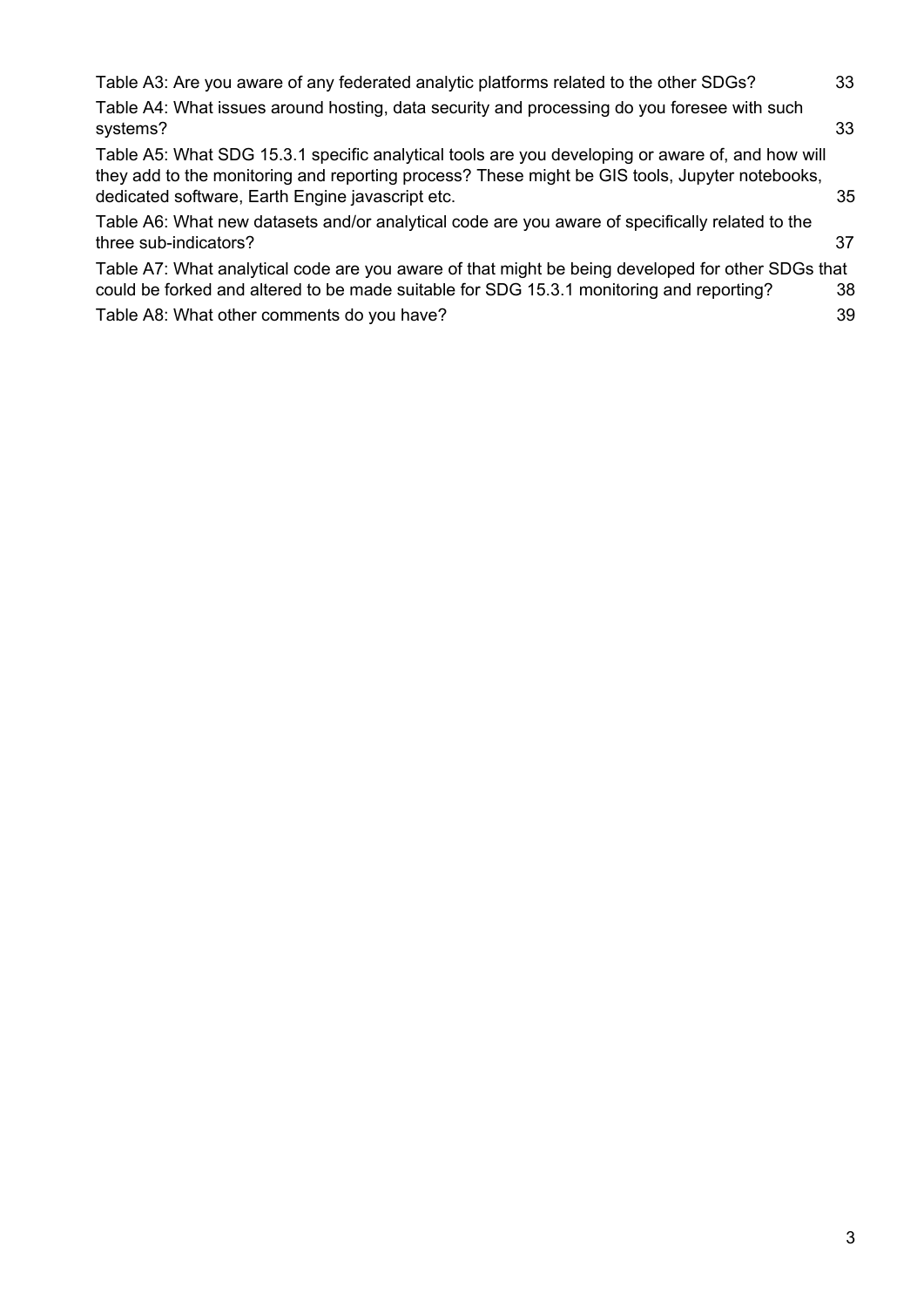# <span id="page-4-0"></span>Acronyms

| <b>Acronym</b>  | <b>Meaning</b>                                                          |
|-----------------|-------------------------------------------------------------------------|
| Al              | Artificial Intelligence                                                 |
| <b>API</b>      | Application Programming Interface                                       |
| <b>AWS</b>      | <b>Amazon Web Services</b>                                              |
| <b>BDC</b>      | <b>Brazil Data Cube</b>                                                 |
| CCI             | <b>Climate Change Initiative</b>                                        |
| <b>CEOS</b>     | <b>Committee on Earth Observation Satellites</b>                        |
| <b>CI</b>       | <b>Conservation International</b>                                       |
| <b>CLUE</b>     | Conversion of Land Use and its Effects                                  |
| <b>CODE</b>     | Center for Open Data Enterprise                                         |
| <b>COE</b>      | <b>Convergence of Evidence</b>                                          |
| <b>CSIRO</b>    | Commonwealth Scientific and Industrial Research Organisation            |
| CV4GC           | <b>Computer Vision for Global Challenges</b>                            |
| <b>DCoD</b>     | Data Cube on Demand                                                     |
| <b>DIAS</b>     | Data and Information Access Services                                    |
| <b>DQS</b>      | Data Quality Standards                                                  |
| EO              | <b>Earth Observation</b>                                                |
| EO4SDG          | Earth Observations for Sustainable Development Goals                    |
| <b>ESA</b>      | European Space Agency                                                   |
| EU              | <b>European Union</b>                                                   |
| <b>EUMETSAT</b> | European Organisation for the Exploitation of Meteorological Satellites |
| EVI             | <b>Enhanced Vegetation Index</b>                                        |
| <b>FIS4SDG</b>  | Federated Information System for Sustainable Development Goals          |
| <b>FLINT</b>    | Full Lands Integration Tool                                             |
| <b>FORE-SCE</b> | FOREcasting SCEnarios of land-use change                                |
| <b>GEE</b>      | Google Earth Engine                                                     |
| <b>GEO</b>      | Group on Earth Observations                                             |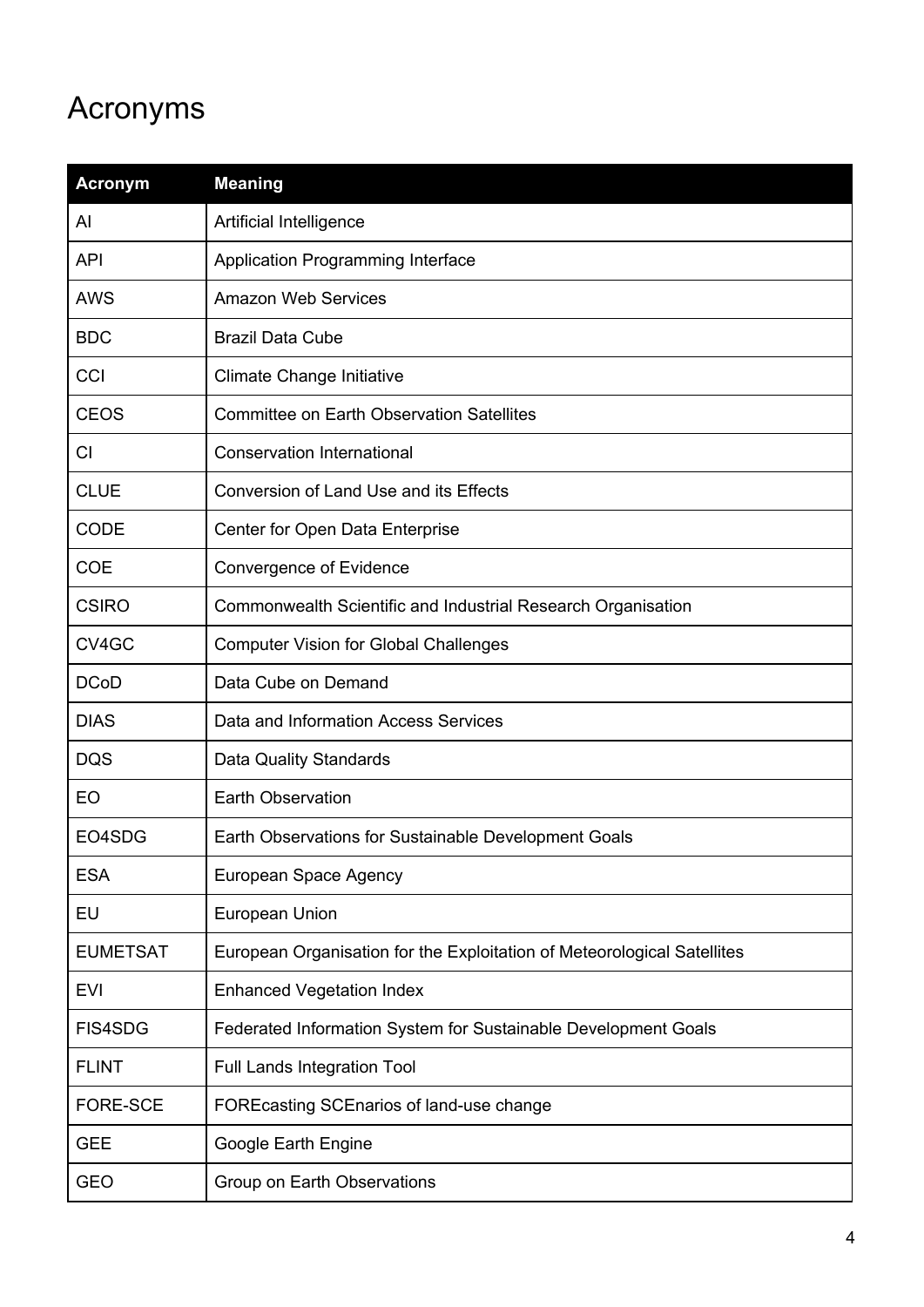| <b>GEOSS</b>  | Global Earth Observation System of Systems                                    |
|---------------|-------------------------------------------------------------------------------|
| <b>GHG</b>    | <b>Greenhouse Gasses</b>                                                      |
| <b>GIS</b>    | Geographic Information System                                                 |
| <b>GIT</b>    | <b>Geospatial Information Technology</b>                                      |
| GIZ           | Deutsche Gesellschaft für Internationale Zusammenarbeit                       |
| <b>GPG</b>    | <b>Good Practice Guidance</b>                                                 |
| <b>GPU</b>    | <b>Graphics Processing Unit</b>                                               |
| <b>GRID</b>   | <b>Global Resource Information Database</b>                                   |
| <b>HTML</b>   | Hypertext Markup Language                                                     |
| <b>JRC</b>    | <b>Joint Research Centre</b>                                                  |
| <b>LDN</b>    | <b>Land Degradation Neutrality</b>                                            |
| <b>LULC</b>   | Land Use / Land Cover                                                         |
| MDL4EO        | Machine and Deep Learning for Earth Observation                               |
| <b>MFFESD</b> | Ministry of Forestry, Fisheries, the Environment, and Sustainable Development |
| <b>MOLES</b>  | Multi-Objective Local Environmental Simulator                                 |
| <b>MPL</b>    | <b>Mozilla Public Licence</b>                                                 |
| <b>NASA</b>   | National Aeronautics and Space Administration                                 |
| ODC           | Open Data Cube                                                                |
| <b>OECD</b>   | Organisation for Economic Co-operation and Development                        |
| <b>OGC</b>    | Open Geospatial Consortium                                                    |
| <b>ONS</b>    | <b>Office for National Statistics</b>                                         |
| <b>PLUP</b>   | <b>Participatory Land Use Planning</b>                                        |
| <b>RCMRD</b>  | Regional Center for Mapping of Resources for Development                      |
| <b>REST</b>   | Representational state transfer                                               |
| <b>RLMUA</b>  | Rwanda Land Management and Use Authority                                      |
| <b>RUSLE</b>  | Revised Universal Soil Loss Equation                                          |
| <b>SCO</b>    | <b>Science Coordination Office</b>                                            |
| <b>SDC</b>    | Swiss Data Cube                                                               |
| <b>SDG</b>    | Sustainable Development Goals                                                 |
|               |                                                                               |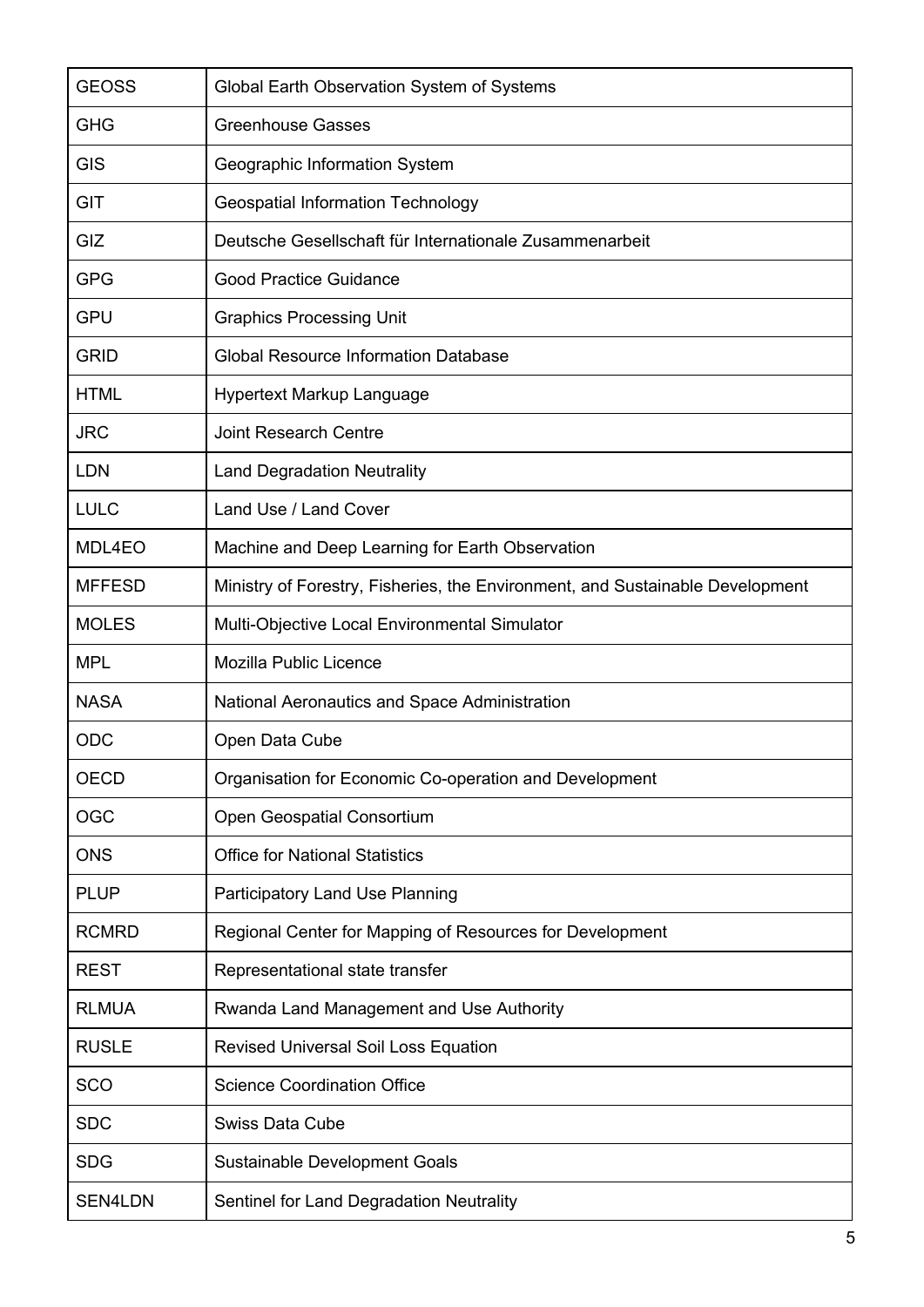| <b>SLM</b>   | Sustainable Land Management                                |  |  |  |
|--------------|------------------------------------------------------------|--|--|--|
| <b>SNAP</b>  | <b>Sentinel Application Platform</b>                       |  |  |  |
| <b>SOC</b>   | Soil Organic Carbon                                        |  |  |  |
| <b>STAC</b>  | Spatio Temporal Asset Catalogue                            |  |  |  |
| <b>TEP</b>   | <b>Thematic Exploitation Platform</b>                      |  |  |  |
| <b>UNCCD</b> | United Nations Convention to Combat Desertification        |  |  |  |
| <b>UNDP</b>  | United Nations Development Programme                       |  |  |  |
| <b>UNEP</b>  | United Nations Environment Programme                       |  |  |  |
| <b>USA</b>   | <b>United States of America</b>                            |  |  |  |
| <b>VIIRS</b> | Visible Infrared Imaging Radiometer Suite                  |  |  |  |
| <b>VISAT</b> | Visualisation and Analysis Tool                            |  |  |  |
| <b>WAD</b>   | <b>World Atlas of Desertification</b>                      |  |  |  |
| <b>WCS</b>   | <b>Web Coverage Service</b>                                |  |  |  |
| <b>WG</b>    | <b>Working Group</b>                                       |  |  |  |
| <b>WOCAT</b> | World Overview of Conservation Approaches and Technologies |  |  |  |
| <b>WPS</b>   | <b>Web Processing Service</b>                              |  |  |  |
| <b>WSF</b>   | <b>World Settlement Footprint</b>                          |  |  |  |
| <b>WUE</b>   | <b>Water Use Efficiency</b>                                |  |  |  |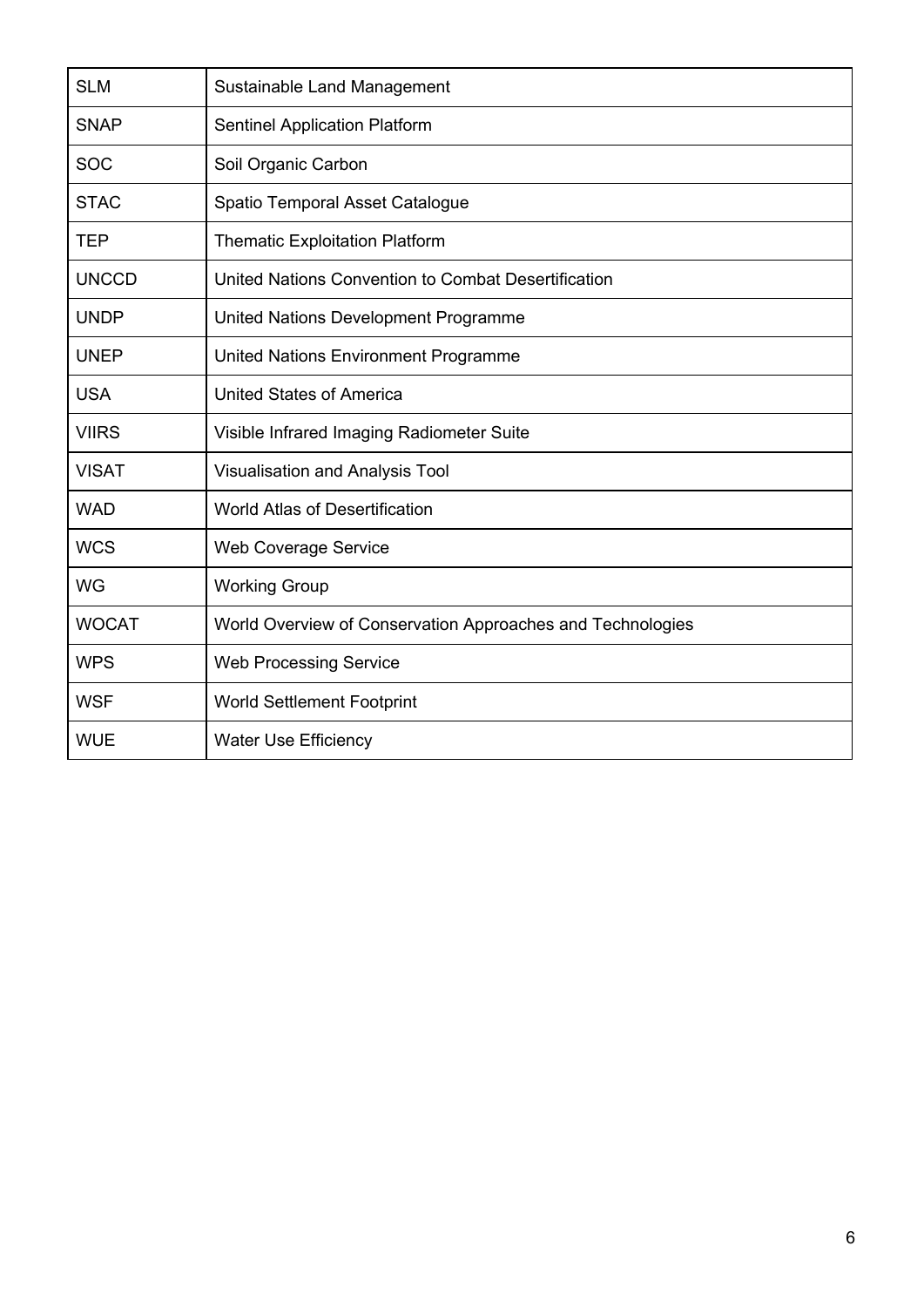## <span id="page-7-0"></span>Executive Summary

This Technical Note provides a review of i) existing analytical tools, ii) emerging data and analytical codes, iii) existing systems supporting the calculation of indicators used in planning and implementation of relevant land related SDGs, and iv) guidance on the potential development methods for a collaborative and modular data analytics platform.

It is important that reporting countries are confident in using a secure and trusted environment to generate the statistics that they need to report into UNCCD, the custodian agency for SDG Indicator 15.3.1, proportion on land that is degraded over total land area. The UNCCD provides countries with a secure environment in which to generate and report LDN statistics. The GEO-LDN Initiative data analytics platform will be a separate platform, distinct from the security surrounding the statistical reporting system.This review is designed to ensure that effort is not duplicated.

A small consultation process has been completed, consisting of an emailed survey of seven questions sent to 13 recipients, chosen following discussions with WG3 leaders and an internet search for relevant affiliations related to SDGs and LDN. A further two land use data practitioners (from Rwanda and Ethiopia) were approached to ask about their requirements. Information from the surveys and from a wider review process has resulted in a number of existing datasets, programs, platforms and initiatives being identified, all of which might have an input into the development of a GEO LDN system of systems.

A series of gaps have been identified that require further investigation. These are:

- Issues around data hosting
- Methods for data discovery and data suitability checking
- Trust and security of an implemented system
- Options for cloud implementations versus local implementations

Further to this, a series of "nice to have" options for a LDN processing system have been suggested. These are:

- The inclusion of sandbox tools
- Some form of upfront cost assessment
- A method for the management of processing tools

Suggestions have been presented on how such a platform might be designed and implemented, although the specifics of design and implementation is outside of this overview and review.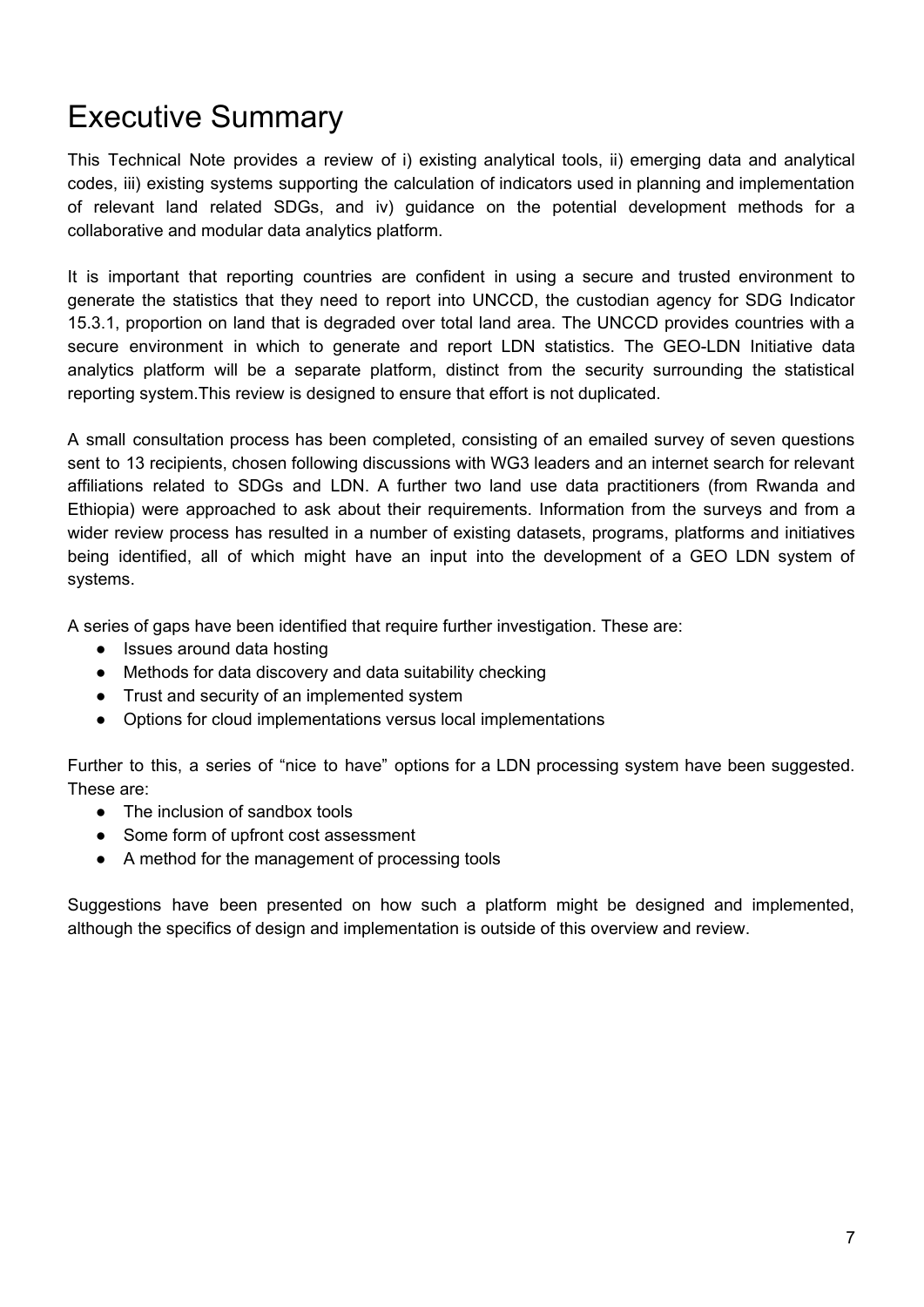## <span id="page-8-0"></span>Introduction

This Technical Note<sup>1</sup> provides a review of i) existing analytical tools, ii) emerging data and analytical codes, iii) existing systems supporting the calculation of indicators used in planning and implementation of relevant land related SDGs, and iv) guidance on the potential development methods for a collaborative and modular data analytics platform.

This review is driven by a number of different components. It is important that reporting countries are confident in using a secure and trusted environment to generate the statistics that they need to report into UNCCD, the custodian agency for SDG Indicator 15.3.1, proportion on land that is degraded over total land area. It is important to balance the global data perspective, by using comparable and standardised datasets, with that of national data sovereignty and ownership and the demand to produce and report data that are relevant to national and sub-national contexts, including for implementation and support of planning and decision making processes. Part of the solution includes data quality standards (DQS) and good practice guidance (GPG), developed in conjunction with an analytics platform. The UNCCD provides countries with a secure environment in which to generate and report LDN statistics. The GEO-LDN Initiative data analytics platform will be a separate platform, distinct from the security surrounding the statistical reporting system.This review is designed to ensure that effort is not duplicated, but rather that efforts are reused and improved on.

From the point of view of the custodian, it is important to achieve reproducibility of data processing and comparability of results across all reporting entities. For this to be completed, country specific data need to be tested against common data standards whilst users must also have access to a range of trusted global datasets, that can be used for reporting in the absence of, or to complement, country specific data. A further part of the process is to use open, accessible methods and software throughout the processing chain, so that all components of the reporting process can be assessed. With these factors in mind, this review assesses where gaps exist in the potential creation of a collaborative and modular data analytics system, and the data which might form part of such a system.

Secondary requirements for the formation of a collaborative system might include issues around software sustainability<sup>2</sup> and collaborative development working techniques. Software sustainability pertains to the methods employed to ensure that copies of working software are preserved, and that different versions are maintained in a curated way. Specific software sustainability methods involve, amongst others, technical preservation, migration to modern systems and systematised deprecation, and these should be considered at the start of the WG3 process. Free and open code aids the concept of software sustainability by being visible to all. Collaborative development is well known in the software and science sectors, and involves the acceptance of inputs from multiple individuals and agencies. It is strongly recommended that any data analytics and modelling system developed in WG3 considers these aspects, not just to allow inputs from the developers and data providers but through a feedback loop that involves the users and analysts.

<sup>1</sup> This technical note has been created and is provided for the GEO LDN Initiative Working Group 3 team. <sup>2</sup> <https://www.software.ac.uk/>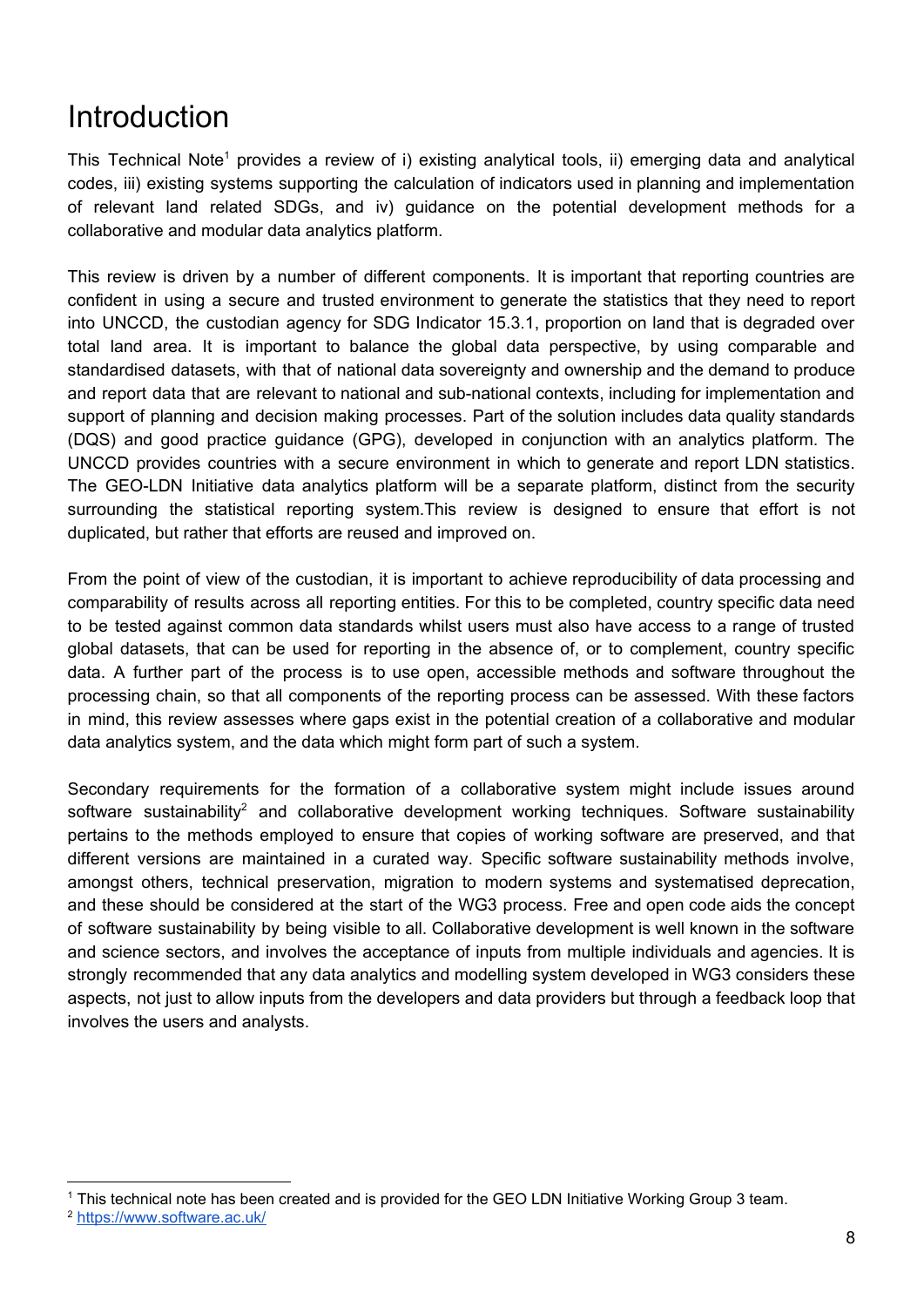# <span id="page-9-0"></span>**Consultation**

### <span id="page-9-1"></span>Methodology

The first step in this reporting and assessment work involved a small consultation process. This consisted of an emailed survey of seven questions sent to 13 recipients, chosen following discussions with WG3 leaders and an internet search for relevant affiliations related to SDGs and LDN. The people contacted are shown in Table 1 along with the relevant technology they are linked to and whether they responded to the survey. The survey turnaround was short, with those approached asked to provide their opinions within seven days, and the author thanks those who responded with their inputs. Those listed in Table 1 were contacted based either on recommendation from the WG3 team leaders, or through discovery on their work via internet searches.

| <b>Survey respondent</b>      | <b>Technology/project represented</b>                                                     |
|-------------------------------|-------------------------------------------------------------------------------------------|
| Gregory Giuliani <sup>4</sup> | <b>Swiss Data Cube</b><br>Ported Trends. Earth LDN code to their data cube                |
| Xiaosong Li                   | <b>Chinese Academy of Sciences</b><br>Pushing forward Chinese response on LDN             |
| Marc Paganini                 | SEN4I DN<br>Pushing forward the Sentinel for LDN project                                  |
| <b>Michael Cherlet</b>        | <b>JRC / WAD</b><br>Working on LDN tools for the World Atlas of Desertification           |
| <b>Brian Killough</b>         | <b>Open Data Cube</b><br>Has been implementing LDN code in Python notebooks on data cubes |
| Emil Cherrington <sup>5</sup> | <b>SERVIR</b><br>A global network for environmental monitoring                            |
| Rob Waterworth                | <b>FLINT</b><br>Involved in developing the FLINT open source platform                     |
| <b>Philip Frost</b>           | <b>iMMAP</b><br>Have been implementing some of the SDG codes onto their data cube         |
| Mariano Gonzalez-Roglich      | <b>Tools4LDN</b><br>Improving tools and methods for LDN                                   |

Table 1: Survey respondents and their affiliations<sup>3</sup>

<sup>&</sup>lt;sup>3</sup> Three additional organisations were approached for input, representing [openSDG,](https://open-sdg.readthedocs.io/en/latest/) EO4SDG and **[FIS4SDG](http://ggim.un.org/meetings/2019/Deqing/documents/S3-FIS4SDGs_L%20G%20Morales.pdf)**.

<sup>&</sup>lt;sup>4</sup> Pierre Lacroix and Pascal Peduzz from [MapX](https://www.mapx.org/) stated that they had spoken with Gregory Giuliani and were confident that Gregory's response would reflect their views.

<sup>5</sup> Emil would like to recognise other SERVIR Science Coordination Office (SCO) colleagues who provided input. Africa Flores serves as the Land Cover, Land Use, and Ecosystems Lead at the SERVIR SCO (and Regional Science Coordination Lead for Amazonia), Emily Adams is the Regional Science Coordination Lead for Eastern & Southern Africa - and provided much of the input regarding RCMRD's LDN-related work - Francisco Delgado is the lead for the SERVIR SCO GIT team, Dr. Ashutosh Limaye is the SERVIR SCO Chief Scientist, and Eric Anderson is the Associate Chief Scientist. What is provided summarises some of their discussions.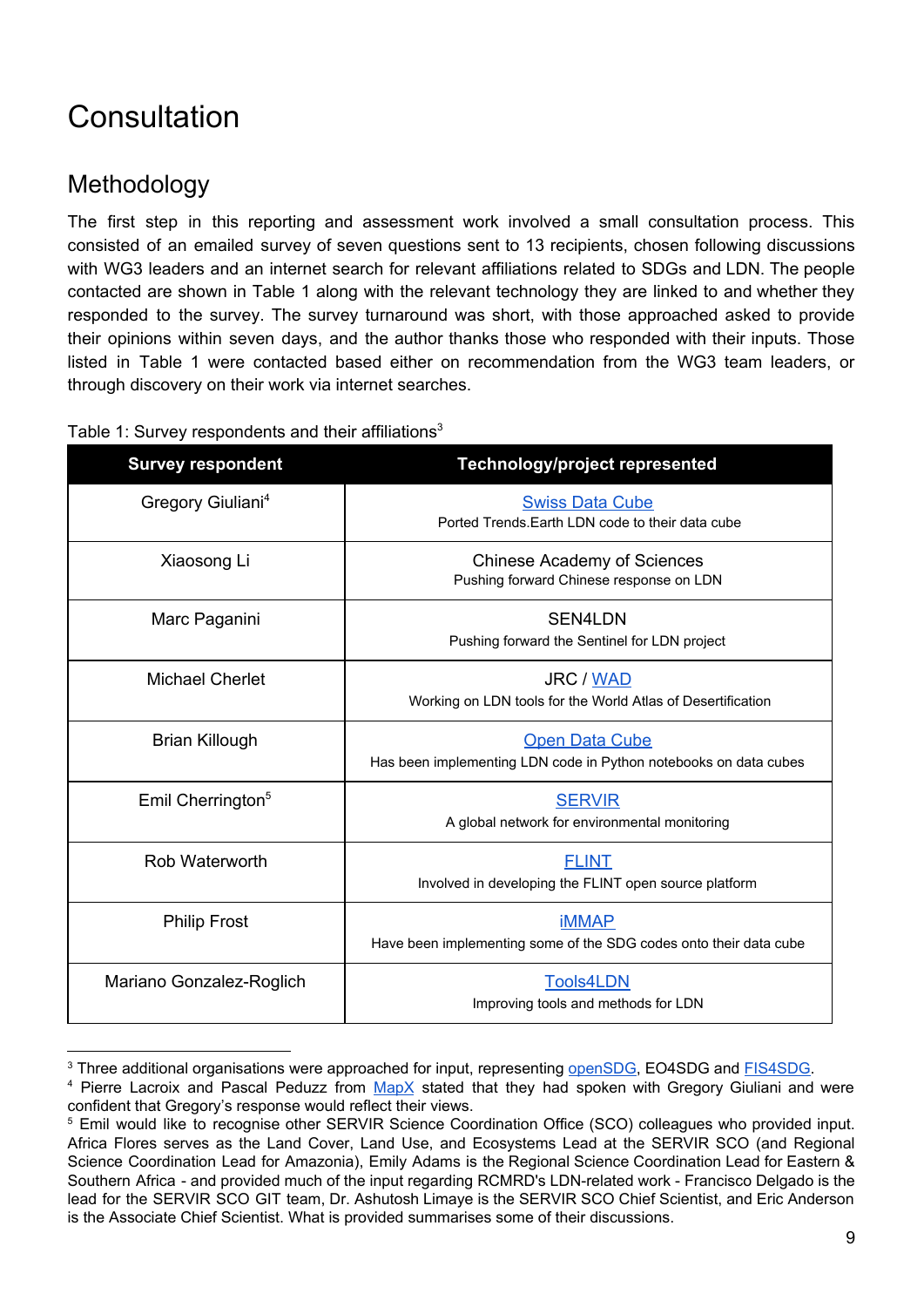### <span id="page-10-0"></span>Summary of survey findings

This section provides a summary of the amalgamated responses to the survey questions. The verbatim responses are presented in Appendix A at the end of this document.

In terms of the generation of a data analytics system, the prevailing view from those approached is that this would be a laudable end goal with benefits to those who develop and use it. It is beyond the scope of this document to request user input, but following the concept of "design with the user" an overview on what is being used at a national level would be an interesting addition. Some of these national tools could also be considered for inclusion in an LDN system of systems.

The specification of such a system (including how it is managed as it develops) is critical. Issues surrounding data discovery, technical systems interoperability, data supply, data processing, data security, the supply, management and quality assessment of training and validation data were all raised by the survey respondents as topics to consider.

Making sure that suitable data, which adheres to the data quality standards defined as part of the GEO LDN Initiative's WG2 work<sup>6</sup>, is used in such a system relies on there being a relevant *data discovery tool*. A *quality assessment tool* based on the WG2 data quality standards decision trees could also be a useful addition, enabling users to assess their national and sub-national datasets as they are brought into the analytical system. Linked to the issues surrounding data quality, are those relating to understanding the *quality of any training or validation data*. This is critical in any Earth observation application, but particularly so if the analyst chooses to undertake machine or deep learning techniques. Being able to assess and communicate the precision and accuracy of the training and validation data, as well as the processing result, would be a key benefit to understanding the efficacy of the generated product.

Potentially related to this topic is the link between local and global data. Often, field data are collected locally for purposes that are related to, but not part of, the LDN proces. These could befor carbon certificates, project monitoring, environmental research, training algorithms, etc. A platform that was able to link local, national and global data could provide an important development.

In terms of data security, the respondents have suggested that data remains with the data provider or curator, and that there needs to be trust in the method with which it is transmitted to each hub or user. A related item not mentioned in the responses surrounds the specifics of data protection and privacy. This would be a key consideration in EU countries and one that would potentially affect many other countries. The national politics surrounding data protection and security will also need to be considered, as there may be teams within the LDN process who are unable to collaborate fully.

Other suggestions that arose from this survey were that there should be an option to include and use *sandbox tools* (i.e. an area for trialling new data, algorithms or methods, and comparing the outputs with the standard methods used for LDN reporting), and that repeatability of results should be built into the system (e.g. for instance, being able to create, download and share a data processing recipe).

<sup>&</sup>lt;sup>6</sup> GEO-LDN Initiative (2020) Minimum data quality standards and decision trees for SDG Indicator 15.3.1: Proportion of land that is degraded over total land area. Technical Note, Group on Earth Observation Land Degradation Neutrality (GEO-LDN) Initiative, Geneva, Switzerland.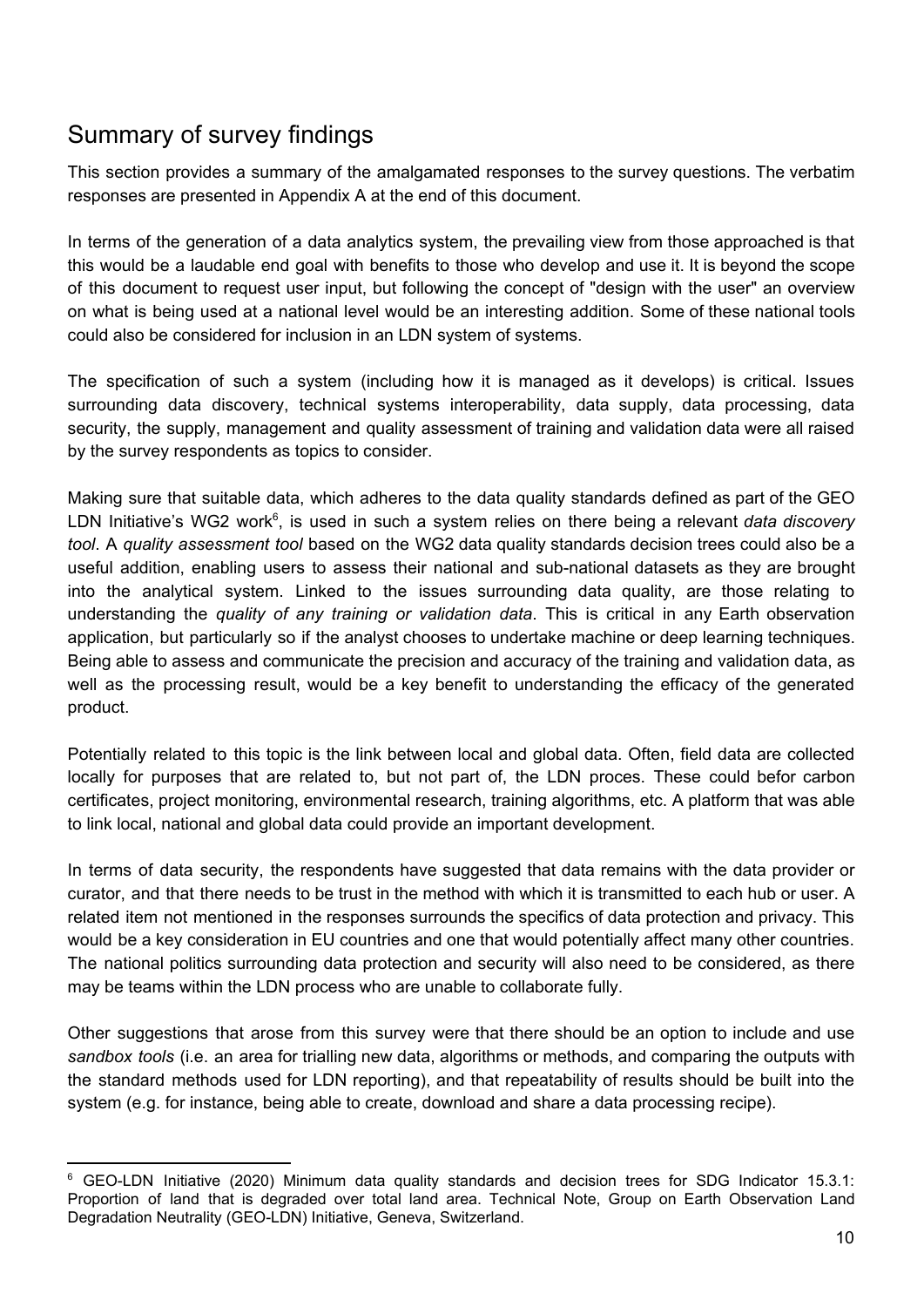In terms of existing data processing systems, the following were mentioned:

- the Swiss Data Cube [\(https://www.swissdatacube.org/](https://www.swissdatacube.org/))
- Google Earth Engine [\(https://earthengine.google.com/\)](https://earthengine.google.com/)
- GEOSS and the VirtLab<sup>7</sup> (<https://www.earthobservations.org/geoss.php>)
- CASEarth [\(http://www.casearth.com/index\\_En.html\)](http://www.casearth.com/index_En.html)
- EuroDataCube [\(https://www.eurodatacube.com/](https://www.eurodatacube.com/))
- the DIAS systems (<https://www.copernicus.eu/en/access-data/dias>), and
- the Thematic Exploitation Platforms (TEP) [\(https://eo4society.esa.int/thematic-exploitation-platforms-overview/\)](https://eo4society.esa.int/thematic-exploitation-platforms-overview/)

It is recognised that not all of the solutions listed are analytical platforms in and of themselves, but contain some form of data hosting or the capability to host an analytics system.

Following on from these suggested platforms, the issue of data hosting and security was raised. It was stated that some countries would have difficulty in using (and submitting data to or through) commercial services such as AWS and the Google Cloud due to privacy concerns and local laws. The data supply needs to be neutral, with data consistency across the various hubs of a collaborative system: a potential way forward could be for data providers to supply data through OGC web services, and to allow for local data sources to be included in the analytical system. It was also suggested that any platform developed should include hubs that are installable across different hosting levels for maximum flexibility (e.g. local system, cloud services etc.). Gaining some form of collaboration at the build stage, with users and other developers, will increase trust and uptake of the resulting platform and it was suggested that it might be beneficial to have the code managed under a trusted and relevant umbrella organisation.

In terms of tools mentioned by the respondents, the Swiss Data Cube has ported some of the Trends. Earth code into its system<sup>8</sup>, a SDG 15.3.1 reporting tool is mentioned in regards to Google Earth Engine, Jupyter and Colaboratory notebooks are mentioned, as is the VISAT data exploration portal which is part of the urban TEP.

It was reported that a 30m global data product has been produced in China, covering the time period 2000 - 2018. In terms of Sentinel data, the SEN4LDN project is aiming to produce Sentinel based products of relevance to LDN reporting, and a Sentinel-1 data cube is also in the planning stages.

Issues around choosing the correct software and data licences (open source code and open data should ideally be licenced for clarity, using one of the *many* open licences) were raised, as was the concept of having a flexible user interface that changes depending on the type of user that is logged into the system.

## <span id="page-11-0"></span>Existing analytical tools relevant to SDG 15.3.1

Two recent publications (Schrodt *et al.*<sup>9</sup>, 2020; Szantoi *et al.*<sup>10</sup>, 2020), although not directly targeting SDG 15.3.1, provides a useful overview of methods and data available for land based ecological monitoring. With these publications in mind, figure 1 shows how the data analytics platform will fit in the GEO LDN Initiative, and wider context, as well as how different tools, ideas and programmes will help

<sup>7</sup> <https://www.mdpi.com/2072-4292/12/11/1795/htm>

<sup>8</sup> <https://doi.org/10.1080/20964471.2020.1711633>

<sup>9</sup> [https://link.springer.com/chapter/10.1007/978-3-030-33157-3\\_17](https://link.springer.com/chapter/10.1007/978-3-030-33157-3_17)

<sup>10</sup> <https://doi.org/10.1016/j.envsci.2020.04.005>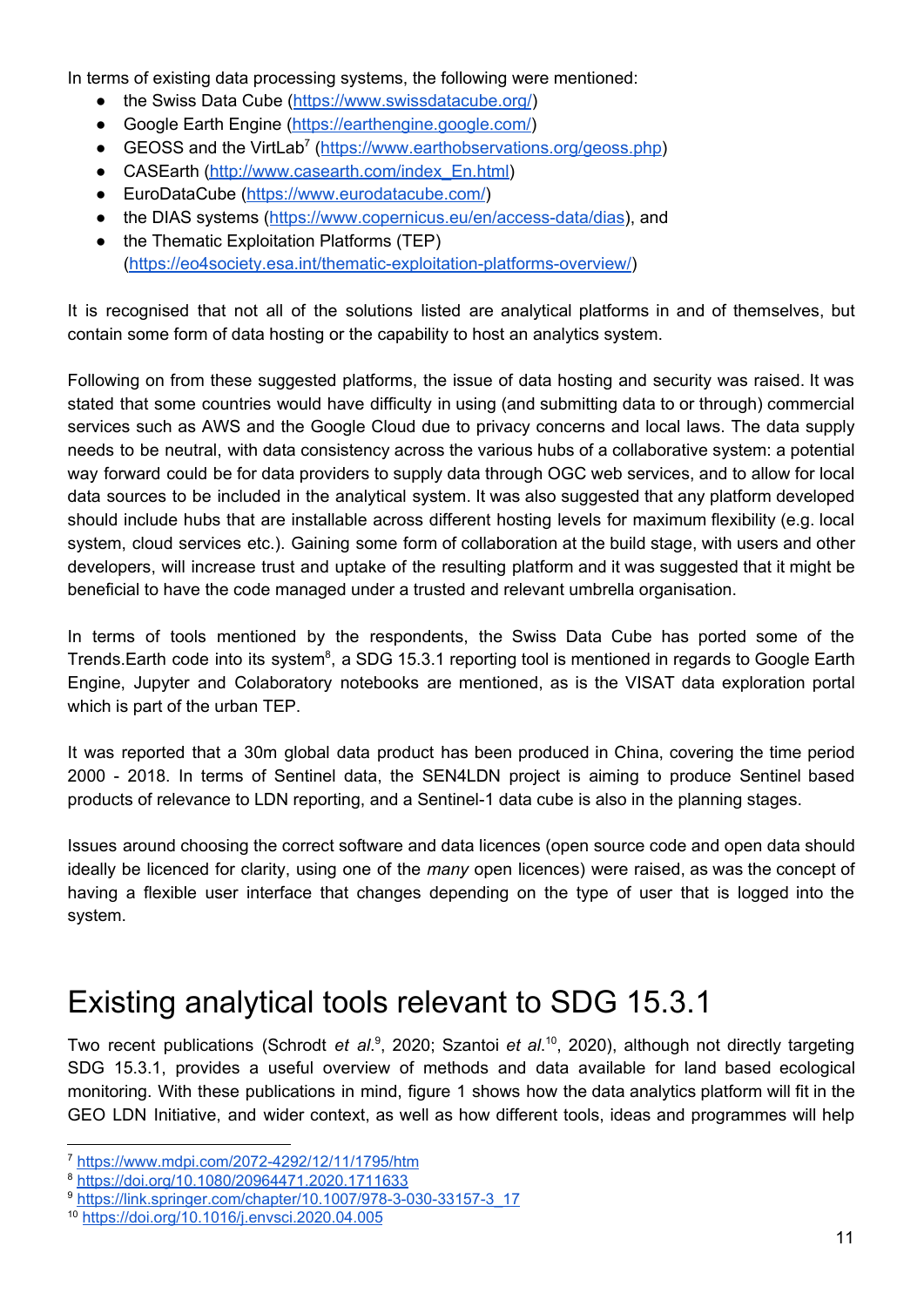guide the platform development. As is evident, a lot of initiatives are underway under the LDN banner, but there are opportunities for other projects to interface with parts of the process; specifically, the data analytics platform.





Table 2 lists some of the existing tools and projects that are currently available for potentially calculating SDG 15.3.1 sub-indicators.

#### Table 2: Existing tools and projects.

| <b>Tool / Project</b> | <b>Notes</b>                                                                                                                                                                                                                                                                                       |
|-----------------------|----------------------------------------------------------------------------------------------------------------------------------------------------------------------------------------------------------------------------------------------------------------------------------------------------|
| trends.earth          | Trends earth is implemented as a QGIS plugin that links with Google Earth<br>Engine and is the current de facto SDG 15.3.1 analytical tool.                                                                                                                                                        |
| <b>Tools4LDN</b>      | This project is looking to integrate the WOCAT SLM database, LandPKS<br>mobile application and Trends.Earth QGIS plugin with additional<br>socio-economic and drought indicators. This is a critical new project with the<br>potential to have a real impact on how LDN is monitored and reported. |
| EO4SDG <sub>s</sub>   | The EO4SDG project presents information about the potential of Earth<br>observations and geospatial data for the Sustainable Development Goals. It<br>presents case studies from other projects that are directly working on                                                                       |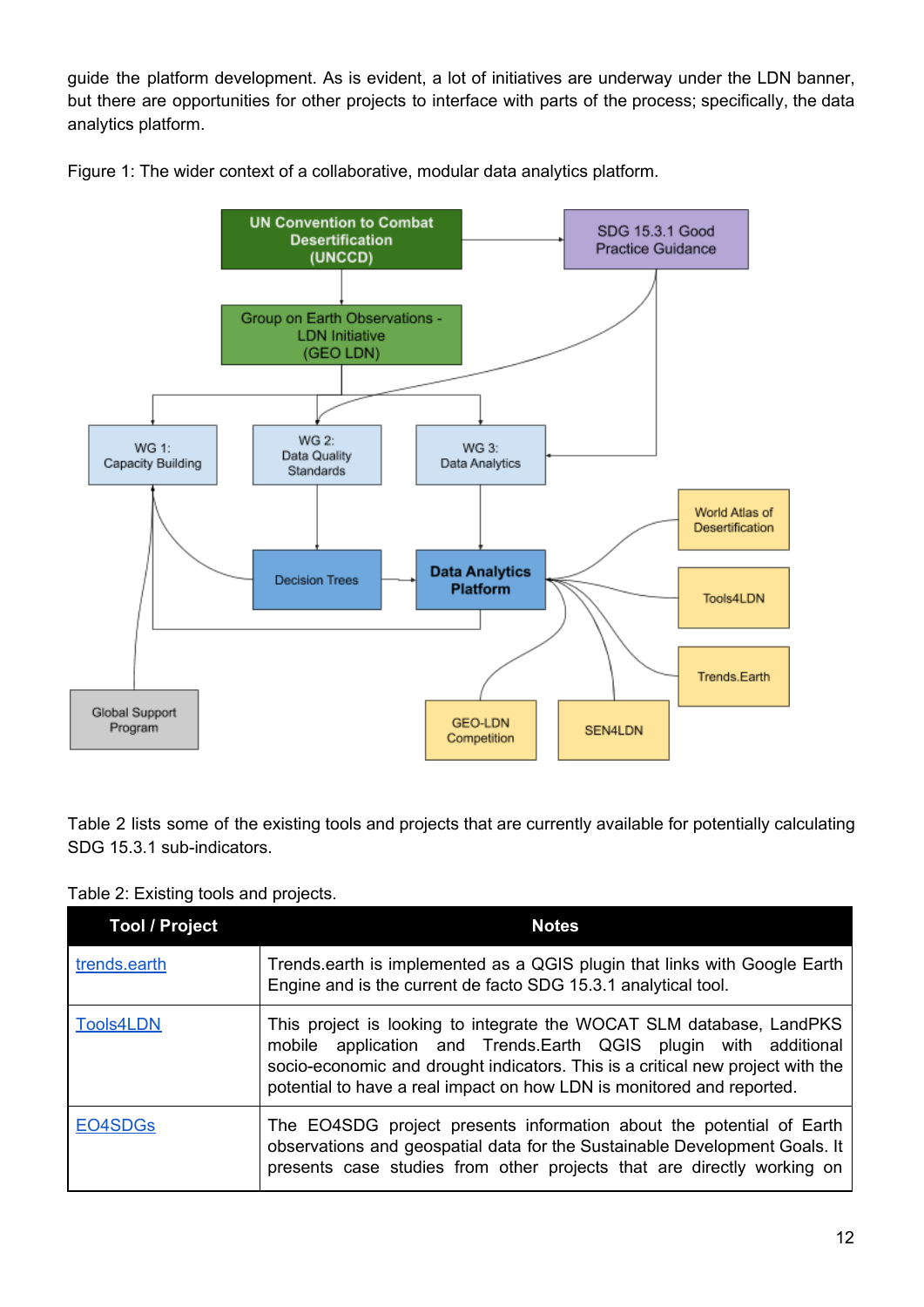|                                               | solving the SDG problems <sup>11</sup> .                                                                                                                                                                                                                                                                                                                                                        |
|-----------------------------------------------|-------------------------------------------------------------------------------------------------------------------------------------------------------------------------------------------------------------------------------------------------------------------------------------------------------------------------------------------------------------------------------------------------|
| <b>SEPAL</b>                                  | SEPAL is part of the Open Foris suite of tools. It is designed to process<br>satellite data and create products suitable for local needs. To do this SEPAL<br>uses cloud-based services such as Google Earth Engine. It also uses open<br>source software including Orfeo Toolbox, Gdal, R, R Studio Server, R Shiny<br>Server, SNAP Toolkit, and the OpenForis Geospatial Toolkit.             |
| <b>Collect Earth</b>                          | Collect Earth is a cross platform tool that allows data collection through<br>Google Earth, Bing Maps and Google Earth Engine, and is also part of<br>Open Foris. Users can interact with the customisable tool to analyse<br>satellite imagery. Collect Earth Online is a webenabled version of the tool<br>which is available through Digital Earth Africa <sup>12</sup> for data validation. |
| <b>Google Earth Engine</b><br>plugin for QGIS | Although trends.earth already interfaces with GEE, this dedicated plugin has<br>been created to enable direct coding in javascript in GEE via a QGIS<br>interface.                                                                                                                                                                                                                              |
| <b>MapX</b>                                   | MapX has been developed by UN Environment, the World Bank and the<br>Global Resource Information Database (GRID-Geneva) to use cloud<br>computing for the assessment and management of natural resources. The<br>platform attempts to bring together data held by different providers to allow<br>better decision making.                                                                       |

## <span id="page-13-0"></span>Systems for calculating indicators for land-related SDGs

In general, land change models are developed to describe and explain changes in the dynamics of land use and land-cover<sup>13</sup>. They can be used to explain collected time series of data, as well as projecting likely changes into the future. There are different methods that such models can employ, including machine learning and statistical models, cellular models, economic models, agent-based models and hybrid models (which combine many of the former model types).

A paper by De Rosa, Knudsen and Hermansen  $(2016)^{14}$  assessed the different methodological approaches of land use change models. Six models were used in the review and were compared according to fifteen criteria covering: modeling framework, impact categories assessed and model transparency. The results demonstrated that progress was being made in the development of Economic General Equilibrium Models. It was concluded that LULC models can still be improved, especially when considering the "precision of data, identification of marginal land and inclusion of a broader range of impact categories". It was stated in the review that existing models (at the time of the paper's research) focus on GHG emission-related impacts and that other environmental and socio-economic impacts need to be considered.

To better understand what methods are currently being used to assess land use change and how such methods might be used to understand future planning of land resources, linked to climate and land based changes, two practitioners were identified and approached<sup>15</sup>.

<sup>&</sup>lt;sup>11</sup> The [data4SDGs](http://www.data4sdgs.org/) project is taking a wider view and investigating the potential of a variety of data sources.

<sup>12</sup> <https://www.digitalearthafrica.org/index.php/news/collaborative-tool-removes-barriers-data-validation-africa>

<sup>13</sup> [https://en.wikipedia.org/wiki/Land\\_change\\_modeling](https://en.wikipedia.org/wiki/Land_change_modeling)

<sup>14</sup> <https://doi.org/10.1016/j.jclepro.2015.11.097>

<sup>&</sup>lt;sup>15</sup> These practitioners' contact details were made available by GIZ.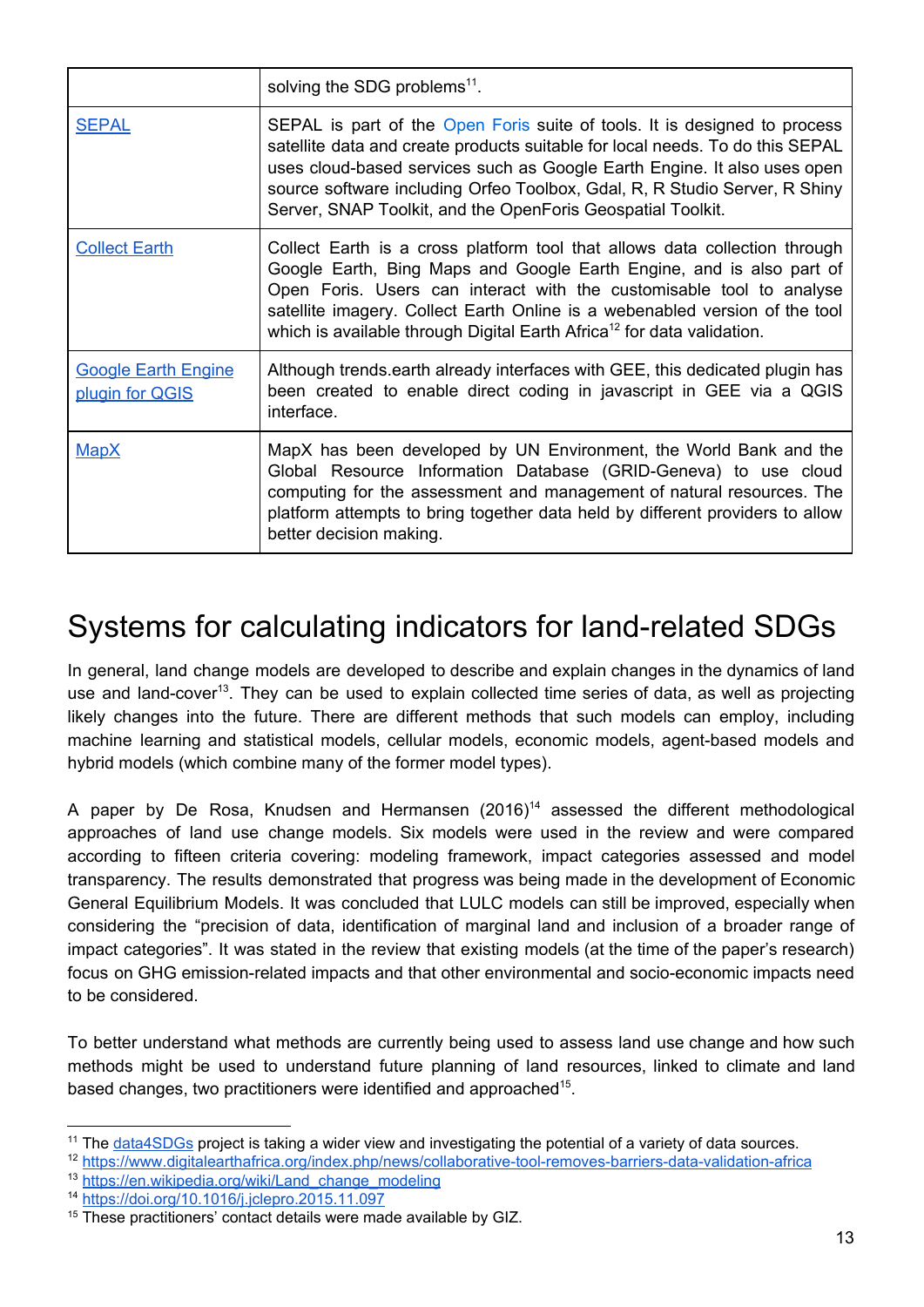The first practitioner was Genanaw Alemu, a GIS, Remote Sensing Advisor in the Participatory Land Use Planning (PLUP) Project run out of Addis Ababa, Ethiopia. He reported that high resolution satellite imagery from commercial suppliers was being used to extract existing land use and land cover (LULC) information and then carry out land use planning at a larger scale. Data from open sources, such as SRTM DEM, was used to provide additional information such as elevation and slope for target areas. The project depends on open source software such as QGIS, although it was stated that many spatial data specialists in Ethiopia are more familiar with ESRI and Hexagon products than QGIS. Currently, no modelling software is being used in the production of land use planning outputs.

The second practitioner approached was Alexis Rutagengwa, the Head of the Land Use Planning, Mapping and Surveying Department at the Rwanda Land Management and Use Authority (RLMUA). He reported that geodata is widely used in the RLMUA, especially for land administration processes and in land use planning and management work. The main software being used to undertake work related to land administration and land use planning is ArcGIS (both ArcGIS 10.7 and ArcGIS pro). These data and software have been used to update the national basemap (comprising an updated national geodatabase and high resolution satellite imagery, resulting in an updated land cover dataset for 2019 and production of topographic map sheets at 1:50,000 scale). The National Land Use and Development Master Plan has also been revised to guide land use development in Rwanda for the period 2020-2050. Further, the spatial cadastral database, which is hosted in the Land Administration Information System, is being used to understand the current land use for all land parcels. The same system is being used to display and publish the planned land use information from different master plans. A land use decision support tool has also been developed to be utilised across different governmental and land planning institutions. The use of land use modelling software is limited but a collaboration with the Rwanda Water and Forestry Authority has produced an erosion risk map using RUSLE<sup>16</sup> factors which captures the "high to extremely high" erosion areas across the country. A 2019 National Forest Cover map has also been created using high resolution satellite imagery (50cm) over the past year, the Ministry in charge of disaster management has conducted a drought susceptibility mapping exercise. All these data are being used in land use planning.

Despite no specific land use modelling being used by these practitioners, there are different models available that could be used in some way to inform land use change planning and land degradation.

Although not directly linked to SGD 15.3.1, the OECD Multi-Objective Local Environmental Simulator  $(MOLES)^{17}$ , is an urban Computable General Equilibrium model which links urban land use, mobility patterns, projected emissions and potential environmental impacts. This model has been used to assess different urban development scenarios through to 2050, and includes a geospatial data component. Further investigation of this model and the components used in it could be useful, with the potential for collaboration between teams looking at different (but related) aspects of land use and land cover change.

The USGS have been researching local and global drivers of land-use change to better understand how different scenarios might impact on landscapes. The FOREcasting SCEnarios of Land-use Change  $(FORE-SCE)$  modeling framework<sup>18</sup> has been created to allow spatially explicit projections of future land-use and land-cover change for parts of the continental United States. FORE-SCE uses different

<sup>18</sup> <https://www.usgs.gov/land-resources/eros/lulc>

<sup>16</sup> https://efotg.sc.egov.usda.gov/references/public/WA/Revised Universal Soil Loss Equation (RUSLE).htm

<sup>17</sup> [https://www.oecd-ilibrary.org/environment/multi-objective-local-environmental-simulator-moles-1-0\\_151cf08a-en](https://www.oecd-ilibrary.org/environment/multi-objective-local-environmental-simulator-moles-1-0_151cf08a-en) and [https://ec.europa.eu/newsroom/know4pol/document.cfm?doc\\_id=64007](https://ec.europa.eu/newsroom/know4pol/document.cfm?doc_id=64007)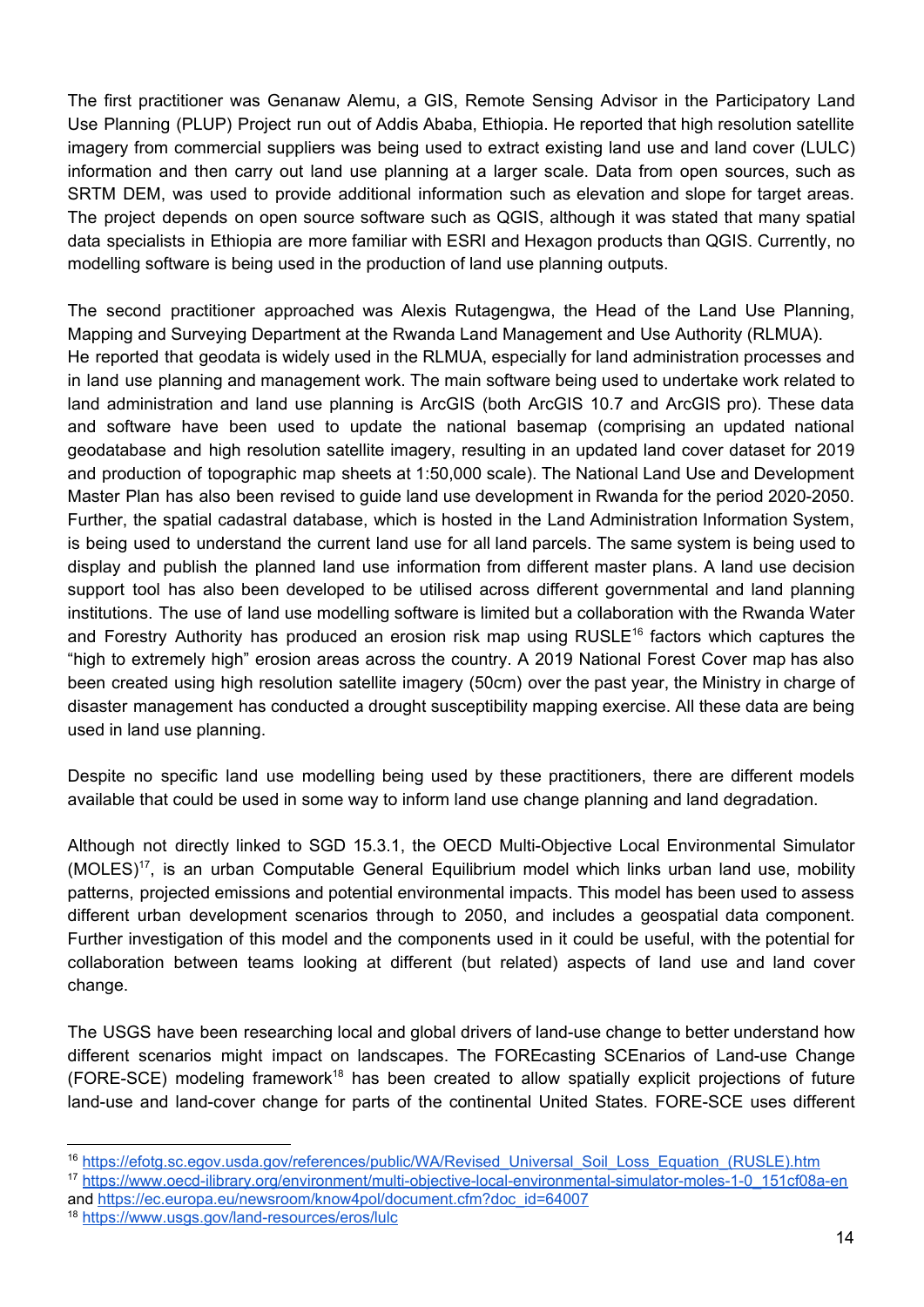scenario datasets and spatial allocation methods to create different spatially explicit maps of land use change. The model has been developed internally for use by USGS researchers and the software is not openly available, although USGS have stated that they are willing to discuss potential opportunities for collaborative research applications.

Finally, the Conversion of Land Use and its Effects (CLUE)<sup>19</sup> models "are among the most frequently used land use models globally". The application of the CLUE models can be geographically disparate, from local and regional, to global. The base model is both flexible and generic and is distributed as freeware (rather than being open source).

# <span id="page-15-0"></span>Guidance on the development of a Collaborative Data Analytics Platform

### <span id="page-15-1"></span>What is a Federated system?

One of the ideas for a collaborative, modular system of systems has been to investigate the utility and relevance of implementing a federated system. It must be stressed that this would only be one of a number of possible solutions.

The concepts of a distributed system and a federated system are commonly confused. A distributed system is typically one where deployment is made over a geographical area. For example, in the case of retail, an organisation might operate a number of stores that are geographically distributed away from a head office. A distributed IT system should be able to manage, deploy and upgrade any location with no organisational overhead as well as having the capacity to provide high availability without the need for expensive infrastructure<sup>20</sup>. A well constructed distributed system will also have the ability to send processes across a network to perform data processing at a location that is most optimal e.g. next to the data repository.

A federated system is a subtly different concept: different organisations/softwares are brought together in such a way to create a coherent overall system. Critical technologies for such a system include software designed for identity and process management. It is not imperative that a federated deployment is distributed, but this is often the case in large operational systems as this can lead to multiple optimisations across the various components.

#### <span id="page-15-2"></span>Advantages of collaborative frameworks and models

There are certain advantages in the use of collaborative (and federated) frameworks and models. A selection of these are listed in this section. First, it is important to define what the required output is for such frameworks - one definition can be that users are looking for the "coordinated interchange of information among independent data hubs that allows for data sharing while maintaining control over

<sup>19</sup> <http://www.ivm.vu.nl/en/Organisation/departments/spatial-analysis-decision-support/Clue/index.aspx>

<sup>20</sup> <https://www.progress.com/blogs/distributed-vs-federated>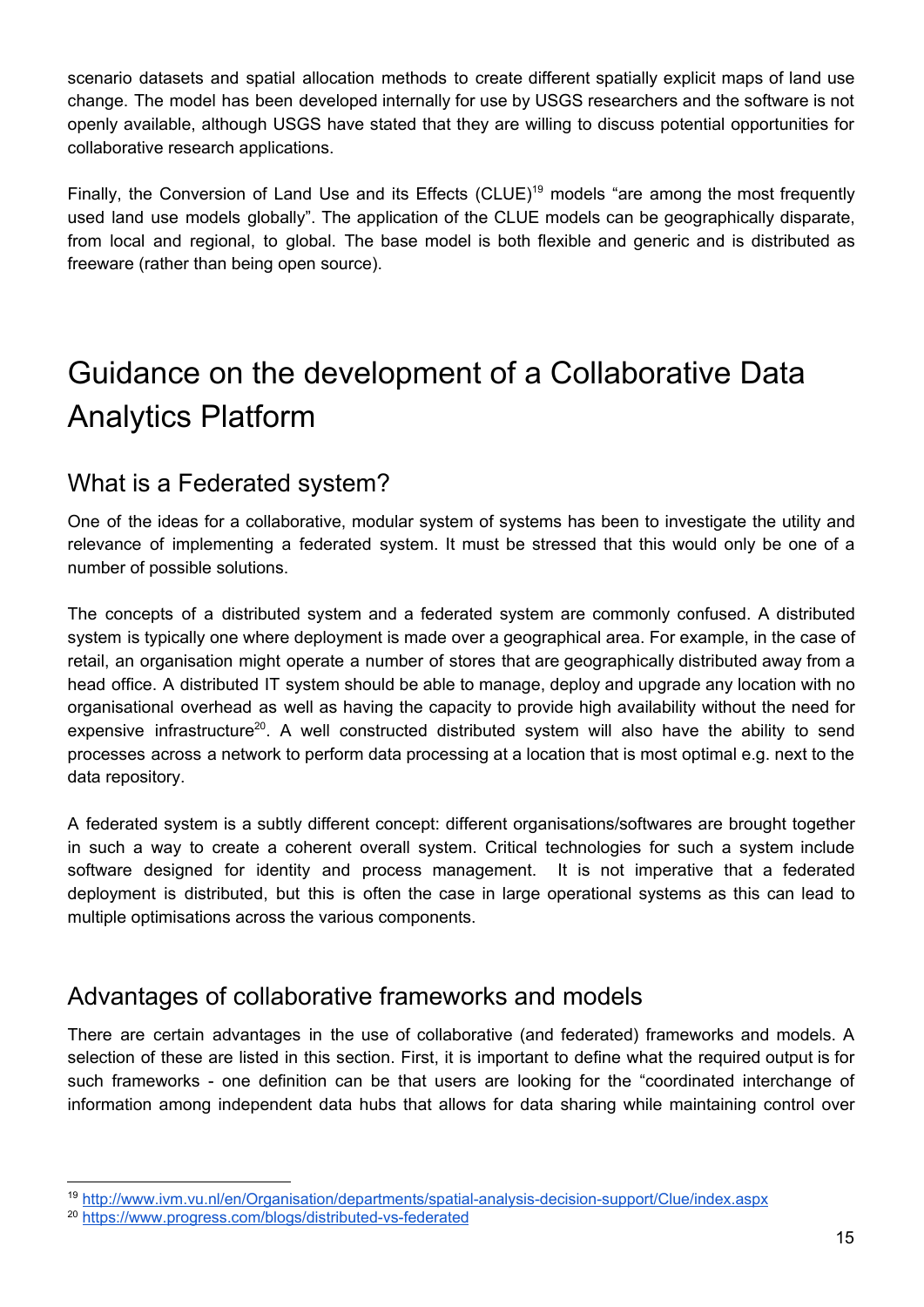own data resources<sup>"21</sup>. There are four key concepts to be addressed: autonomy, equality, access and traceability.

#### <span id="page-16-0"></span>Autonomy

When discussing federated systems, autonomy relates to the concept that each hub is free to join or leave the federated system. Linked to this membership of the system is whether the hub is sharing or withdrawing access to previously shared data. It would not be beneficial to the overall system if hubs were able to withdraw data access rights without warning; but conversely, each hub requires the right to decide on what to share and for how long.

#### <span id="page-16-1"></span>**Equality**

The success of a federated system is in part due to the equality between each hub. In a true federated system, no hub should have authority over another, even if some hubs are more popular with users than others.

#### <span id="page-16-2"></span>Access control

This concept is closely related to that of autonomy. In general, each hub should be able to decide what content to share, who can access that content, and by what means that content can be accessed. However, any federated system related to the LDN process would likely need to be considered in a slightly different manner. Certain data (such as results) must be shared for the system to meet its goals, although in the case of the results, hubs and users would only be sharing with one trusted entity. However, there is also the potential that regional hubs could be constructed to share regionally relevant datasets (that meet minimum data quality standards) between multiple countries and users.

#### <span id="page-16-3"></span>**Traceability**

This key aspect of a federated data system relates strongly to the issues of trust and security. The data assets should remain with the providers, but references to them may be passed to and between the other hubs. Traceability of what data are used, how, and from what source should be automatically captured in the metadata of the analytical process for each country.

#### <span id="page-16-4"></span>Challenges of collaborative frameworks and models

Some major challenges exist around creating and maintaining collaborative frameworks and models.

The first of these relates to the hosting of the system. There are three components to this: technically, the hosting location needs to be able to accommodate all of the requirements of the system; financially, the costs of creating and operating the system need to be manageable; and politically, the hosting location needs to adequately address the issue of trust if the system is to drive uptake by different user groups. With so many countries participating in the LDN process, being able to address all of the concerns regarding hosting location will be key. For instance, some countries may not be comfortable using cloud providers such as AWS and Google Cloud, whilst others may require certain geographies to be restricted. Add more

<sup>21</sup> [http://ggim.un.org/meetings/2019/Deqing/documents/S3-FIS4SDGs\\_L%20G%20Morales.pdf](http://ggim.un.org/meetings/2019/Deqing/documents/S3-FIS4SDGs_L%20G%20Morales.pdf)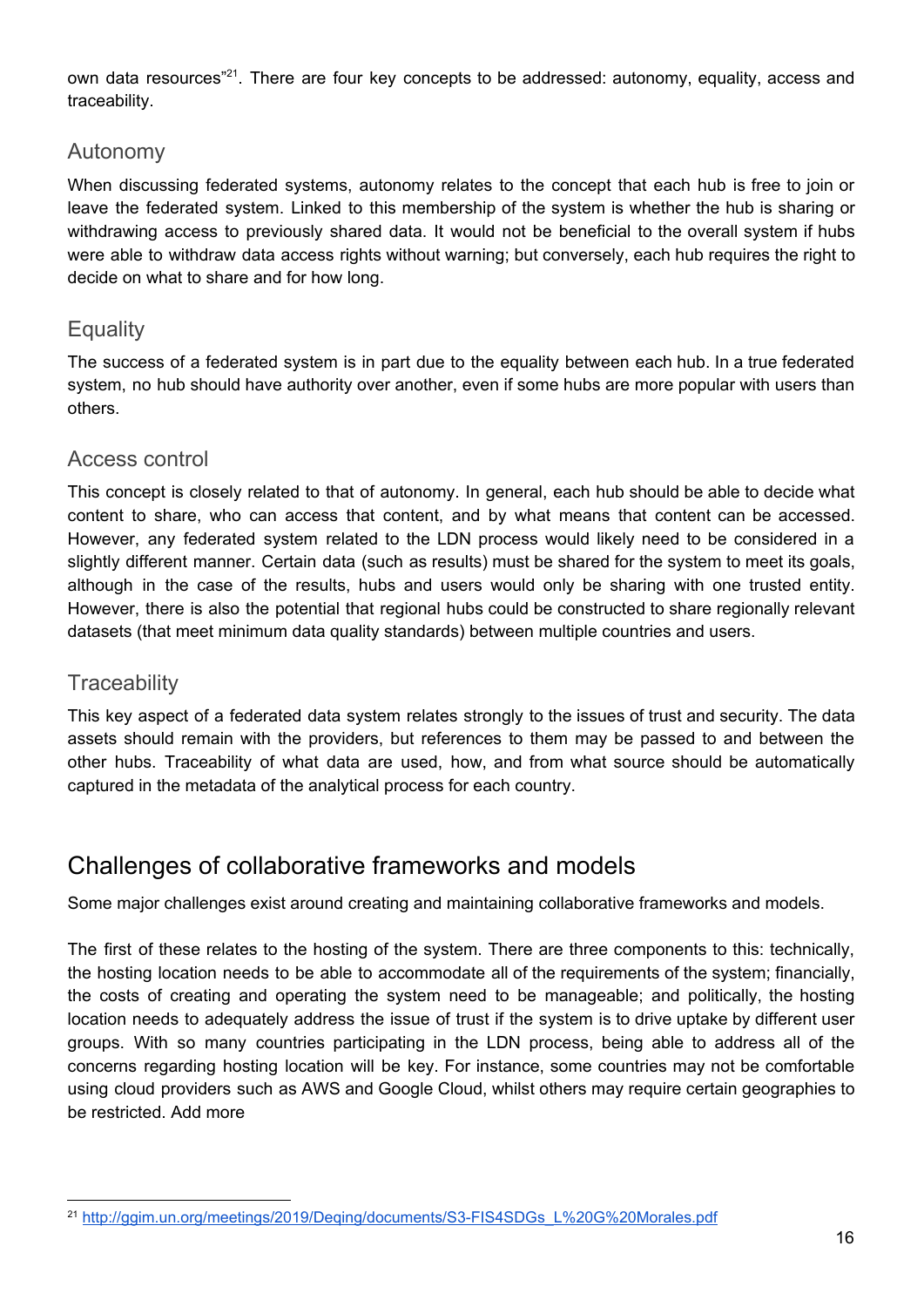The second challenge comes when attempting to maintain version control between different hubs within a system. There are two components to this: version control of the underlying software, and versioning of the data. Version control is important for allowing users to know where in the development chain their hub sits. Being able to upgrade as and when required by the user is also an important consideration for such a system - although being able to enforce upgrades<sup>22</sup> at specific times can also be critical for the developers and data providers.

A third challenge is that of politics: in this case both national politics but also that of individuals and groups when it comes to the issue of data and code sharing. Being willingly able to provide open data and open code and models that may be relevant to the wider overall project will help develop an ecosystem of users that share best practice and help drive forward developments. This co-ownership of the system is an important aspect to aim for, but will likely take much effort to attain.

### <span id="page-17-0"></span>Possible interfaces

A major consideration when creating a system to be used by a large number of people with unknown technical abilities, across different languages and from different cultures is how to design the user interface. Indeed, a complete report could be written regarding user interface design and how these are best presented to maximise user interaction with the software; but this is not the focus of this review. There are, however, a number of different ways in which it is envisaged that users could interact with a data analytics system depending on what task they need to undertake. These include the following:

- **Traditional GIS** 
	- One of the most familiar and standardised interfaces that analysts might use in such a system is that of the traditional GIS. The system, particularly if an open-source GIS software package, is extensible. Whether the data are hosted on the local system, on an on-premises server system or delivered through the cloud makes little difference and is part of the flexibility of a GIS system. One benefit of maintaining a traditional GIS system is that the underlying spatial and mapping components can be leveraged into any analysis offering required to create relevant outputs. The trends.earth plug-in currently sits within the QGIS software framework.
- Python notebooks
	- Jupyter and Collaboratory notebooks allow rapid prototyping of ideas and sharing of results. They are designed for idea and code sharing. They are ideal user interface tools for sandbox applications or for capacity building.
- Online map interface
	- An online portal provides another interface that could be used in any developed system. The functionality of such portals is often limited, but if the ability to be remotely and/or locally hosted was provided, then the power of such an interface could be increased.
- **Business intelligence front end** 
	- $\circ$  A popular interface for non-technical users is the business intelligence dashboard<sup>23</sup>. A business intelligence front end can be hosted remotely or on the analysis system itself, and if sufficiently flexible can be customised to show the relevant information for the specific user viewing it.

 $22$  An example of this includes the enforced upgrades to the Zoom platform during the global Covid-19 pandemic, although users were also encouraged to make incremental upgrades as releases were made available. <sup>23</sup> <https://logz.io/blog/business-intelligence-tools/> & <https://www.metricfire.com/blog/top-8-open-source-dashboards>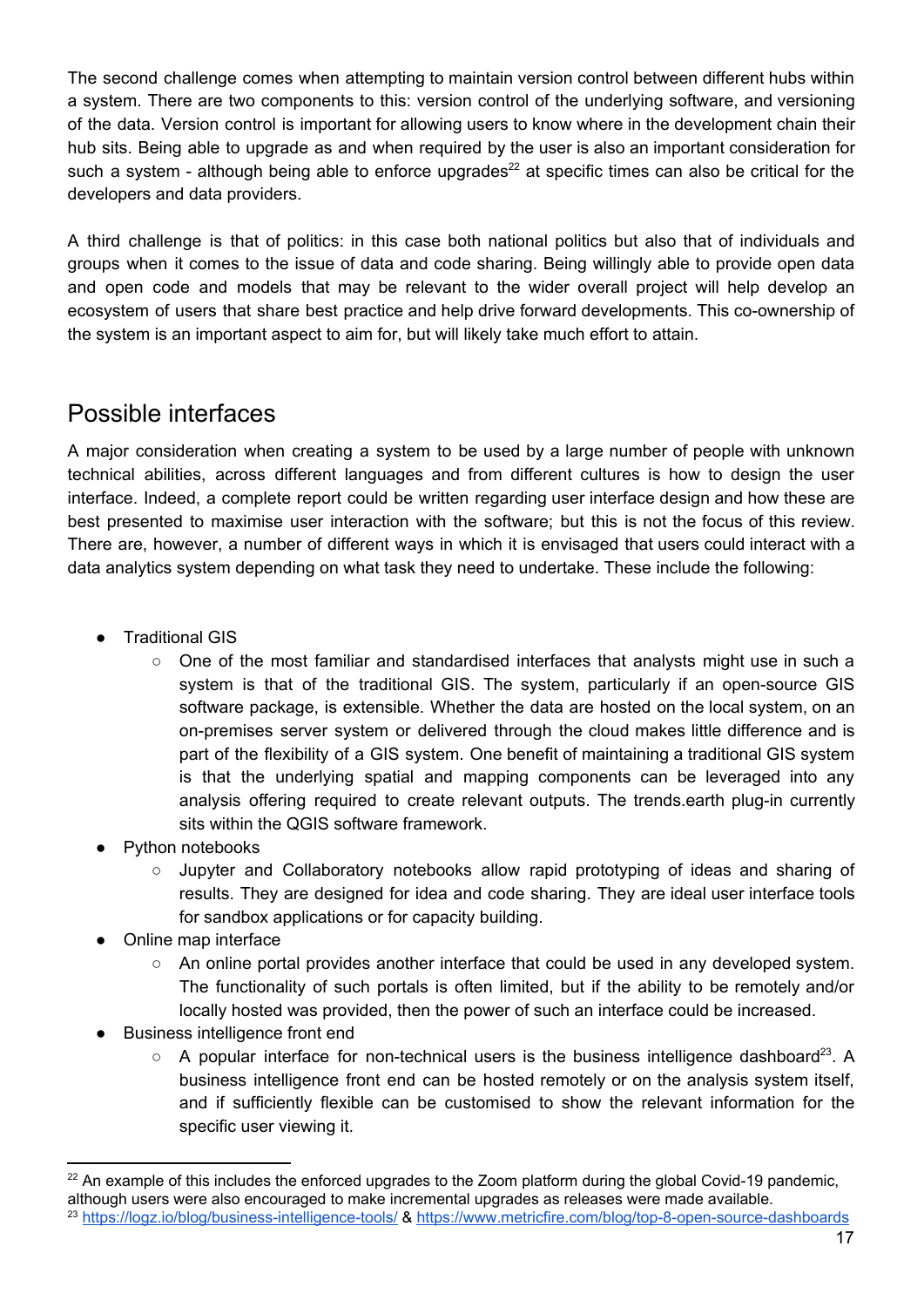- **Plots** 
	- $\circ$  A simple, static data portal could be constructed as a user interface, composed of javascript/Python based graphical plots and HTML. This is a limited but easy to understand interface type.
- Data delivery
	- Being able to export the required information on each of the sub-indicators, or from land use planning models, in a standardised and simple format (such as comma separated values [csv], or as an API) could create a lot of flexibility in the system.

### <span id="page-18-0"></span>Potential existing technical solutions

This section attempts to outline the existing technical solutions that are currently available to be placed into a collaborative and modular system of systems. Each of the following technologies (Table 3) has its own benefits and drawbacks but it is hoped that this overview provides insight into which technologies and softwares might be of actual practical benefit to the LDN process. An academic study<sup>24</sup> into some of the technologies listed in this section has been completed by researchers working on the Brazil Data Cube project, and this may present a more detailed assessment than this Technical Note.

Table 3: Existing platforms and tools which could be of benefit to developing an LDN data analytics system. All options suggested here would require dedicated further investigation prior to inclusion in an LDN system $^{25}$ 

| <b>Name</b>                                      | <b>Function</b> | <b>Description</b>                                                                                                                                                                                                                                                                                                                                                                                                                                                                                                                                                            |
|--------------------------------------------------|-----------------|-------------------------------------------------------------------------------------------------------------------------------------------------------------------------------------------------------------------------------------------------------------------------------------------------------------------------------------------------------------------------------------------------------------------------------------------------------------------------------------------------------------------------------------------------------------------------------|
| <b>Earth Al</b>                                  | $\blacksquare$  | EarthAI is a commercially available integrated imagery analysis<br>platform which exists to simplify data discovery, access, and<br>processing specifically related to Earth observation data.                                                                                                                                                                                                                                                                                                                                                                                |
|                                                  |                 | The system uses a proprietary Python notebook (EarthAI Notebook)<br>which is hosted in the platform's JupyterLab environment. A dedicated<br>open source toolkit for geospatial cloud computing (RasterFrames)<br>allows analytics to be scaled and customised. The system is GPU<br>enabled, with no restrictions on use and provides API access to<br>petabytes of data.                                                                                                                                                                                                    |
| <b>Cascadia</b>                                  | $\blacksquare$  | The Cascadia Partner Forum is constructing a regional analysis tool for<br>the Cascade Mountains (bordering Washington State, USA and British<br>Columbia province, Canada) using Google Earth Engine. The tool<br>allows "partners to monitor trends over time, project future trends and<br>risks, inform spatial impacts of local projects to the region scale, and<br>coordinate efforts across boundaries. The tool is built to support the<br>presentation of spatial information for identified regionally valued<br>species, ecosystems, and/or ecosystem processes". |
| <b>Microsoft</b><br>Planetary<br><b>Computer</b> | 早日へ             | Primarily designed to answer biodiversity and health questions, the<br>Planetary Computer will aggregate global environmental data, including<br>satellite imagery, and make this available alongside machine learning                                                                                                                                                                                                                                                                                                                                                        |

| (key: $\blacksquare$ = platform, $\blacksquare$ = data repository, $\blacktriangle$ = toolset). |  |
|-------------------------------------------------------------------------------------------------|--|

<sup>24</sup> <https://doi.org/10.3390/rs12081253>

<sup>&</sup>lt;sup>25</sup> Inclusion of a technology in this table should not be taken as a recommendation for use.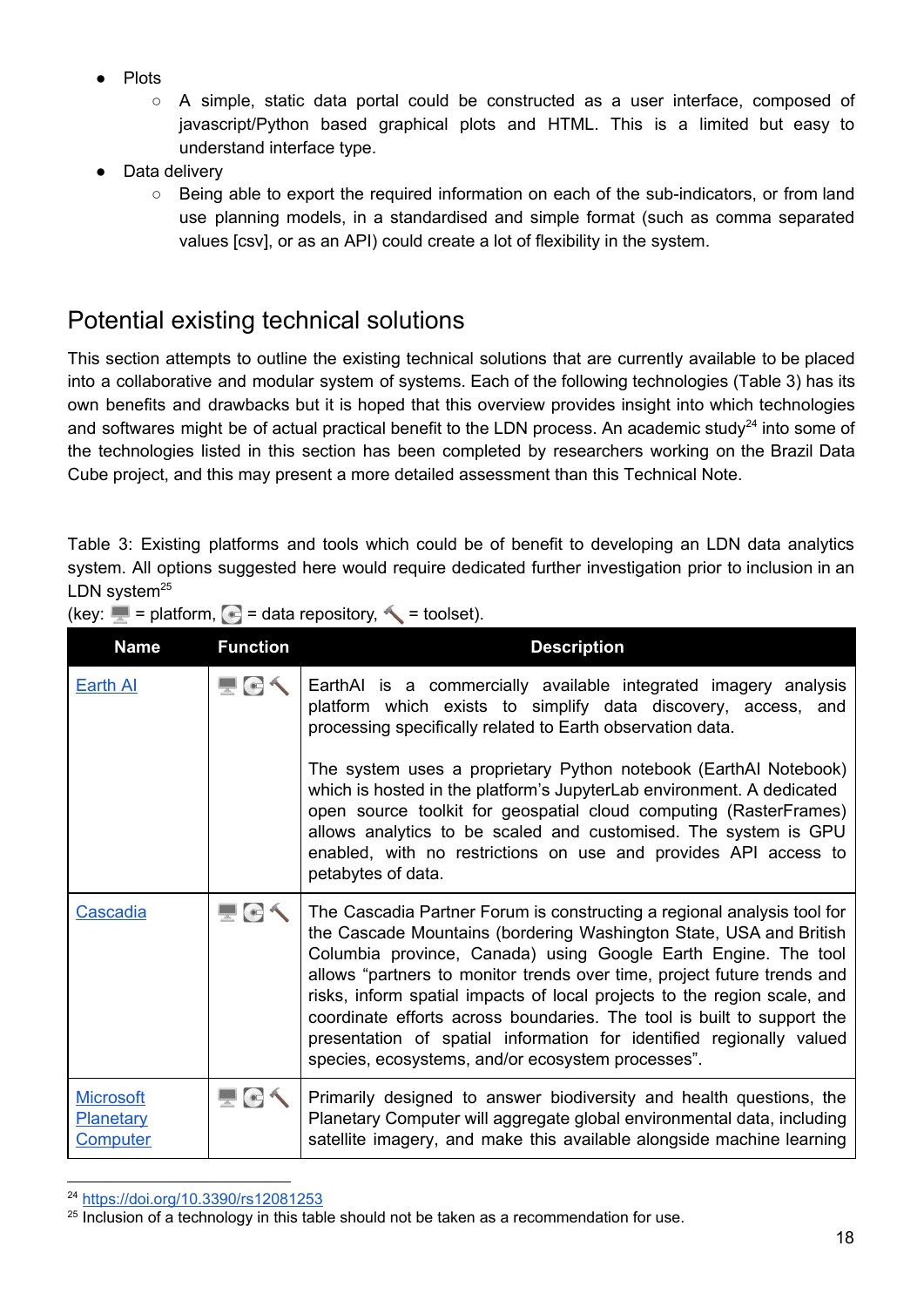|                                             |                | tools and ESRI mapping products. It is a continuation of Microsoft's AI<br>for Earth program.                                                                                                                                                                                                                                                                                                                                                                                                                                                                                                                        |
|---------------------------------------------|----------------|----------------------------------------------------------------------------------------------------------------------------------------------------------------------------------------------------------------------------------------------------------------------------------------------------------------------------------------------------------------------------------------------------------------------------------------------------------------------------------------------------------------------------------------------------------------------------------------------------------------------|
| <b>FIS4SDGs</b>                             | <b>HGK</b>     | This aims to be "a platform for the sharing of national and global<br>statistical and geospatial data for the 2030 Agenda" that will create a<br>federated network of national hubs. This project is very relevant to the<br>LDN platform requirements, and should be approached regarding<br>co-development opportunities.                                                                                                                                                                                                                                                                                          |
| <b>EuroDataCube</b>                         | <b>HGK</b>     | The Euro Data Cube is an amalgamation of several service<br>components, such as a data archive of satellite imagery and other<br>geospatial datasets, an analysis platform, a distribution hub and a<br>marketplace for geospatial applications. A related project is xcube<br>which provides a toolset for xarray specifically for manipulating the<br>types of data inside Euro Data Cube.                                                                                                                                                                                                                         |
| <b>Google Earth</b><br><b>Engine</b>        | $\blacksquare$ | Google Earth Engine combines a huge amount of satellite imagery and<br>other geospatial datasets with a huge capacity for computational<br>processing. Earth Engine also provides APIs and tools such as a<br>simple to use Javascript coding interface to enable the analysis of large<br>datasets.                                                                                                                                                                                                                                                                                                                 |
| <b>DIAS</b>                                 | <b>EG</b>      | There are five DIAS platforms (4 dedicated to land applications) which<br>host a variety of satellite and environmental data. These systems<br>provide a hosted data and compute environment and allow developers<br>to build tools within their environment.                                                                                                                                                                                                                                                                                                                                                        |
| <b>Actinia</b>                              |                | Actinia is an open source REST API <sup>26</sup> , effectively enabling the GRASS<br>GIS software to be packaged and accessed in cloud environments. It is<br>specifically designed to process (time series of) satellite images and<br>other geospatial data.                                                                                                                                                                                                                                                                                                                                                       |
| <b>FLINT</b>                                |                | FLINT is an open source data integration tool, maintained under the<br>Linux Foundation's moja.global project, used primarily to calculate and<br>track greenhouse gas emissions from changes in land use. A key<br>differentiator for this software platform is the flexibility it has in how it is<br>installed and made available, and in the fact that it can run future<br>predictions. A commercially hosted and developed version called<br>FLINTpro is also available.                                                                                                                                       |
| Data 61 tools                               |                | Data 61 works with CSIRO scientists to create practical, and<br>innovative, web enabled tools. They have created a number of data<br>and processing portals, based around a number of environmental<br>issues.                                                                                                                                                                                                                                                                                                                                                                                                       |
| <b>Open Data</b><br>Cube and<br><u>DCoD</u> |                | The ODC is a geospatial data management and analysis software<br>project designed specifically for use with large amounts of satellite<br>imagery. Its core technologies are Python and PostgreSQL, and it is an<br>increasingly implemented technology.<br>However, installing and configuring the ODC is difficult and requires<br>experience and knowledge. The Data Cube on Demand (DCoD)<br>approach is a new project that is attempting to reduce these blocking<br>issues. DCoD will allow users to specify some basic requirements of<br>the ODC and it will then launch and manage the data infestation for |

<sup>26</sup> A how-to is provided here: [https://live.osgeo.org/en/quickstart/actinia\\_quickstart.html](https://live.osgeo.org/en/quickstart/actinia_quickstart.html)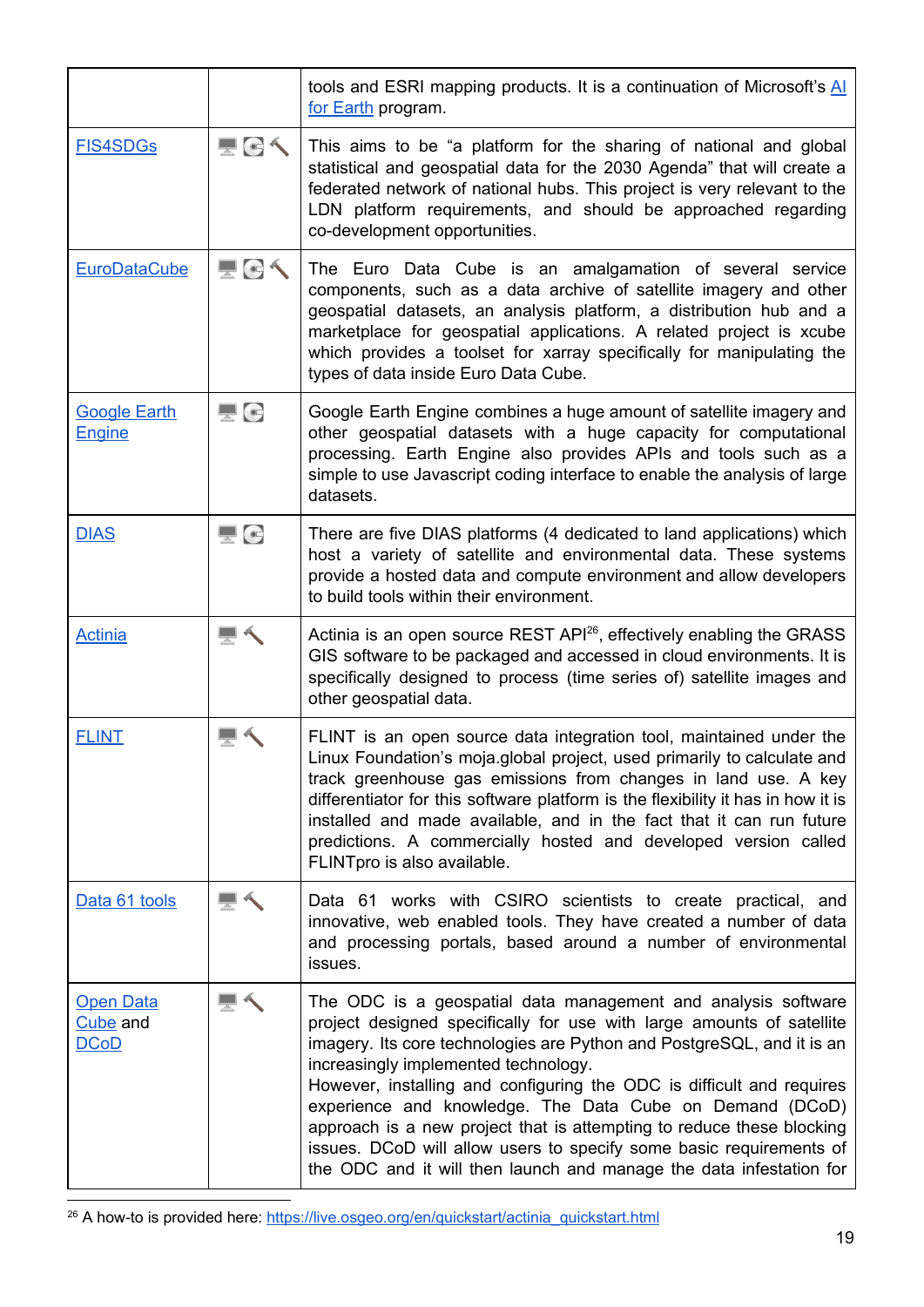|                   | that system. DCOD has been successfully tested in two sites in Bolivia<br>and The Democratic Republic of Congo.                                                                                                                                                                             |  |
|-------------------|---------------------------------------------------------------------------------------------------------------------------------------------------------------------------------------------------------------------------------------------------------------------------------------------|--|
| xcube             | xcube provides a Python toolkit that uses xarray.Dataset<br>implementations to convert Earth observation data sources into<br>self-contained data cubes for further processing and sharing.                                                                                                 |  |
| <b>OpenEO</b>     | OpenEO is working to create a single unified open API that can be<br>used to connect different coding languages and clients to big Earth<br>observation data on the cloud. This tool could be useful for ensuring<br>data provision is simple to implement.                                 |  |
| <b>STAC</b>       | The Spatio-Temporal Asset Catalogue (STAC) is rapidly becoming a<br>standard for data discovery tools. Creating STAC compliant datasets<br>will help tools and users find data quickly and easily. An ecosystem of<br>associated projects is starting to grow around the STAC requirements. |  |
| <b>Magda</b>      | Magda is a data catalog system that provides tools to enrich, search,<br>track and prioritise data. These data can be from multiple different<br>sources.                                                                                                                                   |  |
| <b>EODataDown</b> | This is an open source data discovery and download tool which<br>collects open satellite imagery from the Google Cloud. This can then<br>be imported into tools such as open data cubes.                                                                                                    |  |

Although not of direct relevance to an LDN system, the BigGIS project $27$  could be worth contacting for discussions around how they are implementing their data and analytics platform. Similarly, PanGeo<sup>28</sup>, a community and platform built around Python data processing for the geosciences, might have valuable inputs into the best practice surrounding the construction of a large collaborative system.

## <span id="page-20-0"></span>Emerging datasets and code relevant to SDG 15.3.1

### <span id="page-20-1"></span>**Datasets**

A recently written report on datasets from the Tools4LDN team lists a number of datasets of potential interest to the LDN process.

A Medium post<sup>29</sup> from late 2019 lists a number of datasets, and sources of datasets that could be of potential use to the future calculation of SDG 15.3.1. An initial investigation suggests that many of the datasets listed are insufficient in their geographical or temporal coverage, or do not meet the LDN data quality standards. However, this could change for future iterations of some of the datasets. The post also lists frameworks and platforms relevant to environmental monitoring.

Overall, it is not thought that there are any datasets of direct relevance to LDN that members of the GEO LDN Initiative are not currently aware of.

<sup>27</sup> <http://biggis-project.eu/biggis-docs/>

<sup>28</sup> <https://pangeo.io/index.html>

<sup>29</sup> <https://medium.com/@eirinimalliaraki/data-for-environmental-intelligence-3f2f17cf8f56>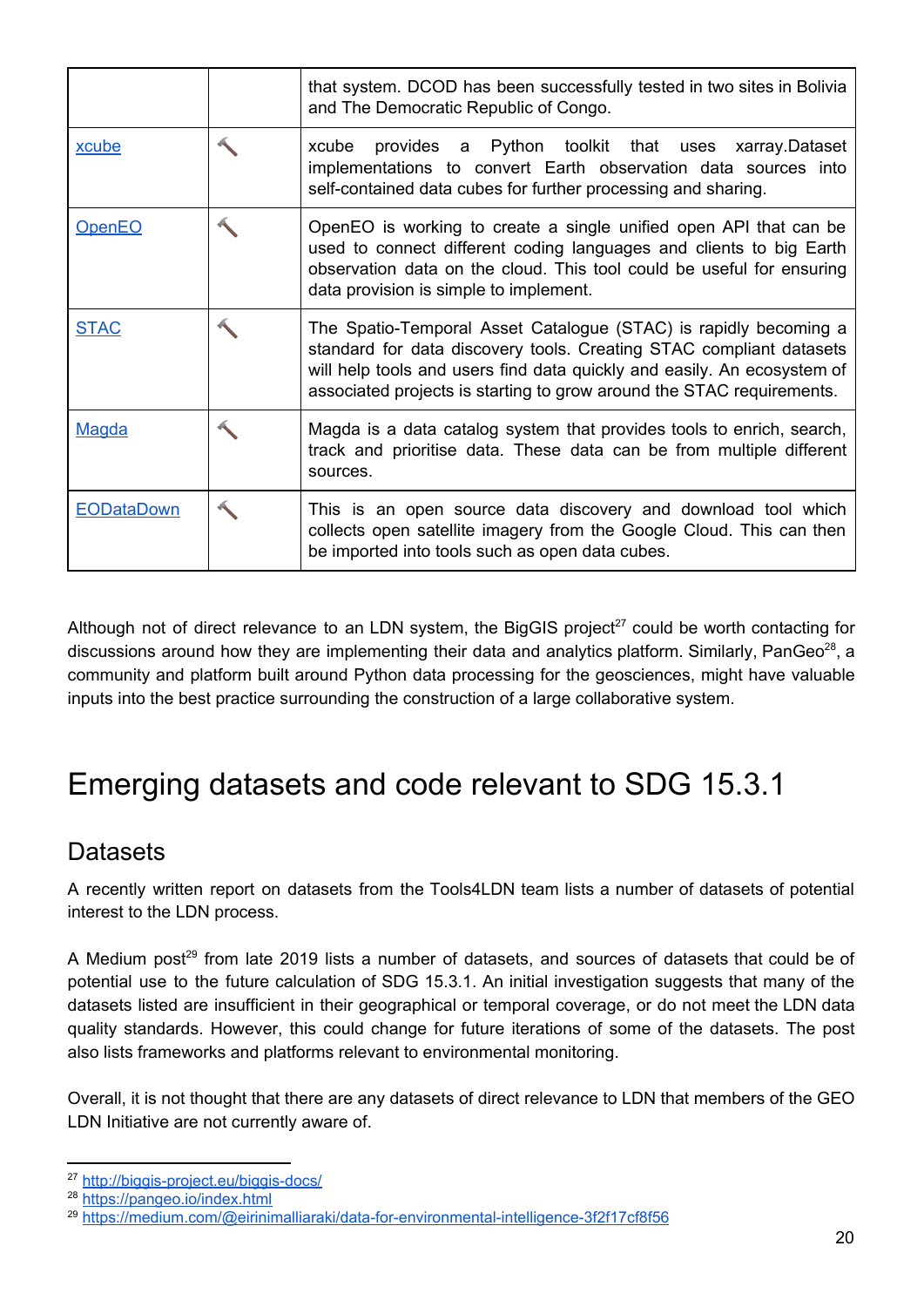### <span id="page-21-0"></span>Code

In June 2020, Andrea Markos (based in Bolivia) was contacted about work he was involved in relating to SDG 15.3.1. His current work has been partially funded by the 'Foundation for the Conservation of the Chiquitano Forest' with a UNDP grant intended to fund the design of a post-fire restoration plan. Andrea is currently collaborating with Gregory Giuliani (Swiss Data Cube).

He is implementing land productivity change assessments in GEE which involves creating EVI time series and calibrating with the Water Use Efficiency (WUE): the EVI shows the scale of change and the WUE demonstrates the cost, in terms of water use. Now that Sentinel 2 has a 4 year time series Andrea is keen to use this for such work. However, there is a jump in values between the Landsat series and Sentinel 2 series, which raises questions about using both datasets together. Using Sentinel 2 imagery over large areas is computationally intensive but it can be done. At the time of writing this review, the work that is being undertaken by Andrea is under embargo as he writes up an academic paper on the topic, but remaining in contact with him or inviting him into the WG3 process would be beneficial to developing the LDN analytical process.

Some work on SDG 15.3.1 has been undertaken using Ukraine as a case study, as part of the ECOPotential project<sup>30</sup>. The code for this is available on GitHub<sup>31</sup>, and is Python based but designed to be run in VirtLab.

Two groups to remain aware of, although they appear to have been less active in 2020, are Machine and Deep Learning for Earth Observation (MDL4EO) $32$  and Computer Vision for Global Challenges  $(CV4GC)^{33}$ . Both of these groups are collaborations of researchers looking to use various subsets of AI to investigate specific issues that could be of use to future LDN developments. For instance, some of the MDL4EO work has looked at methods of data fusion around different satellite sensors, something that has been raised in the WG2 Data Quality Standards work as being of interest to the LDN community.

## <span id="page-21-1"></span>**Discussion**

#### <span id="page-21-2"></span>Provenance

As this brief review has highlighted, there is an opportunity for the development of a (potentially federated) collaborative and modular system for LDN analysis. In some respects this also applies to methods that could potentially be used in implementing LDN reporting.

For instance, one technology that could be used in both data transmission and trust, as well as securing the provenance of country-specific reporting is blockchain. Although still in a very early stage of implementation in the geospatial and more specifically the Earth observation sector, blockchain does have a strong potential role here in enabling all reporting parties to understand where data (or reported statistics) have originated and whether or not they have been altered. The blockchain is an open

<sup>30</sup> <https://doi.org/10.1080/17538947.2019.1610807>

<sup>31</sup> <https://github.com/LeonidShumilo/Vlab1531>

<sup>32</sup> <https://mdl4eo.irstea.fr/>

<sup>33</sup> <https://www.cv4gc.org/>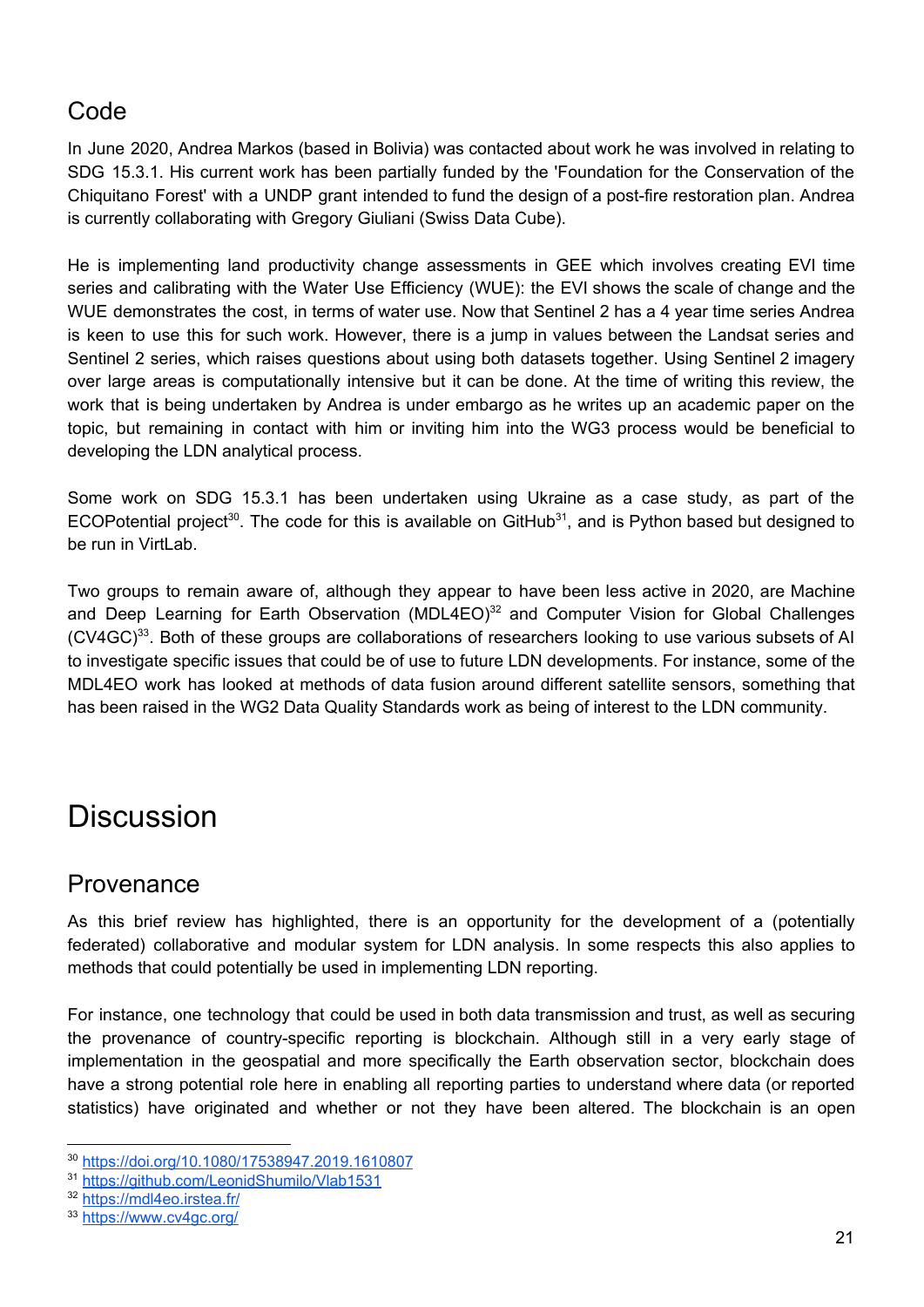distributed ledger that can record transactions between two parties efficiently and in a verifiable permanent way i.e. the transaction of data to individual countries, and statistics back to the UNCCD could benefit from this technology.

Similarly, an easier to implement solution could be to create hashes with all submitted documents. Many people are familiar with the concept of hash files through the sharing of MD5 Checksum files when downloading software. The MD5 Checksum creates a hash: a unique file specific to the document or file it is protecting. The document or file gets transmitted separately to the MD5 file. The recipient recreates the MD5 file and then checks it is exactly the same as the original hash: if not, then the transmitted file has been corrupted or altered intentionally. This is a method that is part of the blockchain/data security model, but which can also be applied in a simple form<sup>34</sup>. By checking the provider's hash against the receiver's hash, it is possible to know whether any file has been altered since leaving the provider.

#### <span id="page-22-0"></span>Licencing

It is important to apply the correct open source licence to the various software components utilised in any system that is developed. A data licence (e.g. Creative Commons) should also be applied to the open datasets used in such a system.

It was mentioned in the survey responses that FLINT is licensed using the Mozilla Public Licence 2 (MPL2). This "is a copyleft license …[where a user]... must make the source code for any ... changes available under MPL, but ... can combine the MPL software with proprietary code, as long as ... the MPL code ...[is kept]... in separate files" $35$ . This and other licenses should be fully assessed for their appropriateness for the LDN process.

#### <span id="page-22-1"></span>Trust and Approval

One of the considerations around the creation of a collaborative, modular and potentially federated system and the provision of specific datasets, is how to get approval from users? This is a difficult question to answer, and one that takes time and demonstrates that the system is usable, stable, secure and trusted by others. However, maybe it doesn't need answering at present. The GEO LDN process has a large existing community of generally highly engaged and enthusiastic users: working with WG1 (capacity building) and being open about all aspects of systems development, it may be simple to maintain and grow the existing trust and approval for an updated system. Developing in a non-partisan, flexible manner is encouraged.

#### <span id="page-22-2"></span>**Developments**

One aspect that would be useful for the wider process of progressing towards meeting the SDGs is for there to be some related way of sharing lessons learnt between different SDGs. Ideally this would utilise an existing platform or technology, would be moderated and would include an API that would allow messaging to be undertaken from within the LDN data analysis platform. This would allow different users from different countries to interact and share best practice or pitfalls, as well as allowing other SDG practitioners to join as their reporting processes became as developed.

<sup>&</sup>lt;sup>34</sup>[https://www.tutorialspoint.com/data\\_structures\\_algorithms/hash\\_data\\_structure.htm](https://www.tutorialspoint.com/data_structures_algorithms/hash_data_structure.htm) <sup>35</sup> [https://tldrlegal.com/license/mozilla-public-license-2.0-\(mpl-2\)](https://tldrlegal.com/license/mozilla-public-license-2.0-(mpl-2))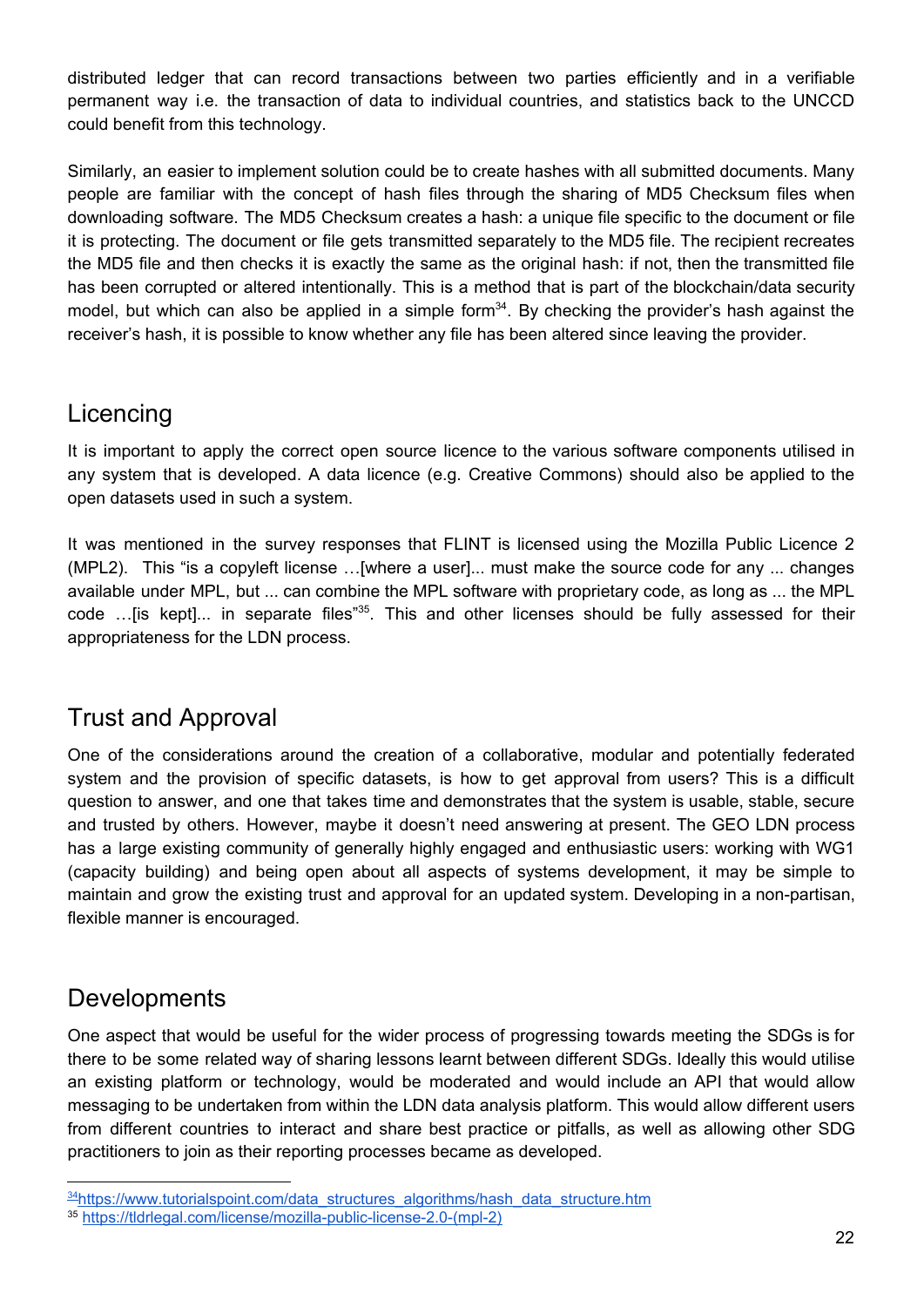A further addition to the system to be considered, is a way for users to add to the system. This could be via the generation and sharing of new datasets, via the creation of new code and/or code snippets, and potentially the suggestion of new methods as investigative and analytical work is undertaken at a national and sub-national level.

### <span id="page-23-0"></span>Gaps

Table 4 lists the main gaps that have been identified as part of this work. It is suggested that there are four main areas requiring further investigation to create a fully harmonised and trusted system: data hosting, data discovery and checking, data security and processing location. In Table 5, a series of 'nice to haves' is listed. These would be options that are worth considering as they would potentially improve the overall system, but are not currently thought of as blocking the development of use of a data processing system<sup>36</sup>.

| <b>Topic</b>                               | <b>Summary</b>                                                                                                                                                                                                                                                                                                                                                                   |
|--------------------------------------------|----------------------------------------------------------------------------------------------------------------------------------------------------------------------------------------------------------------------------------------------------------------------------------------------------------------------------------------------------------------------------------|
| Data hosting                               | There is a requirement for the data to be hosted, if a collaborative<br>system is to be used and if Google Earth Engine is to be moved<br>away from. Ideally the data would remain with the data providers,<br>but this might not be practically possible. However this issue is<br>solved, reporting countries and agencies need to be able to trust<br>the source of the data. |
| Data discovery and suitability<br>checking | Discovering the 'correct' data to use in the LDN reporting process<br>is critical. Enabling greater freedom for data input choices<br>requires a robust and managed data discovery process, as well<br>as a suitability checking process against the minimum data quality<br>standards.                                                                                          |
| Trust and security                         | If national data are to be hosted on an online platform, or<br>processed on commercial servers then the country analysts need<br>to trust that the data holding, transfer and processing systems are<br>trustworthy.                                                                                                                                                             |
| Options for cloud vs local                 | Analysts and users should have the option regarding where the<br>national and sub-national data are stored and processed.                                                                                                                                                                                                                                                        |

| Table 4: Gaps identified |  |  |  |
|--------------------------|--|--|--|
|--------------------------|--|--|--|

#### Table 5: "Nice to have" options for a LDN processing system

| <b>Topic</b>            | <b>Summary</b>                                                                                 |  |
|-------------------------|------------------------------------------------------------------------------------------------|--|
| Sandbox tools           | Being able to assess and develop different datasets and methods<br>is seen as a useful option. |  |
| Upfront cost assessment | Understanding the costs of implementing a<br>national or                                       |  |

<sup>&</sup>lt;sup>36</sup> The topics listed in Tables 4 and 5 have been extracted by the author from the Consultation responses and a synthesis of knowledge gained from work undertaken for WG2 and research into various online resources.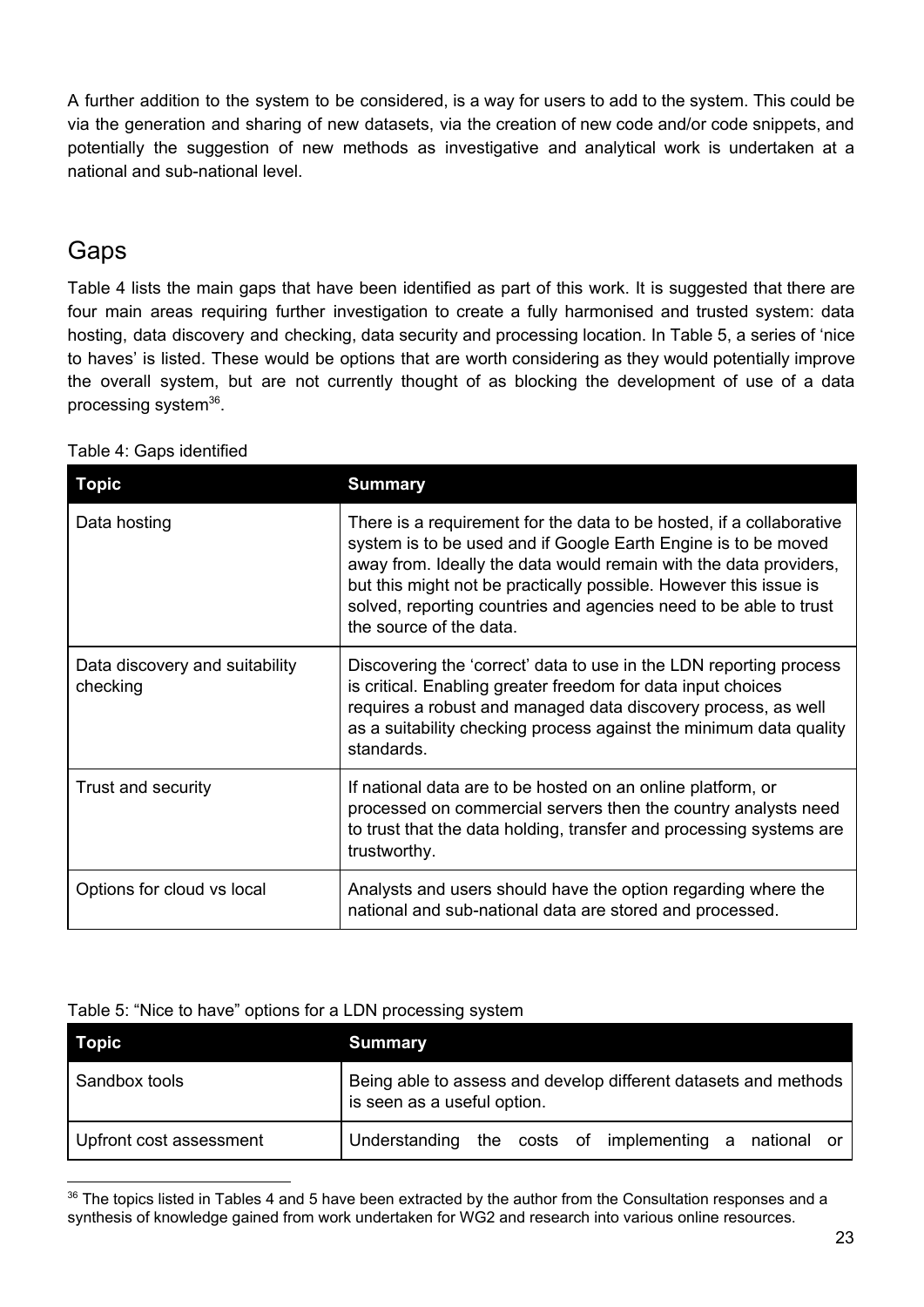|                                | subnational LDN assessment is important to many countries and<br>being able to provide a range of likely costs based on different<br>implementations would be useful. |
|--------------------------------|-----------------------------------------------------------------------------------------------------------------------------------------------------------------------|
| Management of processing tools | Being able to create and share models as part of a community<br>ecosystem could help generate new ideas and further a sense of<br>inclusivity in the process.         |

### <span id="page-24-0"></span>Data hosting

As part of this review, representatives from GEO and UNCCD were approached and asked for their views on the capability and willingness for those organisations to curate and supply sub-indicator data, either at present or in the future, and whether or not there was the possibility of using servers hosted by these organisations for LDN data processing. The reason for these questions was that GEO and UNCCD are seen as impartial, but interested, parties. It is a possibility that these institutions could have a direct stake in any data processing system, at the same time reducing concerns surrounding impartiality. However, if these organisations are unable or unwilling to take on this role then there is little reason to pursue this.

GEO reported that at present the organisation did not have the capacity to host data on their servers. However, this is a capacity envisaged for the GEO Knowledge Hub which will hopefully be formed after a decision by the GEO Executive Committee in July 2020. They also stated that they have good relations with several cloud service providers, some of which are commercial, but also with public providers such as the Open Science Data Cloud<sup>37</sup>. GEO has the desire to help in the area of data hosting and is looking to develop their capacity.

UNCCD reported that they did not have current capacity for LDN data hosting but are in the planning phase of a new geospatial platform for reporting. The provision of specific data hosting and processing capacity is less of a key consideration for UNCCD whose focus is primarily on developing a reporting platform.

### <span id="page-24-1"></span>Data sharing

The respondents to the survey mentioned earlier in this report stated that any system development should build on trends.earth without favouring any one specific dataset or algorithm. Submissions into a data processing system should strive to meet the minimum DQS for data providers and include relevant metadata. It has also been stated that a suitable way to share data would be to use an Open Geospatial Consortium (OGC) web service such as the web coverage service (WCS). The Brazil Data Cube<sup>38</sup> (BDC), a subproject of the project "Environmental Monitoring of Brazilian Biomes", is developing a series of interesting web services around the concept of data cubes and the types of data commonly held within them. These include the Web Time Series Service, the Web Data Cube Service and the Web Land Trajectory Service<sup>39</sup>. All of these should be investigated further for their relevance to an LDN system.

<sup>37</sup> <https://www.opensciencedatacloud.org/>

<sup>38</sup> <http://brazildatacube.org/>

<sup>39</sup> <https://github.com/brazil-data-cube>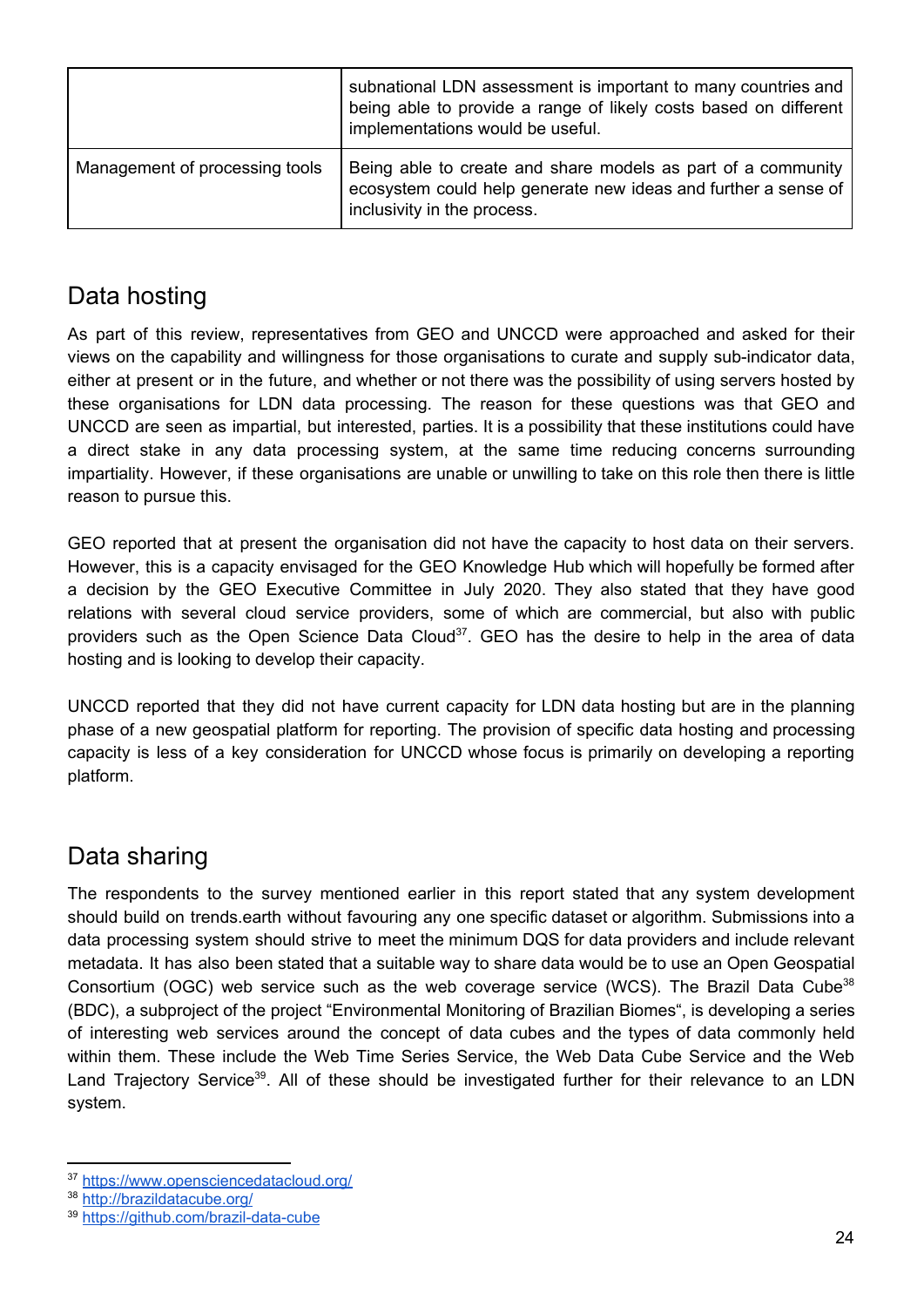On a separate issue, regional hubs could be considered, to provide data to countries in a geographic location with similar requirements, and to minimise the need for repeated processing of the base data by each country. It is acknowledged that political, geographical and technical issues might limit the effectiveness of such an idea.

## <span id="page-25-0"></span>Reporting

Although not falling under the direct remit of this Technical Note, some interesting work is being done on open systems for data reporting for the SDGs. OpenSDG is a platform for managing and publishing data and statistics and is the result of collaboration between the UK Office for National Statistics (ONS), the US government, the nonprofit Center for Open Data Enterprise (CODE) and members of the Open SDG community. The platform helps countries and organisations gather and disseminate national and local data and improves access to official statistics and metadata. This project could be built into any future reporting process, if it is thought to be an advantage over existing methods.

## <span id="page-25-1"></span>Conclusions

This review has attempted to provide an overview of, and links to, existing issues, technologies, code and data that could be used in the development of a data analysis system. The components of such a system would be as shown in Figure 2. Different tools and data can be used to address different architectural components and some components could be removed if not required.



Figure 2: A simplified possible architecture for an LDN data analytics and reporting system<sup>40</sup>

Although this provides a simplified architecture for a data analytics platform in terms of the individual components, it does nothing to explain how the components might interact with each other. One possible implementation of an LDN system could be as shown in Figure 3.

<sup>40</sup> Based on the architecture presented at <http://biggis-project.eu/biggis-docs/architecture/arch-overview/>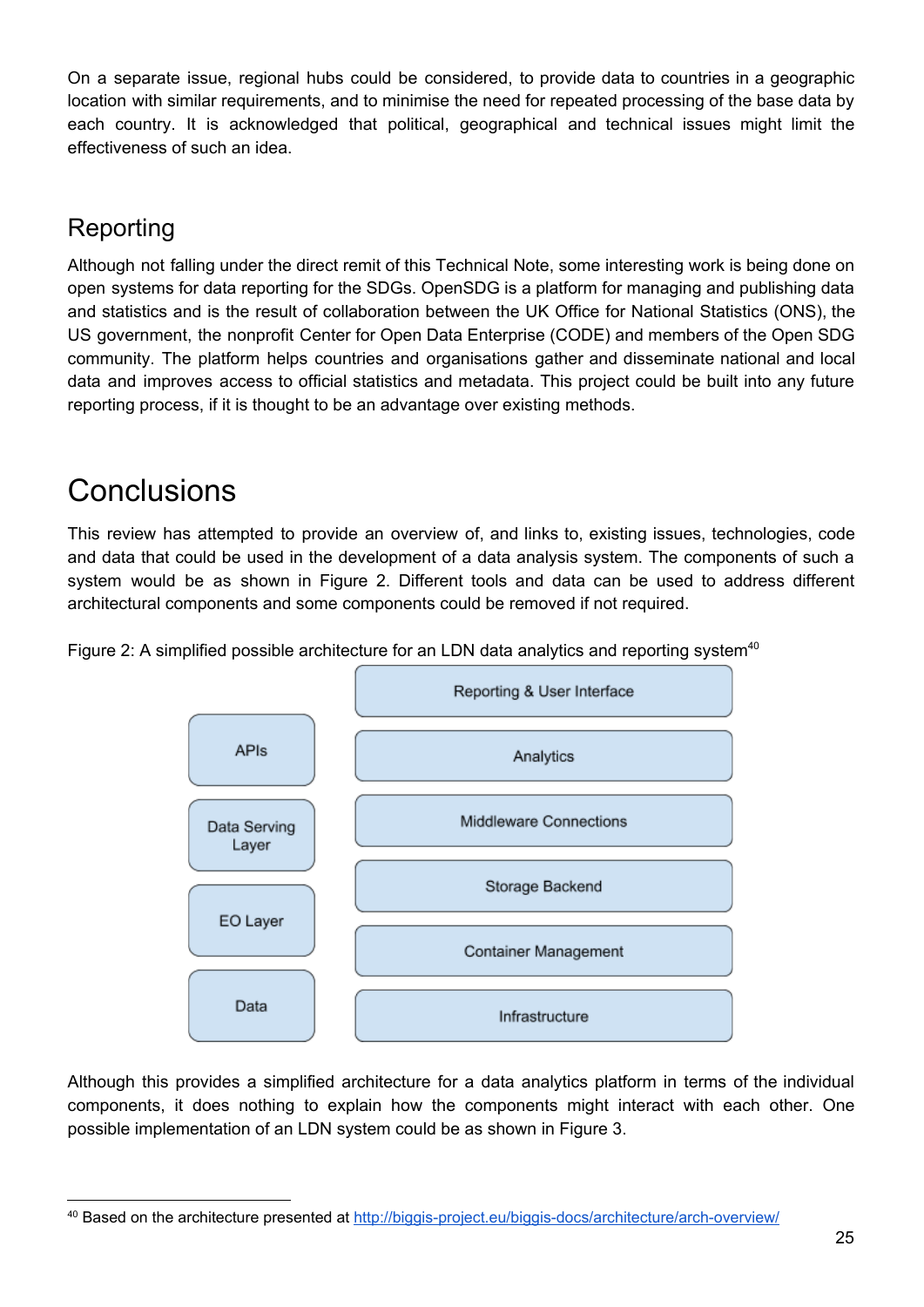

Figure 3: A possible implementation of a federated system

The system in Figure 3 shows three individual hubs (these could be hosted and provided by national governments, organisations or provided as regional hubs involving interested parties from different countries, depending upon requirements). Indeed one of these hubs could even be hosted and managed by the GEO LDN Initiative or some other trusted organisation. Each hub takes in data from either a global data provider or from a trusted data provider/curator. Code is also pulled in from a core repository. Each hub could be run on either cloud services or as a local instance (in some cases a mix of both might be required, and any proposed system should be able to account for this). Importantly, private data and code repositories should sit within the hubs, with the option for sharing to the rest of the network if suitable. For instance, if an efficient method of processing is found, or a meaningful new way of generating data for a sub-indicator, then analysts might want to make this openly available from their repository for use by members of other hubs. Ultimately, all of the hubs then transfer the LDN results in a standardised manner into a trusted reporting platform hosted by the UNCCD.

The creation of a collaborative and modular system is a difficult undertaking, but one that is laudable. Building in an open, stepwise manner, based around the data quality standards from WG 2 and involving WG1 to inform the ultimate users, it is possible that an SDG wide system could be constructed that is flexible and easy to use.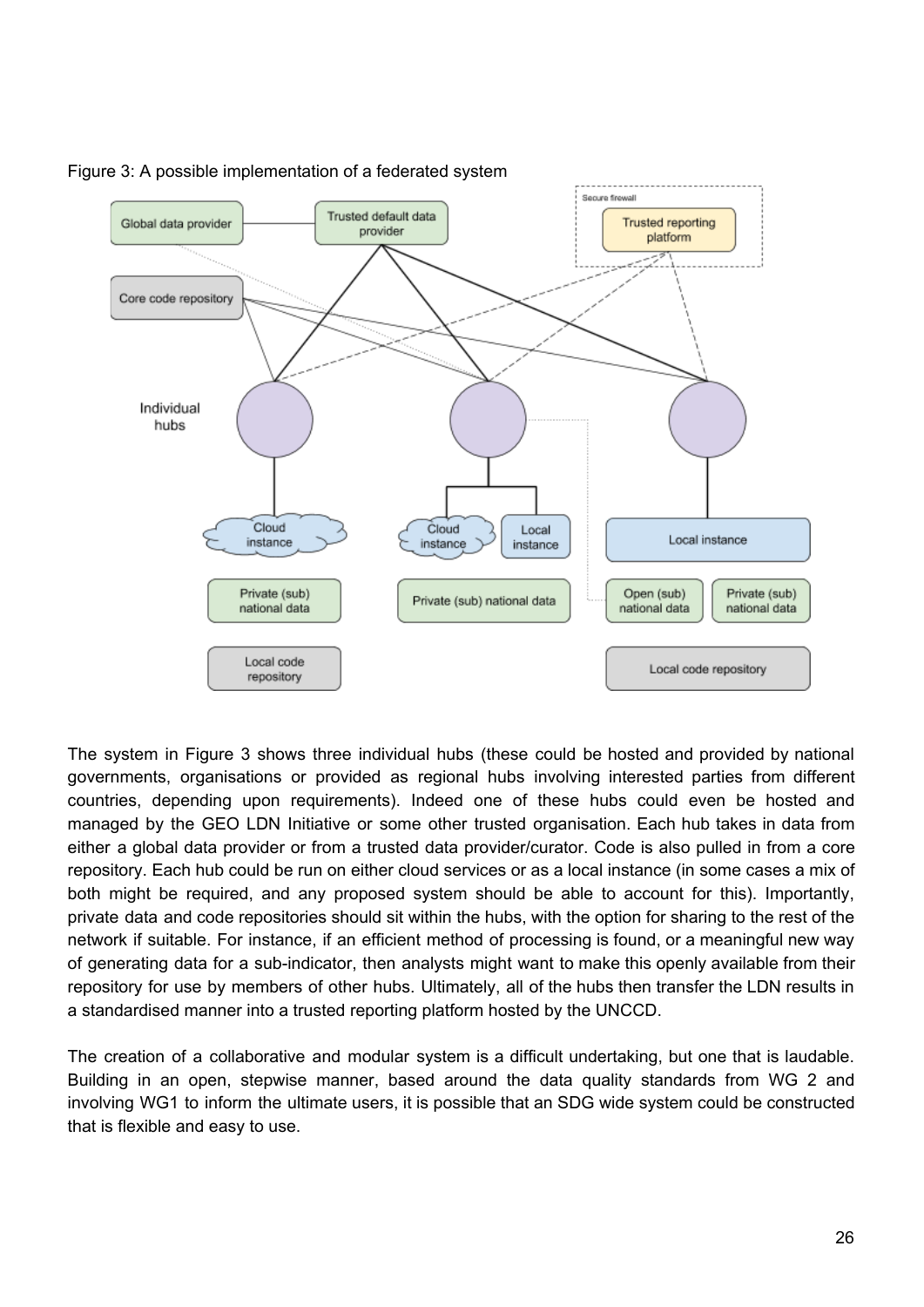# Appendix A: Verbatim Survey Responses

 $\overline{\phantom{a}}$ 

<span id="page-27-1"></span><span id="page-27-0"></span>

| Table A1: What comments do you have regarding the possible creation of a<br>federated analytic platform for SDG 15.3.1 data analysis? |                                                                                                                                                                                                                                                                                                                                                                                                                                                                                                                                                                                                                                                                                                                                                                                                                                                                                                                                                                                                  |  |
|---------------------------------------------------------------------------------------------------------------------------------------|--------------------------------------------------------------------------------------------------------------------------------------------------------------------------------------------------------------------------------------------------------------------------------------------------------------------------------------------------------------------------------------------------------------------------------------------------------------------------------------------------------------------------------------------------------------------------------------------------------------------------------------------------------------------------------------------------------------------------------------------------------------------------------------------------------------------------------------------------------------------------------------------------------------------------------------------------------------------------------------------------|--|
| Gregory Giuliani                                                                                                                      | I think this can be extremely valuable for the users but there are several<br>important challenges to answer the needs of end-users: they need to find the<br>data that they want to achieve their work; if the system will be distributed,<br>interoperability will be an important issue to solve to ensure that the various<br>systems will adequately talk to each others; we are also talking of probably large<br>volumes of data that might be an issue the move such large volumes and<br>therefore we need to carefully think where the processing will be executed; and<br>an essential point is to have good reference data for training and validation of<br>algorithms/outputs.                                                                                                                                                                                                                                                                                                     |  |
| Xiaosong Li                                                                                                                           | A federated analytic platform is important for SDG 15.3.1 analysis, which should<br>provide both SDG report guidance and GIS tools. Of course, the available<br>dataset should be incorporated.                                                                                                                                                                                                                                                                                                                                                                                                                                                                                                                                                                                                                                                                                                                                                                                                  |  |
| Marc Paganini                                                                                                                         | Trends. Earth is de facto the official UNCCD tool for monitoring and reporting on<br>SDG 15.3.1 and should be seen as being THE integrator of the federated analytic<br>platform for SDG 15.3.1. This also implies that the SDG 15.3.1 front end (with<br>associated graphical user interface) should be provided by Trends. Earth.<br>To be a federated analytic platform, trends.earth must be inclusive, transparent                                                                                                                                                                                                                                                                                                                                                                                                                                                                                                                                                                          |  |
|                                                                                                                                       | and participatory. In practical terms this means that trends.earth should not<br>favour a given dataset or a given algorithm. Trends.earth should be a<br>collaborative platform and offer to the users (which means the countries) different<br>solutions in terms of input data and in terms of processing algorithms. This would<br>also be an incentive for data providers and algorithm developers to contribute to<br>the development of a federated analytic platform. This also implies that each new<br>dataset and each new algorithm should be provided in a fully transparent way<br>with all the necessary metadata. These metadata data should help countries<br>deciding which dataset/algorithm to use. Full transparency will also build country<br>confidence and ownership. However trands earth should not accept any type of<br>datasets or algorithms. There should be some prerequisite conditions for<br>datasets/algorithm on-boarding on trends.earth.                 |  |
|                                                                                                                                       | Regarding the federated approach, it is important that the data remains with the<br>data curator. We should avoid as much as possibly to make copies of the<br>datasets. Leaving the data by the curator will allow to have the last data<br>collections always available. This implies that the data curators must give on-line<br>access to their data using OGC standard (e.g., WCS, WPS). In this context the<br>use of WCS services would be extremely beneficial since this would allow to get<br>a fast access to the dataset in time and space when needed. In terms of<br>processing, 2 options are possible. Either to do some remote processing on the<br>data provider/curator sites (using WPS standard for example) or to transfer the<br>data sub-set (via WCS standard for example) for processing on the the<br>trends earth processing environment. The choice will depend on the type of<br>processing (for example a complex processing using different input data will need |  |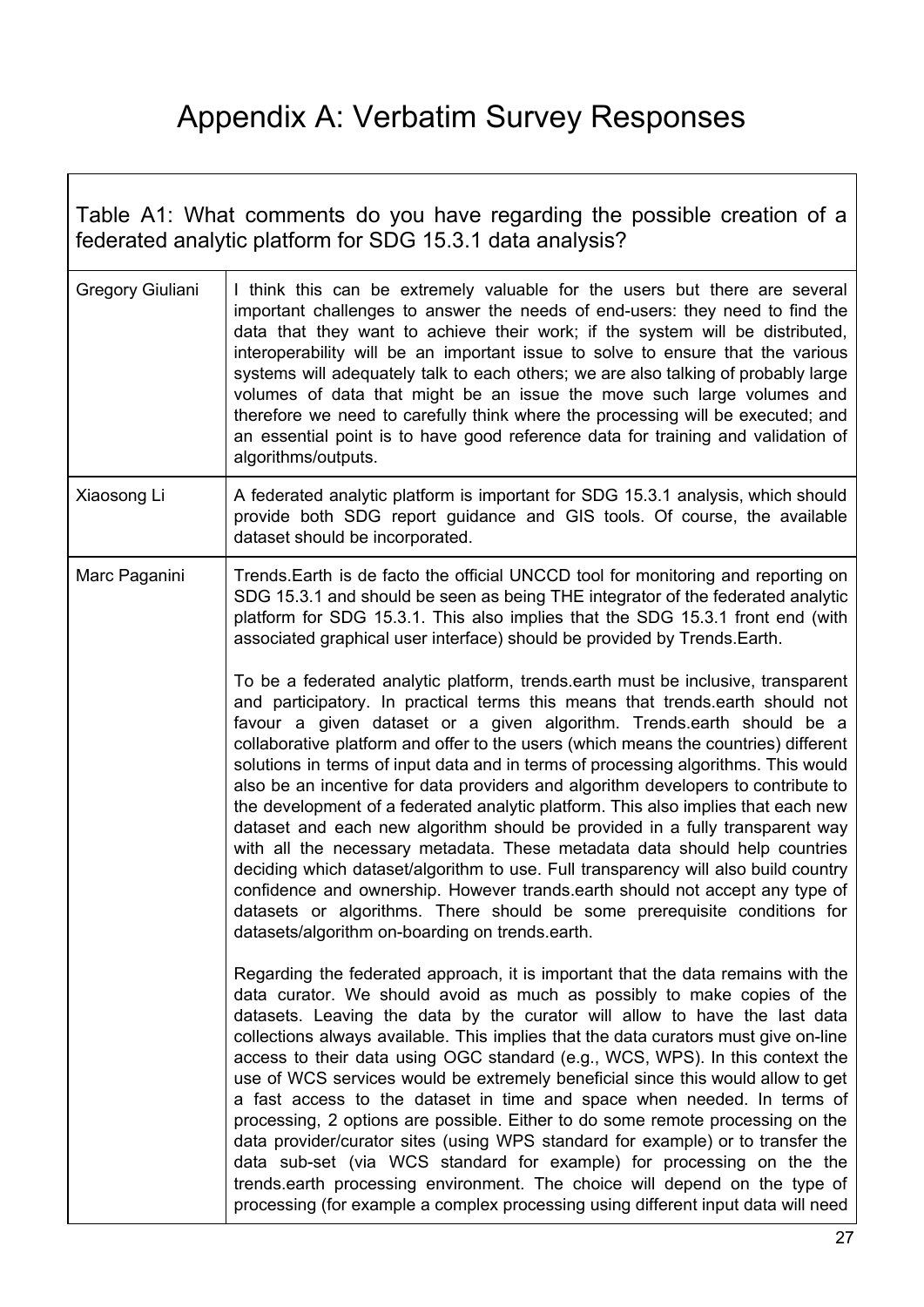|                        | to move data across) and on the agreements with the data provider/curators<br>(on-the-fly data processing services must be offered by the data providers). This<br>means that all the data providers should interface with the Trends. Earth back<br>offices and provide on-line access to their data sets.                                                                                                                                                                                                                                                                                                                                                                                                                                                                                                                                                                             |
|------------------------|-----------------------------------------------------------------------------------------------------------------------------------------------------------------------------------------------------------------------------------------------------------------------------------------------------------------------------------------------------------------------------------------------------------------------------------------------------------------------------------------------------------------------------------------------------------------------------------------------------------------------------------------------------------------------------------------------------------------------------------------------------------------------------------------------------------------------------------------------------------------------------------------|
|                        | For what regards the processing algorithms, here also there are 2 options. The<br>data-specific algorithms can possibly remain by the data providers for on-the-fly<br>data processing. This is needed for example for the data pre-processing. Here an<br>agreement must be found with the data providers if these data-specific algorithms<br>are not part of the on-the-fly data processing services offered by the data<br>providers. The second option is to have the algorithms installed on the<br>Trends. Earth environment. Here I would advocate for open-source algorithms as<br>a baseline.                                                                                                                                                                                                                                                                                 |
|                        | The federated system should also offer some interactive tools (Sandbox<br>applications such as Jupyter notebooks) to allow expert users from the countries<br>experimenting and developing their own processing systems.                                                                                                                                                                                                                                                                                                                                                                                                                                                                                                                                                                                                                                                                |
|                        | Another important aspects is the availability of auxiliary information (e.g.<br>meteorological data) that would help countries to better access land degradation.<br>Access to auxiliary information should follow the same logic and stay with by the<br>data providers as much as possible.                                                                                                                                                                                                                                                                                                                                                                                                                                                                                                                                                                                           |
|                        | Last point is the possibility for countries to use their national data, which can be<br>sometimes sensitive. This can be done either by using the data locally or by<br>uploading their data on the trend earth processing environment. Here there is an<br>issue of trust. So trends earth should provide all the evidence that the data when<br>uploaded is treated with all the privacy and security measures. This also implies<br>that trends earth must have a local component (desktop application) for the data<br>that the users don't want to upload on the cloud.                                                                                                                                                                                                                                                                                                            |
| <b>Michael Cherlet</b> | We are definitely interested in federated platforms. With the EU Copernicus<br>Global Land we are looking into this as well. We have currently some experts<br>analysing the options for federated open cloud solutions. Through this we could<br>contribute - in the near future, as for now we still operate on diverse computer<br>infrastructure setups.                                                                                                                                                                                                                                                                                                                                                                                                                                                                                                                            |
| <b>Brian Killough</b>  | A federated system is a good idea as it will allow a diversity of systems and<br>datasets to be applied to the SDG. I would stress that these systems should be<br>free/open to allow transparency into the entire process (data to product) and<br>repeatability of solutions over time. In addition, I would suggest such systems<br>allow global analyses to benefit the largest number of countries.                                                                                                                                                                                                                                                                                                                                                                                                                                                                                |
| Emil Cherrington       | From my point of view as an Earth observation scientist, the development of a<br>federated analytical platform for SDG Indicator 15.3.1 seems like a laudable goal.<br>I provide some additional feedback in response to the question on hosting, data<br>security, and processing. One would assume that on the processing side of such<br>a platform, that it would be cloud-based. From our experience in SERVIR,<br>working with international centres in different regions, one concern regarding<br>such a platform would be whether or not cost might be a barrier to access. That<br>is, does federated imply that each country or region must develop its own<br>platform, at cost to each country or region? Or could it be such that the platform<br>itself is somewhat centralized (and paid for) and each country or region<br>administers their own part of the platform? |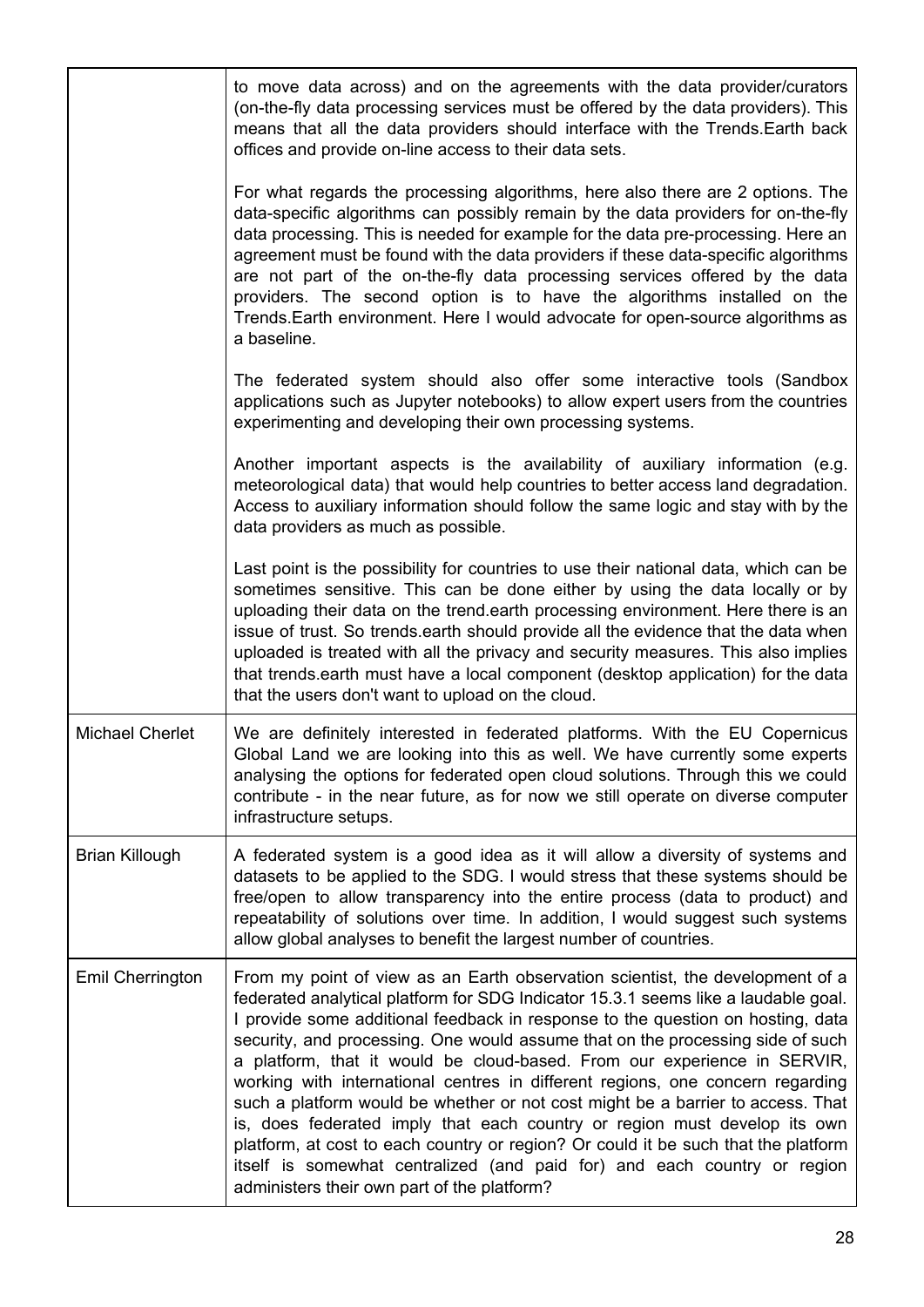| Rob Waterworth              | I think it is vital if we are looking to reduce costs, get more countries<br>involved and stop building lots of simple, cheap systems that do not really<br>meet all our needs. I very strongly support this work.<br>However, rather than creating a new analytic platform though I would look<br>at current generic solutions such as FLINT (nb conflict of interest given my<br>role with moja global!) and build a collaboration that benefits everyone.<br>These are not cheap to build and maintain: FLINT already has<br>$\circ$<br>many millions of \$ behind the development, so try not to do this<br>again!<br>The key is to get collaboration on the build and ongoing management of<br>the platform. Getting this collaboration this takes a lot of time to build from<br>scratch (we have found this out through bitter experience) but once you<br>start to get traction it moves more quickly. As such, try to work with an<br>existing system and build on the experience and collaborative processes.<br>This will reduce development time, increase reliability and use.<br>Open source will be key, but only if the code is well managed through an<br>existing open source project or organisation. There are lots of different<br>options for doing this: for example moja global is a project under Linux<br>Foundation while the Global Earthquake model is its own organisation.<br>Please note that open source is not as simple as just making the<br>$\circ$<br>code available, there is a huge process behind it. It is the<br>management processes that groups like Linux put in place that |
|-----------------------------|---------------------------------------------------------------------------------------------------------------------------------------------------------------------------------------------------------------------------------------------------------------------------------------------------------------------------------------------------------------------------------------------------------------------------------------------------------------------------------------------------------------------------------------------------------------------------------------------------------------------------------------------------------------------------------------------------------------------------------------------------------------------------------------------------------------------------------------------------------------------------------------------------------------------------------------------------------------------------------------------------------------------------------------------------------------------------------------------------------------------------------------------------------------------------------------------------------------------------------------------------------------------------------------------------------------------------------------------------------------------------------------------------------------------------------------------------------------------------------------------------------------------------------------------------------------------------------------------------------------------------|
|                             | have made open source so powerful, not just the code itself.<br>Look to collaborate with other groups working in open source,<br>$\bigcirc$<br>such as DIAL                                                                                                                                                                                                                                                                                                                                                                                                                                                                                                                                                                                                                                                                                                                                                                                                                                                                                                                                                                                                                                                                                                                                                                                                                                                                                                                                                                                                                                                               |
| <b>Philip Frost</b>         | The ODC has provided a unique platform to allow entities to develop customized<br>applications, especially in support of SDG's. The ability to produce a basic Land<br>Degradation product for the region which can be improved over time is more<br>important than waiting for the perfect solution to come. Land Degradation is<br>unfortunately a very contentious topic with a very wide range of opinions.                                                                                                                                                                                                                                                                                                                                                                                                                                                                                                                                                                                                                                                                                                                                                                                                                                                                                                                                                                                                                                                                                                                                                                                                           |
|                             | The implementation of the ODC is rather complicated and requires skilled<br>resources as well as significant computer infrastructure.<br>What is currently missing is a dedicated portal to allow organizations to derive<br>Land Degradation using standard algorithms with global inputs.                                                                                                                                                                                                                                                                                                                                                                                                                                                                                                                                                                                                                                                                                                                                                                                                                                                                                                                                                                                                                                                                                                                                                                                                                                                                                                                               |
| Mariano<br>Gonzalez-Roglich | To be honest, I keep on hearing about this, but I can not really understand what it<br>means or how it would be implemented. Would this be something similar to<br>SEPAL or data cubes in which there is a common repository and then people can<br>share code in different languages (R, Javascripting, python, etc) to produce SDG<br>related analytics? Specific examples or a more thorough explanation on what a<br>federated analysis platform means would be needed for me to be able to answer<br>this. I fully support open code, sharing information and standardization, so if it<br>goes in that direction, I would say I support it. That being said, someone needs to<br>manage such a platform, maintain it, and coordinate efforts, and that is why<br>details are key.                                                                                                                                                                                                                                                                                                                                                                                                                                                                                                                                                                                                                                                                                                                                                                                                                                   |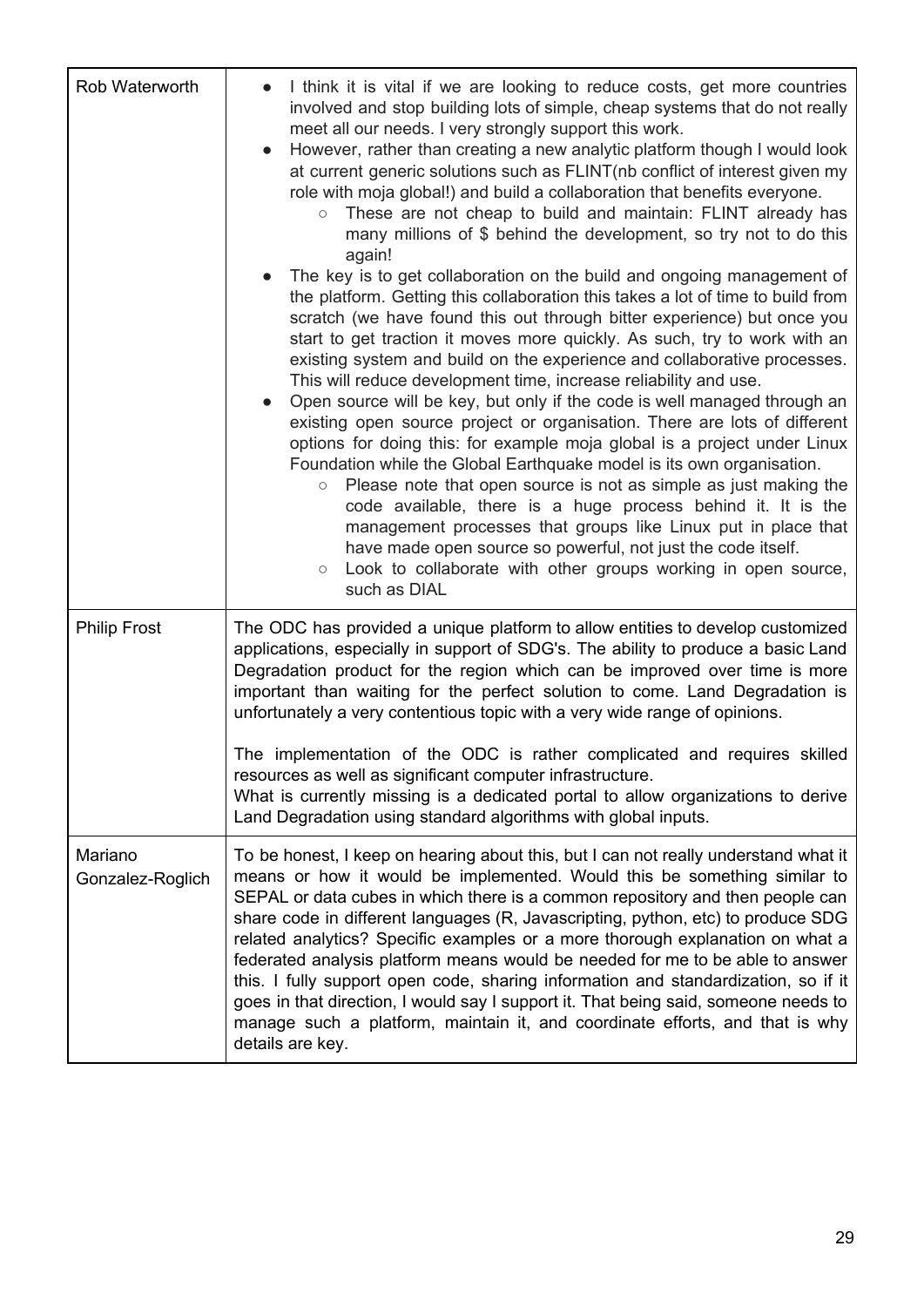#### <span id="page-30-0"></span>Table A2: What SDG specific data processing platforms are you developing or aware of?

| Gregory Giuliani | On our side, we have used: the Swiss Data Cube, Google Earth Engine, and the<br>GEOSS platform (with the Virtual Lab.)                                                                                                                                                                                                                                                                                                                                                                                                                                                                                                                                                                                                                                                                                                                                                                                                                                                                                                                                                                                                                                                                                                                                                                                                                                                                                                                                                                                                                                                                                                                                                                                                                                                                                                                                                                                                                                                                                                                                                                                                       |
|------------------|------------------------------------------------------------------------------------------------------------------------------------------------------------------------------------------------------------------------------------------------------------------------------------------------------------------------------------------------------------------------------------------------------------------------------------------------------------------------------------------------------------------------------------------------------------------------------------------------------------------------------------------------------------------------------------------------------------------------------------------------------------------------------------------------------------------------------------------------------------------------------------------------------------------------------------------------------------------------------------------------------------------------------------------------------------------------------------------------------------------------------------------------------------------------------------------------------------------------------------------------------------------------------------------------------------------------------------------------------------------------------------------------------------------------------------------------------------------------------------------------------------------------------------------------------------------------------------------------------------------------------------------------------------------------------------------------------------------------------------------------------------------------------------------------------------------------------------------------------------------------------------------------------------------------------------------------------------------------------------------------------------------------------------------------------------------------------------------------------------------------------|
| Xiaosong Li      | We are developing a CASEarth SDG toolbox for SDG reporting, including SDG<br>2, SDG 6, SDG 11, SDG 13, SDG 14 and SDG 15, based on our own digital<br>earth platform. Also, the code could be applied to Google Earth Engine, data<br>cube, etc.                                                                                                                                                                                                                                                                                                                                                                                                                                                                                                                                                                                                                                                                                                                                                                                                                                                                                                                                                                                                                                                                                                                                                                                                                                                                                                                                                                                                                                                                                                                                                                                                                                                                                                                                                                                                                                                                             |
| Marc Paganini    | First ESA is developing a Data Cube Servicing Facility called EuroDataCube<br>(https://eurodatacube.com) that provides easy and fast access in space and time<br>to the sentinel data in analysis ready data format (SentinelHub) and to high level<br>data sets or derived data (xcube). It also offer services to bring users data and<br>algorithms on a data cube. The EuroDataCube services follow the OGC<br>standards for full interoperability, which would allow Trends. Earth to use its<br>existing tool set and interconnect with EuroDataCube for data discovery, view<br>and download. Data cubes organise satellite imagery into stacks of consistent,<br>calibrated, geographic 'tiles', underpinned by a relational database ready for<br>rapid manipulation in a high powered, computing environment. Data cubes can<br>potentially serve the EO data and information needs (in terms of data discovery,<br>access, processing and analysis) of the large community of SDG 15.3.1<br>stakeholders, addressing both global and national data processing needs.<br>As part of the European Copernicus Programme and on behalf of the European<br>Commision, ESA is developing 4 cloud-based platforms known as the Data and<br>Information<br>Acess<br><b>Services</b><br>(DIAS)<br>(https://www.copernicus.eu/en/access-data/dias);<br>CREODIAS,<br>SOBLOO,<br>MUNDI and ONDA. An additional platform is developed by EUMETSAT: WekEO.<br>The DIAS systems facilitate access to Copernicus data and services, including<br>the Sentinel data, as well as to on-line EO data processing and analytic tools.<br>The five DIAS online platforms allow users to discover, manipulate, process and<br>download Copernicus data and information. All DIAS platforms provide access to<br>Copernicus Sentinel data, as well as to the information products from<br>Copernicus' six operational services, together with cloud-based tools (open<br>source and/or on a pay-per-use basis). To be noted is the fact that<br>EuroDataCube instances run on the DIAS systems as well as on Amazon Web<br>Services (AWS) |
|                  | ESA is developing Thematic Exploitation Platforms (TEPs) to help users access<br>an interconnected, and virtual work environment, providing access to sectorial<br>data (EO and non EO) and the data processing and analytical infrastructure<br>required to work with them. Instead of the user downloading and working locally<br>on the data, the TEP allows the user to access these sectorial data on the cloud.<br>All TEPs come with their own front end (graphical user interface) but also include<br>man machine interfaces allowing some interoperability with Trends. Earth back<br>office. Currently there are TEPs addressing the following applications: coastal,<br>forestry, hydrology, geohazards, polar, urban and food security. Some of the<br>TEP datasets are very relevant for SDG 15.3.1 such as the World Settlement<br>Footprint (WSF) will provide a global mapping of human settlement. In October<br>2020, the U-TEP will release the WSF Evolution which will provide annual<br>changes of the human settlements worldwide for the last 30 years.                                                                                                                                                                                                                                                                                                                                                                                                                                                                                                                                                                                                                                                                                                                                                                                                                                                                                                                                                                                                                                             |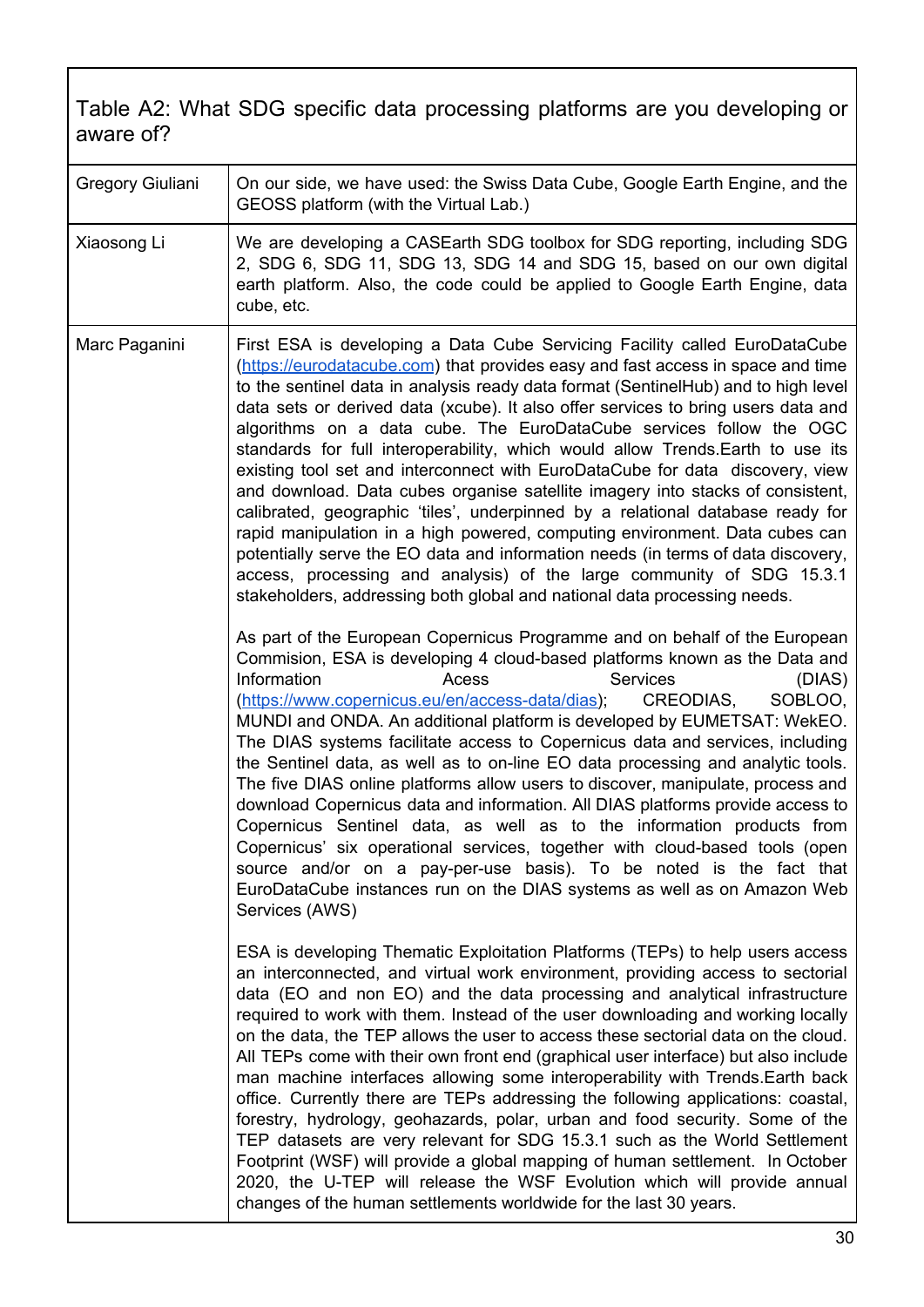|                        | ESA will initiate in 2021 the SEN4LDN project to develop and showcase new EO<br>methodologies that exploit the high frequency and spatial resolution of the<br>Copernicus Sentinels observations (Sentinel 1 and Sentinel 2) complemented by<br>Landsat 8, . This will help countries setting their land degradation neutrality<br>targets and reporting on their progress at appropriate scales (management<br>relevant units such as agro-ecological areas or administrative unities). The<br>project will develop some open source software for a robust automated mapping<br>of land cover and its changes and productivity dynamics at high spatial<br>resolution. The SEN4LDN open source software will be available for use on<br>trends.earth.                                                                                                                                                                                                                                                                                                                                                                                                                                                                                                                                                                                                                                                                                                                                                                                                                                                                               |
|------------------------|--------------------------------------------------------------------------------------------------------------------------------------------------------------------------------------------------------------------------------------------------------------------------------------------------------------------------------------------------------------------------------------------------------------------------------------------------------------------------------------------------------------------------------------------------------------------------------------------------------------------------------------------------------------------------------------------------------------------------------------------------------------------------------------------------------------------------------------------------------------------------------------------------------------------------------------------------------------------------------------------------------------------------------------------------------------------------------------------------------------------------------------------------------------------------------------------------------------------------------------------------------------------------------------------------------------------------------------------------------------------------------------------------------------------------------------------------------------------------------------------------------------------------------------------------------------------------------------------------------------------------------------|
| <b>Michael Cherlet</b> | As we discussed in the GEO-LDN group and with Conservation International<br>(CI), we are developing a stand alone (cloud compatible) tool to implement the<br>'convergence of evidence' (COE) approach that we launched in the World Atlas<br>of<br>Desertification<br>(WAD)<br>(https://wad.jrc.ec.europa.eu<br>&<br>https://wad.jrc.ec.europa.eu/countryreport). We have had discussions with CI to<br>ensure compatibility with the then planned further developments of the<br>'trends.earth' capability. The COE allows to combine a numbers of<br>data/information layers in a non-assumptive way as to indicate (in case of WAD)<br>were various issues that relate to land degradation simultaneously are currently<br>active, posing a 'pressure' on the environment. This is mane not directly related<br>to the stipulated SDG reporting, but it allows to either combine the 3 indicators in<br>a controlled but non restrictive way and eventually to add more layers to this for<br>further/deeper/more local interpretation. This tool is now newly ready and I think<br>we can have another meeting with CI after summer.                                                                                                                                                                                                                                                                                                                                                                                                                                                                                            |
| <b>Brian Killough</b>  | As you know, we founded and use the Open Data Cube (ODC). We have<br>demonstrated operation on the Amazon Cloud connected to AWS datasets and on<br>the Google Cloud connected to Earth Engine datasets. We also have a number of<br>open source algorithms and utility scripts in Jupyter notebooks.                                                                                                                                                                                                                                                                                                                                                                                                                                                                                                                                                                                                                                                                                                                                                                                                                                                                                                                                                                                                                                                                                                                                                                                                                                                                                                                                |
| Emil Cherrington       | In the context of SERVIR, and specific to SDG Indicator 15.3.1, our colleagues at<br>the Nairobi-based Regional Centre for Mapping of Resources for Development<br>(RCMRD) have been doing modelling related to land productivity and land<br>degradation, in support of RCMRD's Member States in Eastern & Southern<br>Africa. Among other things, one of the platforms they have been using for data<br>processing $-$ and data sharing $-$ to make the modelling process interactive is<br>Google Earth Engine (GEE). (That is to say, RCMRD has been using GEE to<br>develop its platform / system for tracking land degradation.) Besides outright<br>mapping of degraded lands, RCMRD has also been modelling the impact of<br>invasive species in their geographic domain, as these also have an impact on<br>land productivity. They recently published a study (Ouko et al. 2020) on the<br>impacts of invasive species in Kenya's rangelands, noting the relevance to SDG<br>15. Relevant to the sub-indicator on land cover, RCMRD also has a land cover<br>monitoring service, and has done work mapping forest degradation in the context<br>their Kenya Water Towers monitoring work. Anastasia Wahome<br>of<br>(awahome@rcmrd.org), the SERVIR Eastern & Southern Africa Science & Data<br>Lead at RCMRD, can provide additional details on RCMRD's LDN-related<br>activities.<br>Also in the context of SERVIR, Dr. Amadou Dieye of SERVIR-West Africa<br>consortium member Centre de Suivi Ecologique (CSE), who has participated in<br>GEO's LDN Working Group on Data Analytics, has called for developing a West |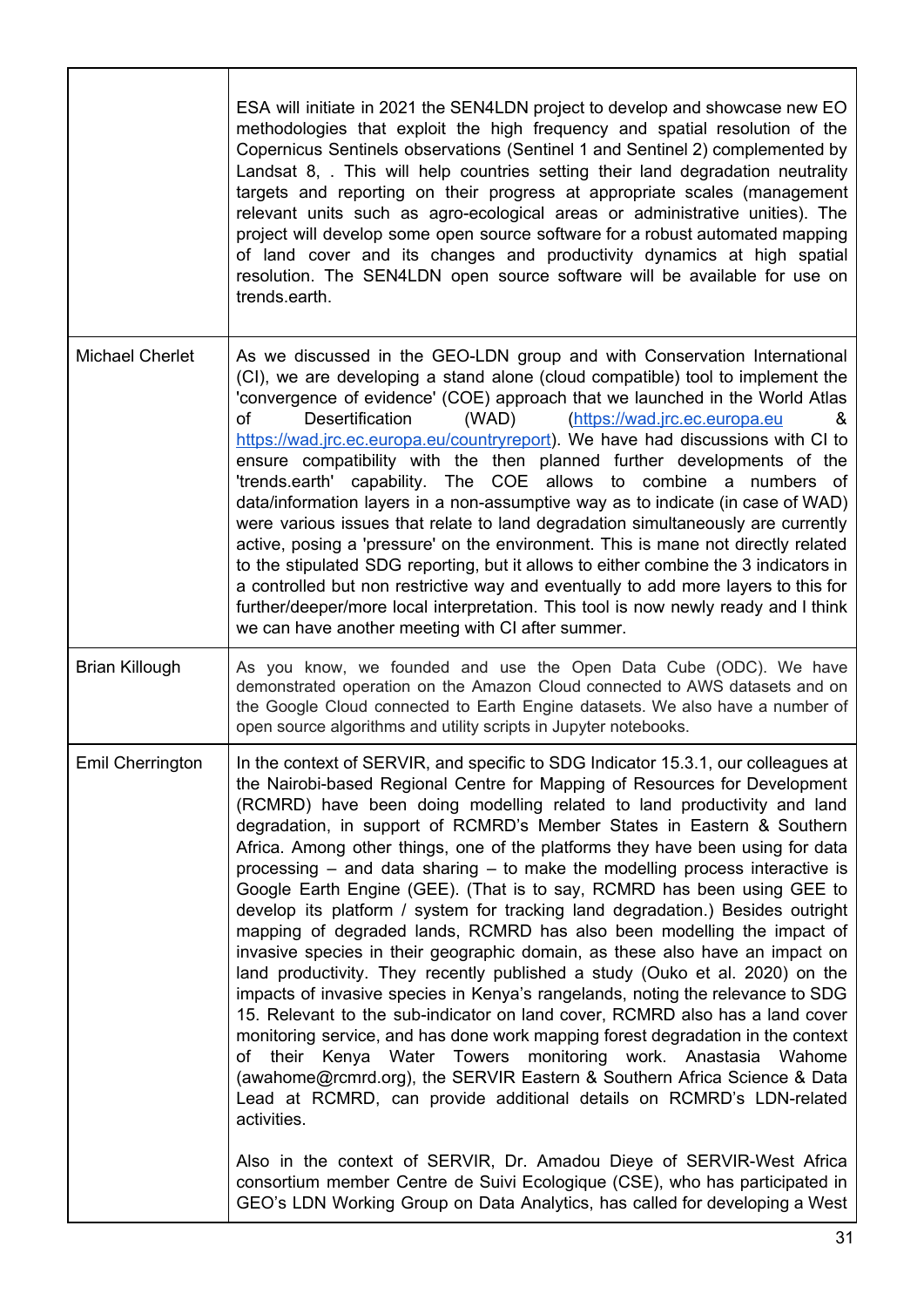|                             | Africa-wide system for tracking relevant SDGs using Earth observations, but we<br>are not aware of the current status of the proposed activity.<br>Also perhaps relevant to the processing platform issue is to mention that in 2005,<br>in Belize, we used ArcGIS to do simple modelling of (overlay analysis) of areas<br>likely degraded, in combination with interviews done with key informants<br>(Meerman & Cherrington, 2005). In 2019, at their request, we provided an                                                                                                                                                                                                                                                                                                                                                                                                                                                                                                                                                                                                                                                                                                                                                                                                                                                                                                                                                                                                                                                                                                                                                                                                  |
|-----------------------------|-----------------------------------------------------------------------------------------------------------------------------------------------------------------------------------------------------------------------------------------------------------------------------------------------------------------------------------------------------------------------------------------------------------------------------------------------------------------------------------------------------------------------------------------------------------------------------------------------------------------------------------------------------------------------------------------------------------------------------------------------------------------------------------------------------------------------------------------------------------------------------------------------------------------------------------------------------------------------------------------------------------------------------------------------------------------------------------------------------------------------------------------------------------------------------------------------------------------------------------------------------------------------------------------------------------------------------------------------------------------------------------------------------------------------------------------------------------------------------------------------------------------------------------------------------------------------------------------------------------------------------------------------------------------------------------|
|                             | update on potentially degraded agricultural lands across Belize to the Forest<br>Department / Ministry of Forestry, Fisheries, the Environment, and Sustainable<br>Development (MFFESD). That update was also done using ArcGIS.                                                                                                                                                                                                                                                                                                                                                                                                                                                                                                                                                                                                                                                                                                                                                                                                                                                                                                                                                                                                                                                                                                                                                                                                                                                                                                                                                                                                                                                  |
| Rob Waterworth              | There are numerous GIS type platforms (MapX, etc etc): but many are<br>$\bullet$<br>quite limited in general<br>However, there are very few model-based data analysis platforms. The<br>FLINT being the only one I can readily identify (this gap is whey we<br>started building it)                                                                                                                                                                                                                                                                                                                                                                                                                                                                                                                                                                                                                                                                                                                                                                                                                                                                                                                                                                                                                                                                                                                                                                                                                                                                                                                                                                                              |
| <b>Philip Frost</b>         | We are in the process of setting up a data cube for Syria, Jordan and Lebanon<br>based on the system provided by CEOS and supported by the Swiss and<br>Australian cubes. The Jupyter notebook for the production of SDG 15.3.1 was<br>implemented as published by CEOS on the ODC portal which is a simplistic<br>version of the trends earth product. The Landsat 8 archive available on the AWS<br>cloud from 2013 - 2020 served as input for the calculation of SDG 15.3.1. Once<br>the Landsat level 2 global data set becomes available we will be able to apply<br>the Land Degradation product further back in time which will allow for more<br>accurate results. One of the biggest limitations within the current CEOS Land<br>Degradation application is the use of the ESA 300m global Land Cover product.<br>This product is not sufficient for accurate land degradation assessments across<br>the Middle East due to its low resolution. We are in the process of integrating the<br>Copernicus 100m global Land Cover from VITO which should provide improved<br>detection accuracy for smaller land cover classes. The CEOS implementation<br>also does not include any climate data which is essential in order to assess true<br>Land Degradation.<br><sup>41</sup> iMMAP also provided information on the creation and use of an Open Data<br>Cube for use in assessing urban environments (SDG 11) in the Middle East.<br>Multiple datasets (MODIS, Landsat, Sentinel 2, VIIRS and very high spatial<br>resolution commercial imagery) were used in this work, as were a number of<br>spectral index algorithms. The data cube was deployed on AWS and also |
| Mariano<br>Gonzalez-Roglich | calculated SDG 15.3.1 and 6.6.1 indicators.<br>Conservation International leads the development of Trends. Earth, a tool for<br>computing indicators for SDG targets 15.3.1 and 11.3.1.                                                                                                                                                                                                                                                                                                                                                                                                                                                                                                                                                                                                                                                                                                                                                                                                                                                                                                                                                                                                                                                                                                                                                                                                                                                                                                                                                                                                                                                                                           |

<sup>&</sup>lt;sup>41</sup> This text is provided by the report author, based on documents supplied in place of direct responses to the survey questions.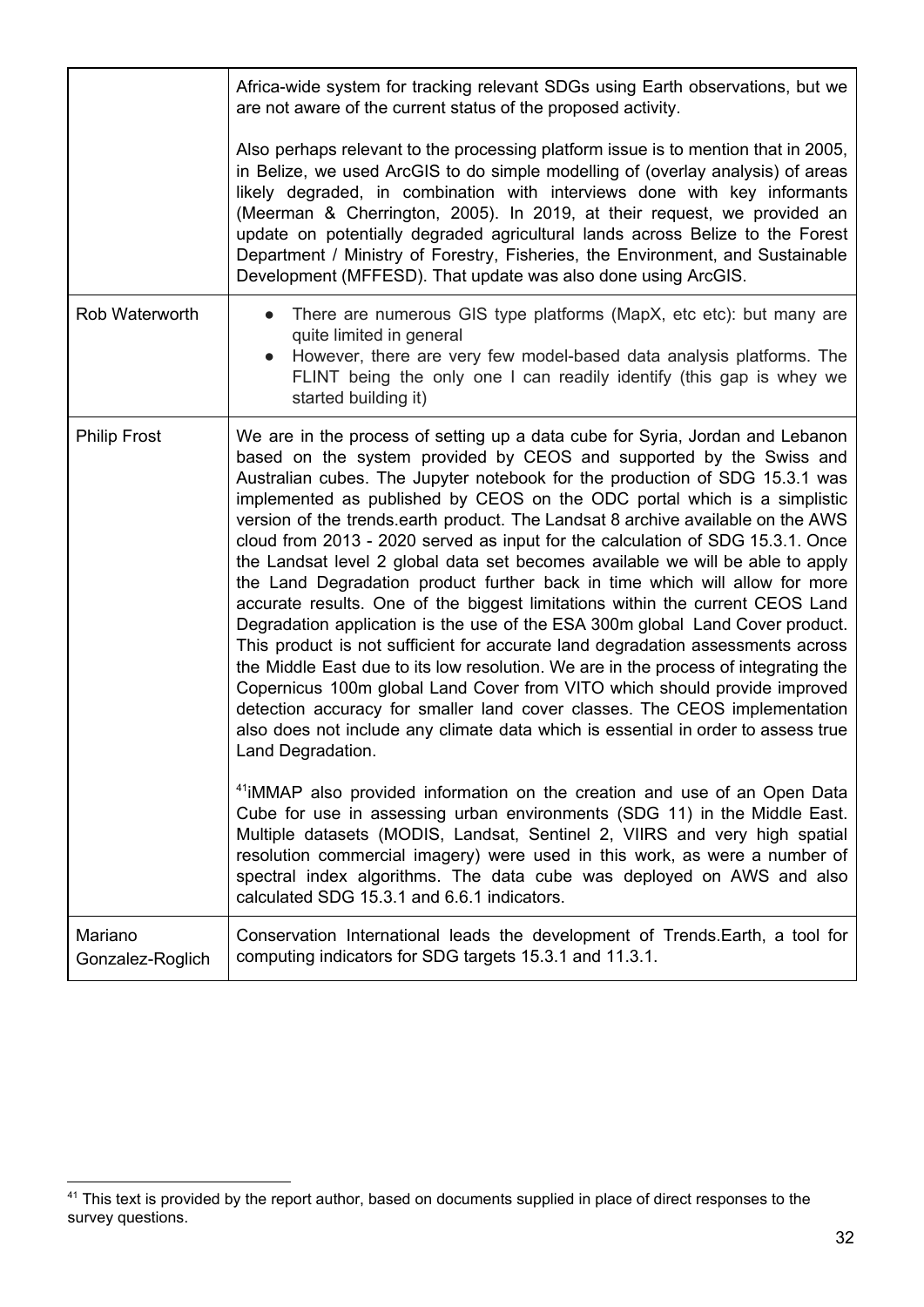#### <span id="page-33-0"></span>Table A3: Are you aware of any federated analytic platforms related to the other SDGs?

| Gregory Giuliani            | No                                                                                                                                                                                                                                                                                                                                                                                                                                                                                                                                                                                                                                                                                                                                                                                             |
|-----------------------------|------------------------------------------------------------------------------------------------------------------------------------------------------------------------------------------------------------------------------------------------------------------------------------------------------------------------------------------------------------------------------------------------------------------------------------------------------------------------------------------------------------------------------------------------------------------------------------------------------------------------------------------------------------------------------------------------------------------------------------------------------------------------------------------------|
| Xiaosong Li                 | CASEarth SDG toolbox mentioned above is a specific platform for different<br>SDGs. Also, EO4SDG, UNEP and GEO have contributed some tools, such as<br>SDG 11.3.1, SDG 15.3.1, SDG 6.6.1.                                                                                                                                                                                                                                                                                                                                                                                                                                                                                                                                                                                                       |
| Marc Paganini               | The GEO EO4SDG initiative has launched the concept of the GEO SDG toolkits.<br>See concept note in attachment. But these toolkits are meant to be knowledge<br>hubs on SDGs rather than analytic platforms.<br>GEO is developing a GEO Knowledge Hub for Open Science Solutions to<br>Societal Challenges. The GEO Knowledge Hub will allow some data processing<br>and analytics.<br>The ESA TEPs are evolving into federated sectorial platforms providing data<br>processing and analytics capabilities and remote access for specific data access<br>and processing. For example the Urban TEP will offer some integrated<br>applications for SDG 15.3.1 which will combine different datasets and<br>algorithms, including the use of a Jupyter notebook for experimental<br>development. |
| <b>Michael Cherlet</b>      | yes, the JRC produced the Global Surface water Explorer (based on 38 years of<br>Landsat data) jointly with Google Earth engine. There in a tool in GEE to explore<br>this dataset (https://global-surface-water.appspot.com). Under the Copernicus<br>Global Land we produce a Lake and River Water Quality product<br>(https://land.copernicus.eu/global/products/lwg) and JRC set up a specific<br>for<br><b>UNEP</b><br>platform<br><b>SDG</b><br>6.3.2.<br>to<br>serve<br>the<br>(https://communities.unep.org/display/sdg632).                                                                                                                                                                                                                                                           |
| <b>Brian Killough</b>       | Some examples are the ESA Thematic Exploration Platform (TEP) and the JRC<br>Water Product (SDG 6.6.1).                                                                                                                                                                                                                                                                                                                                                                                                                                                                                                                                                                                                                                                                                        |
| Emil Cherrington            | but Dr. Argie<br>Kavvada of<br><b>NASA</b><br>not<br>personally<br>aware,<br>am<br>(argyro.kavvada@nasa.gov), who serves as the Executive Secretary of GEO's<br>Earth Observations for the Sustainable Development Goals (EO4SDG) initiative<br>likely has a better purview on such analytical platforms.                                                                                                                                                                                                                                                                                                                                                                                                                                                                                      |
| Rob Waterworth              | There are a few around climate change: SEPAL from the FAO is great for cover<br>change work for example.                                                                                                                                                                                                                                                                                                                                                                                                                                                                                                                                                                                                                                                                                       |
| Mariano<br>Gonzalez-Roglich | No                                                                                                                                                                                                                                                                                                                                                                                                                                                                                                                                                                                                                                                                                                                                                                                             |

<span id="page-33-1"></span>Table A4: What issues around hosting, data security and processing do you foresee with such systems?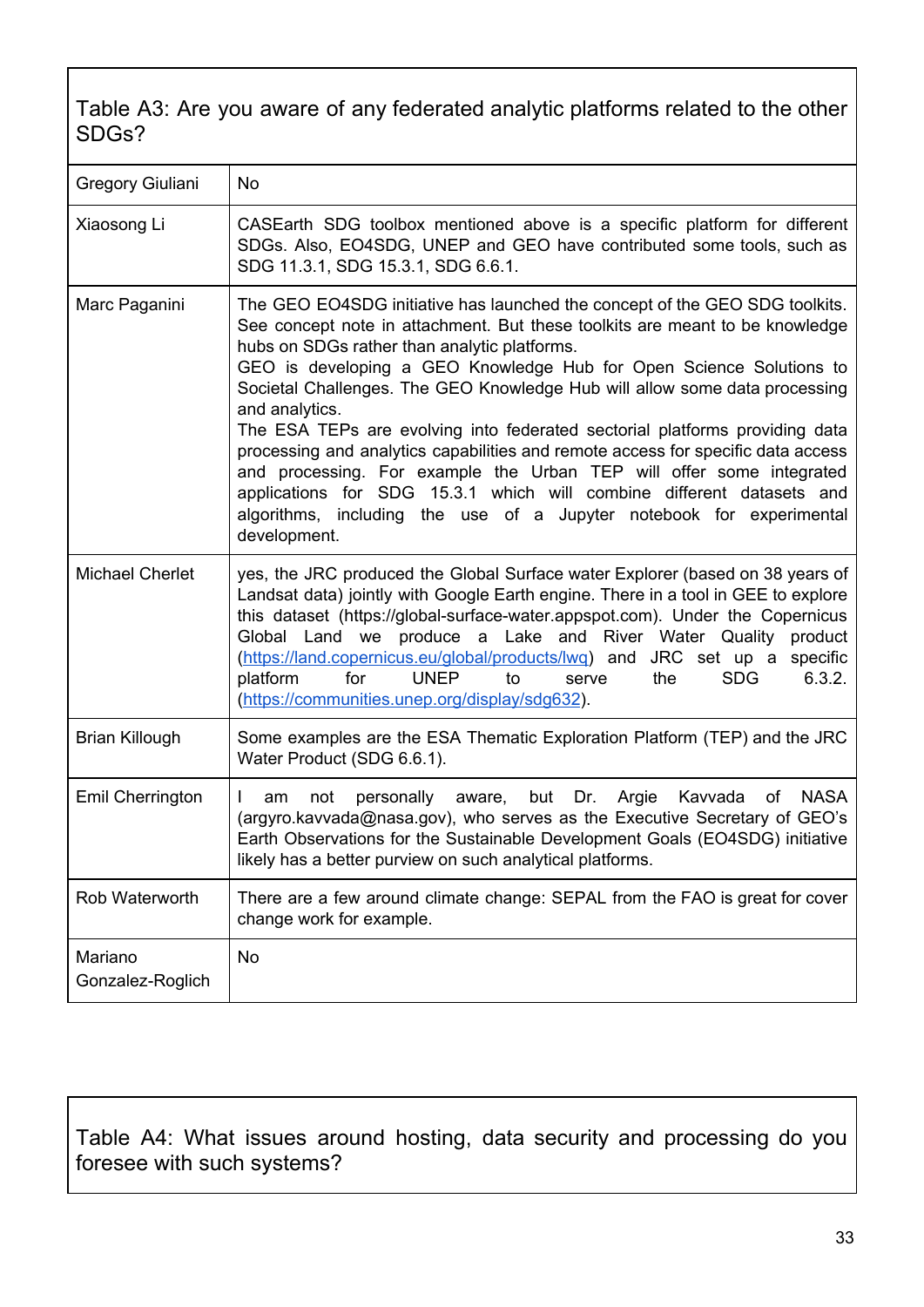| Gregory Giuliani        | Large volume of data; data sovereignty > would a country agree to share some<br>of their data on cloud-based platforms? For example in Switzerland the<br>government do not wish to have some national data stored on US-based cloud<br>platforms (for obvious reasons of security); in terms of processing now that users<br>are familiar with the high capabilities of platforms like Google Earth Engine or<br>Amazon, they might expect such a level of performance (and that will be<br>challenging). In terms of hosting, maybe an institution that offers neutrality (like<br>the UN-system) might be a good idea.                                                                                                                                                                                                                                                                                                                                                                                               |
|-------------------------|-------------------------------------------------------------------------------------------------------------------------------------------------------------------------------------------------------------------------------------------------------------------------------------------------------------------------------------------------------------------------------------------------------------------------------------------------------------------------------------------------------------------------------------------------------------------------------------------------------------------------------------------------------------------------------------------------------------------------------------------------------------------------------------------------------------------------------------------------------------------------------------------------------------------------------------------------------------------------------------------------------------------------|
| Xiaosong Li             | Data consistency and processing capacity are two key problems.                                                                                                                                                                                                                                                                                                                                                                                                                                                                                                                                                                                                                                                                                                                                                                                                                                                                                                                                                          |
| Marc Paganini           | Some of my comments above could be moved to this section.                                                                                                                                                                                                                                                                                                                                                                                                                                                                                                                                                                                                                                                                                                                                                                                                                                                                                                                                                               |
|                         | Data hosting implies that trends earth must find an agreement with the data<br>providers/curators to get remote access to the datasets and possibly do specific<br>on-the-fly processing on the data providers host. In practical terms it means that<br>trends earth would delegate the data curation and access to the data providers.<br>To give a practical example, the access to the World Settlement Footprint could<br>be provided to Trends. Earth by remotely accessing the Urban TEP through OGC<br>standards (e.g. WCS).                                                                                                                                                                                                                                                                                                                                                                                                                                                                                    |
|                         | Regarding the country owned data, I would strongly encourage a mix between<br>national data used locally (on the desktop part of trends.earth) and data<br>uploaded (on the cloud processing part of trends.earth). For example all the<br>national data that are utilised only for visual analysis to help the land degradation<br>assessment should stay locally. Only the data needed for massive processing<br>should be uploaded.                                                                                                                                                                                                                                                                                                                                                                                                                                                                                                                                                                                  |
| <b>Michael Cherlet</b>  | I am not expert in this really, but one of the 'problems' is the cost of course. Not<br>so much of the hosting but performing analytics on a (federated) cloud system<br>has the cost of processing, but also a considerable egress cost. This is e.g. one<br>of the aspects we want the experts to investigate for our Copernicus service. I<br>don't think security is an issue as such a platform would put publicly available<br>data at disposal and countries would use their own data 'at home'.                                                                                                                                                                                                                                                                                                                                                                                                                                                                                                                 |
| <b>Brian Killough</b>   | Users should be given choices for hosting and data management so they can<br>determine the best solution for their situation. Cloud computing seems to be the<br>cheapest method. As for data security, this is always an issue. The primary<br>requirement seems to be the need to include local (non-open) datasets (e.g. land<br>class maps) and storage of products in a secure location. Processing seems to<br>be improving every day with cloud computing, so parallel processing and<br>machine learning will be needed for the future.                                                                                                                                                                                                                                                                                                                                                                                                                                                                         |
| <b>Emil Cherrington</b> | I don't know that I can provide any insights into the data security of systems, but<br>I can share some insights relevant to hosting, and processing from some internal<br>discussions we have had with representatives from across our SERVIR network<br>of five hubs in Africa, the Americas, and Asia. In terms of hosting, if the idea is to<br>have a federated (vs. centralized) system, then that is congruent with feedback<br>that SERVIR hubs have often received from their member governments, where<br>there is a need to strengthen national capacities and allow for countries to<br>manage their own platforms which could be interconnected in a federated<br>system. That is probably also relevant to data security. In terms of processing,<br>relevant to the discussion is that SERVIR hubs have increasingly turned to cloud<br>computing for data processing, and depending on the volumes of input data for<br>land degradation modelling, in some regions with limited Internet bandwidth, it |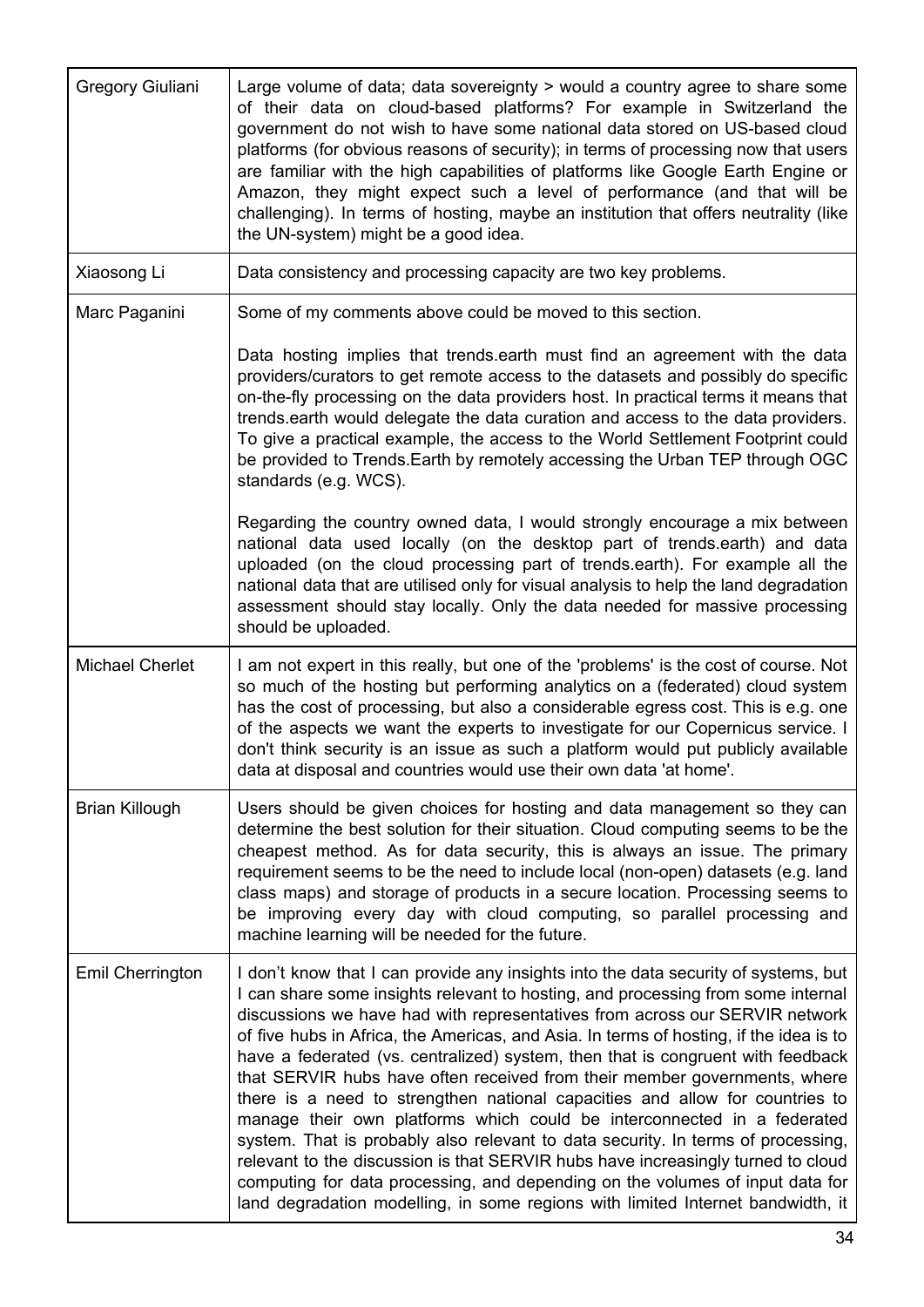|                             | might indeed be necessary for such data processing to occur on the cloud. While<br>not specific to SDG Indicator 15.3.1, the overall trend seen by SERVIR hubs in<br>their respective regions is that geospatial processing in general is moving to the<br>cloud. For instance, SERVIR-West Africa participated in and co-sponsored the<br>African Geospatial Data and Internet Conference in October 2019, and the issue<br>of the necessity of cloud computing was front and centre. That said, however,<br>another consideration regarding accessibility of cloud-based processing is the<br>accessibility of such resources (i.e. cost), given budgetary constraints for many<br>governments. One hopes that the cost of cloud computing does not become a<br>barrier to implementation regarding work on SDG 15.3.1.                                                                                                                                                                                                                                                                                                                                                                                                                                                                                                                                                                                               |
|-----------------------------|-------------------------------------------------------------------------------------------------------------------------------------------------------------------------------------------------------------------------------------------------------------------------------------------------------------------------------------------------------------------------------------------------------------------------------------------------------------------------------------------------------------------------------------------------------------------------------------------------------------------------------------------------------------------------------------------------------------------------------------------------------------------------------------------------------------------------------------------------------------------------------------------------------------------------------------------------------------------------------------------------------------------------------------------------------------------------------------------------------------------------------------------------------------------------------------------------------------------------------------------------------------------------------------------------------------------------------------------------------------------------------------------------------------------------|
| Rob Waterworth              | Ideally the platform itself is open source, but allows for lots of different<br>methods of hosting and use. For example, with FLINT there are three<br>main options: go to a commercial platform (FLINTpro), pay a groups to<br>build you r own system (FLINT-based) or hire your own team and use the<br>open source systems (FLINT). This allows a wide range of organisations<br>to use the same core system based on their needs, capabilities and<br>funding.<br>• Security etc then depends on the option the group chooses to use<br>Processing will be an issue, and the cloud has obvious advantages over<br>$\bullet$<br>other systems<br>Also note the issue of open source licences. There are a large number<br>and it is important to pick the right one that fits the needs of multiple<br>groups<br>Moja chose MPL2 so that governments and organisations could<br>$\circ$<br>use and contribute to the FLINT without having to also contribute<br>all their models and other systems. This means we can offer lots<br>of different use options (govt, self run, commercial). Other<br>licences are much stricter on this limiting options.<br>Choosing the wrong licence can lead to real problems down the<br>$\circ$<br>track.<br>Also note limitations in current UN processes and contracts for open<br>source projects<br>Happy to discuss this, but it is a real problem.<br>$\circlearrowright$ |
| Mariano<br>Gonzalez-Roglich | Again, without a more clear understanding on what it means and the structure it<br>would take, it is hard to comment. Global EO datasets and code can be easily<br>and freely accessed and shared, so I would not see initial problems there. Data<br>property and security becomes an issue if this platform intends to also<br>host/manage datasets produced and owned by countries.                                                                                                                                                                                                                                                                                                                                                                                                                                                                                                                                                                                                                                                                                                                                                                                                                                                                                                                                                                                                                                  |

<span id="page-35-0"></span>Table A5: What SDG 15.3.1 specific analytical tools are you developing or aware of, and how will they add to the monitoring and reporting process? These might be GIS tools, Jupyter notebooks, dedicated software, Earth Engine javascript etc.

| Gregory Giuliani | . We are using Trends.Earth as a GIS tool; we also ported some code on the $\mathsf I$ |
|------------------|----------------------------------------------------------------------------------------|
|                  | Swiss Data Cube (mostly for Land Productivity and use Landsat/Sentinel-2               |
|                  | data) and code is available as a Jupyter Notebook and we plan to develop               |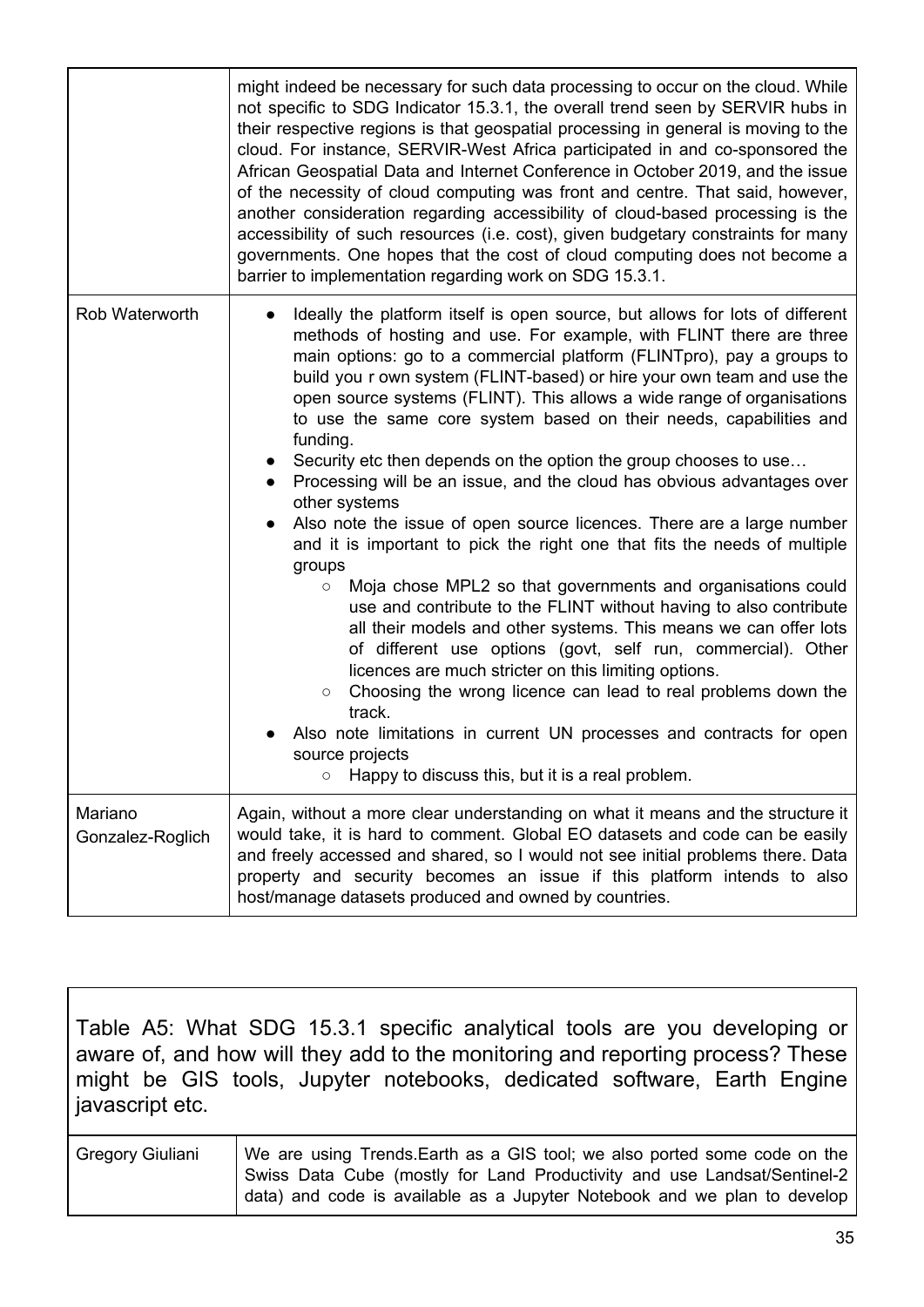|                             | some code on GEE for the European Environment Agency.                                                                                                                                                                                                                                                                                                                                                                                                                                                                                                                                                                                                        |
|-----------------------------|--------------------------------------------------------------------------------------------------------------------------------------------------------------------------------------------------------------------------------------------------------------------------------------------------------------------------------------------------------------------------------------------------------------------------------------------------------------------------------------------------------------------------------------------------------------------------------------------------------------------------------------------------------------|
| Xiaosong Li                 | We are developing a SDG 15.3.1 reporting tool with Earth Engine javascript,<br>which has the capacity of SDG 15.3.1 monitoring and reporting at pixel and<br>regional scale. It is worth noting, providing the global consistent SDG 15.3.1<br>reporting map in different scenarios, such as climate correction, different land<br>cover etc. could help countries self-reporting and global methodology<br>refinement, which is better than only providing a guidance on how to select<br>dataset and analytical methods.                                                                                                                                   |
| Marc Paganini               | Jupyter notebooks are needed for experimental development and analysis by<br>expert users.                                                                                                                                                                                                                                                                                                                                                                                                                                                                                                                                                                   |
|                             | Some graphical interactive tools should also be provided for data visualisation,<br>statistics and analytics. A good example is the Visualization and Analysis Tool<br>(VISAT) of U-TEP that allows experts and non- experts to conduct geospatial<br>data visualisation and analyses including on the fly statistical analyses. VISAT<br>is also available as open source and could potentially be integrated on<br>trends.earth.                                                                                                                                                                                                                           |
| <b>Michael Cherlet</b>      | See above on the COE tool (we might make this also available as QGIS plugin<br>and maybe as notebook). In the near future the Copernicus Land service will<br>also provide more notebook solutions for e.g. EO product time series analysis<br>etc.                                                                                                                                                                                                                                                                                                                                                                                                          |
| <b>Brian Killough</b>       | We have been working on a specific Jupyter notebook for 15.3.1. This notebook<br>does not provide the full solution including carbon data, but it does address land<br>change and land classification comparisons to known datasets. When<br>comparing our work to other 15.3.1 tools, I do not feel we come close to the<br>complexity and rigor provided by other groups, but our work could be a catalyst<br>for more development.                                                                                                                                                                                                                        |
| <b>Emil Cherrington</b>     | My knowledge related to SDG Indicator 15.3.1 may not be so current.<br>Nevertheless, where updated land cover data are a key input for land<br>degradation monitoring, there are many resources available, although those<br>resources likely have to be curated. I would also assume that the GEO LDN<br>Working Group on Data Quality Standards might be providing guidance on<br>standardizing methodologies related to this. In terms of resources, I am aware<br>of many Google Earth Engine and associated Google Colab notebooks<br>developed for updating of land cover datasets, and which are also relevant to<br>the sister GEO initiative, GFOI. |
| Rob Waterworth              | As noted above, FLINT is not specific to this, but being modular means it could<br>do a lot of the work here easily<br>BUT: it does not replace good data collection etc – all this needs to be done still                                                                                                                                                                                                                                                                                                                                                                                                                                                   |
| Mariano<br>Gonzalez-Roglich | Trends. Earth is the tool we developed and maintain. It supports computing SDG<br>15.3.1 sub-inidicators (changes in land cover, soc and productivity) using global<br>datasets and also allows users to perform the same analysis with their own<br>datasets if they prefer (usually higher spatial resolution).<br>Website: http://trends.earth/<br>Code repository: https://github.com/ConservationInternational/trends.earth                                                                                                                                                                                                                             |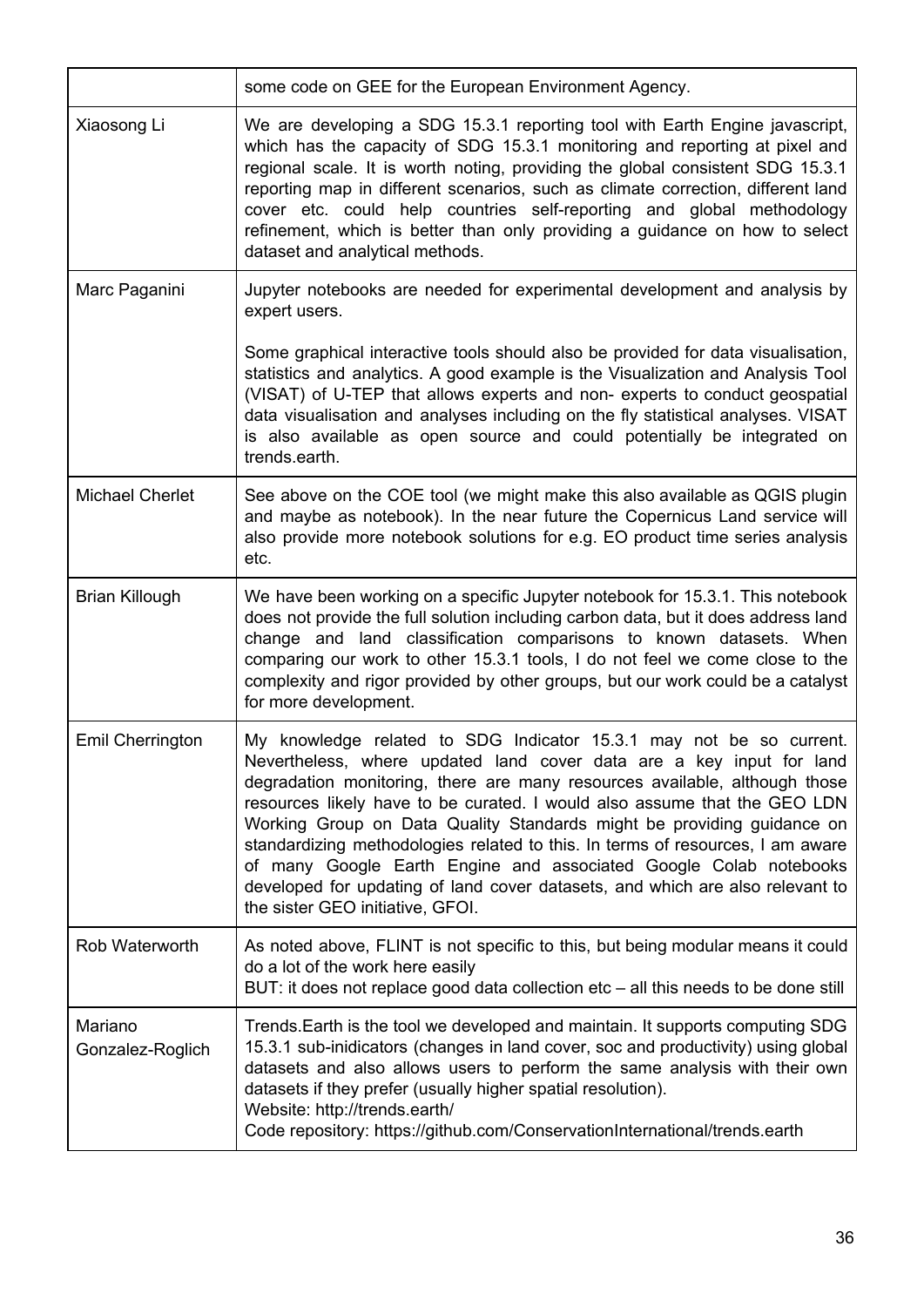<span id="page-37-0"></span>Table A6: What new datasets and/or analytical code are you aware of specifically related to the three sub-indicators?

| Gregory Giuliani            | Except for the code we are developing and some work we are doing with a<br>colleague in Bolivia (self-adjusting algorithm for Land Productivity), we are not<br>aware of other code or datasets. We are planning to develop some code using<br>AI and Landsat/Sentinel-2 data for Land Cover - Land Cover Change mapping<br>for Switzerland to get an annual Land Cover map.                                                                                                                                                                                                                                                                                                                                                                                                                                                                                                                                                                                                                                                                                                                                                                                                                                                                                                                                                                                  |
|-----------------------------|---------------------------------------------------------------------------------------------------------------------------------------------------------------------------------------------------------------------------------------------------------------------------------------------------------------------------------------------------------------------------------------------------------------------------------------------------------------------------------------------------------------------------------------------------------------------------------------------------------------------------------------------------------------------------------------------------------------------------------------------------------------------------------------------------------------------------------------------------------------------------------------------------------------------------------------------------------------------------------------------------------------------------------------------------------------------------------------------------------------------------------------------------------------------------------------------------------------------------------------------------------------------------------------------------------------------------------------------------------------|
| Xiaosong Li                 | CASEarth and its partner have global 30m land cover datasets from 2000-2018,<br>which would be a valuable datasource for SDG 15.3.1 monitoring. Also, we are<br>developing the land productivity assessment code in order to reduce the effects<br>of climate factors.                                                                                                                                                                                                                                                                                                                                                                                                                                                                                                                                                                                                                                                                                                                                                                                                                                                                                                                                                                                                                                                                                        |
| Marc Paganini               | See Sen4LDN                                                                                                                                                                                                                                                                                                                                                                                                                                                                                                                                                                                                                                                                                                                                                                                                                                                                                                                                                                                                                                                                                                                                                                                                                                                                                                                                                   |
| <b>Michael Cherlet</b>      | The Land Productivity Dynamics data set that we produced for the WAD and<br>delivered to UNCCD for the first reporting phase, has been at the basis and<br>been driving the selection of the SDG 15.3.1 indicators. the time series went<br>until 2013 and due to lack of resources we didn't fully manage to update the<br>product. However, now we the processing chain ready (inclusive the<br>phenological analysis of vegetation indices times series and the 'post'<br>processing into a land productivity dynamics product (this product consider the<br>dynamics over a certain period rather that an absolute measure or change of<br>the productivity itself. I hope that over the summer now we can process this and<br>update the product until 2019 (still some issues as the phenology is extremely<br>computing demanding and needs really big data systems to process).<br>Also the Copernicus Global Land produces now an operational and quality<br>ensured Global Land cover mapping at 100m resolution - this includes also<br>change maps. the 2015 maps are available and the 2016, 17, 18, 19 maps will<br>be published during August this year. This constitutes a higher resolution option<br>that the ESA CCI maps (which are mainly made to satisfy the climate<br>community) and continuity is ensured (https://lcviewer.vito.be) |
| <b>Brian Killough</b>       | Most SDGs do not use radar data for their analyses. These data are free from<br>cloud contamination and likely provide a good resource for improved land<br>change detection and even land classification. The key to using these data is<br>preprocessing. Our NASA-CEOS team is developing a Sentinel-1 data cube<br>generation tool to prepare analysis-ready data into data cubes. Such data may<br>have high value to many users.                                                                                                                                                                                                                                                                                                                                                                                                                                                                                                                                                                                                                                                                                                                                                                                                                                                                                                                        |
| Emil Cherrington            | As indicated, there is a lot of analytical code (and data) on the land cover<br>sub-indicator, which would be relevant, but I am not aware of a single curated<br>source of such data. Probably such an undertaking would be worthwhile.                                                                                                                                                                                                                                                                                                                                                                                                                                                                                                                                                                                                                                                                                                                                                                                                                                                                                                                                                                                                                                                                                                                      |
| Rob Waterworth              | In the remote sensing world this is rapidly and ever evolving: the challenge is to<br>find the good robust ones I am sure you are more on top of this than me!                                                                                                                                                                                                                                                                                                                                                                                                                                                                                                                                                                                                                                                                                                                                                                                                                                                                                                                                                                                                                                                                                                                                                                                                |
| Mariano<br>Gonzalez-Roglich | As part of the Tools4LDN project (https://www.tools4ldn.org/) we'll be adding<br>functionalities to compute productivity with 30 m landsat/sentinel harmonized<br>data for monitoring progress towards LDN. If global land cover datasets become<br>available, those will also be added into Trends. Earth                                                                                                                                                                                                                                                                                                                                                                                                                                                                                                                                                                                                                                                                                                                                                                                                                                                                                                                                                                                                                                                    |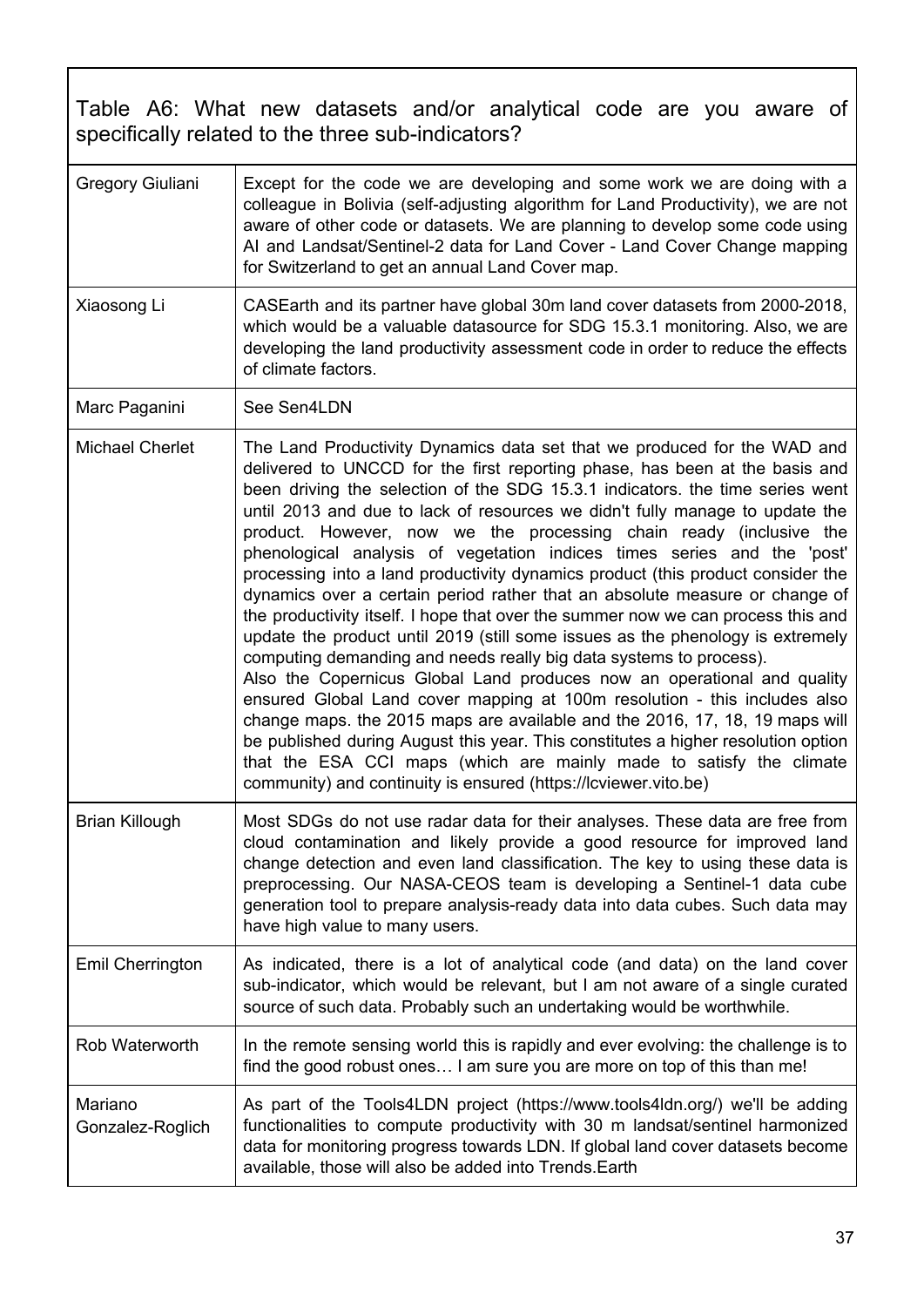<span id="page-38-0"></span>Table A7: What analytical code are you aware of that might be being developed for other SDGs that could be forked and altered to be made suitable for SDG 15.3.1 monitoring and reporting?

| Gregory Giuliani      | None                                                                                                                                                                                                                                                                                                                                                                                                                                                                                                                                                                                                                                                                                                                                                                                                                                                                                                                                                                                                                                                                                                                                                                                                                                                                                                                                                                                                                                                                                                                                                                                                                                                                                                  |
|-----------------------|-------------------------------------------------------------------------------------------------------------------------------------------------------------------------------------------------------------------------------------------------------------------------------------------------------------------------------------------------------------------------------------------------------------------------------------------------------------------------------------------------------------------------------------------------------------------------------------------------------------------------------------------------------------------------------------------------------------------------------------------------------------------------------------------------------------------------------------------------------------------------------------------------------------------------------------------------------------------------------------------------------------------------------------------------------------------------------------------------------------------------------------------------------------------------------------------------------------------------------------------------------------------------------------------------------------------------------------------------------------------------------------------------------------------------------------------------------------------------------------------------------------------------------------------------------------------------------------------------------------------------------------------------------------------------------------------------------|
| Xiaosong Li           | To my knowledge, GEO SDG 11.3.1, UNEP SDG 6.6.1 both could be forked<br>and altered for SDG 15.3.1.                                                                                                                                                                                                                                                                                                                                                                                                                                                                                                                                                                                                                                                                                                                                                                                                                                                                                                                                                                                                                                                                                                                                                                                                                                                                                                                                                                                                                                                                                                                                                                                                   |
| Marc Paganini         | ESA will initiate in 2021 the SEN4LDN project to develop and showcase new<br>EO methodologies that exploit the high frequency and spatial resolution of the<br>Copernicus Sentinels observations (Sentinel 1 and Sentinel 2) complemented<br>by Landsat 8, . This will help countries setting their land degradation neutrality<br>targets and reporting on their progress at appropriate scales (management<br>relevant units such as agro-ecological areas or administrative units). The<br>project will develop some open source software for a robust automated<br>mapping of land cover and its changes and productivity dynamics at high<br>spatial resolution. The SEN4LDN open source software will be available for use<br>on trends.earth.<br>Objectives are:<br>Develop a robust automated EO method to map land cover and its<br>changes at a high spatial resolution for large-scale applications (robust<br>change detection for LDN)<br>Develop a robust automated EO method to monitor land productivity<br>dynamics at high spatial resolution (robust phenological analysis of<br>vegetation parameters for LDN)<br>Assess the feasibility of deriving information on carbon stocks above<br>and below ground, or any related proxy (e.g. SOC)<br>Develop an integrated EO-based solution to assess land conditions (and<br>$\bullet$<br>in particular land potential and resilience) at high spatial resolution<br>Examine methods to integrate the 10-30m datasets with the existing<br>default 300m-1km data streams<br>Demonstrate adequacy of approach by deploying the proposed method<br>$\bullet$<br>in a number of biomes that are representative of the diversity of land |
|                       | degradation processes.<br>Organise an international round-robin comparison of EO methods<br>Implement the method on an open-source and free-of-charge software<br>tool with all necessary processing workflows, and integration on<br>cloud-computing platforms.                                                                                                                                                                                                                                                                                                                                                                                                                                                                                                                                                                                                                                                                                                                                                                                                                                                                                                                                                                                                                                                                                                                                                                                                                                                                                                                                                                                                                                      |
|                       | In particular the project will analyse the usefulness of the Sentinel 2 / Landsat 8<br>fused products (Level-2F) at 10m spatial resolution.                                                                                                                                                                                                                                                                                                                                                                                                                                                                                                                                                                                                                                                                                                                                                                                                                                                                                                                                                                                                                                                                                                                                                                                                                                                                                                                                                                                                                                                                                                                                                           |
| <b>Brian Killough</b> | I am not aware of any other activities.                                                                                                                                                                                                                                                                                                                                                                                                                                                                                                                                                                                                                                                                                                                                                                                                                                                                                                                                                                                                                                                                                                                                                                                                                                                                                                                                                                                                                                                                                                                                                                                                                                                               |
| Emil Cherrington      | Similar response to the previous question.                                                                                                                                                                                                                                                                                                                                                                                                                                                                                                                                                                                                                                                                                                                                                                                                                                                                                                                                                                                                                                                                                                                                                                                                                                                                                                                                                                                                                                                                                                                                                                                                                                                            |
| Rob Waterworth        | Good question: nothing specific. But if it is possible not to fork and simply add<br>to that would be of greater benefit                                                                                                                                                                                                                                                                                                                                                                                                                                                                                                                                                                                                                                                                                                                                                                                                                                                                                                                                                                                                                                                                                                                                                                                                                                                                                                                                                                                                                                                                                                                                                                              |